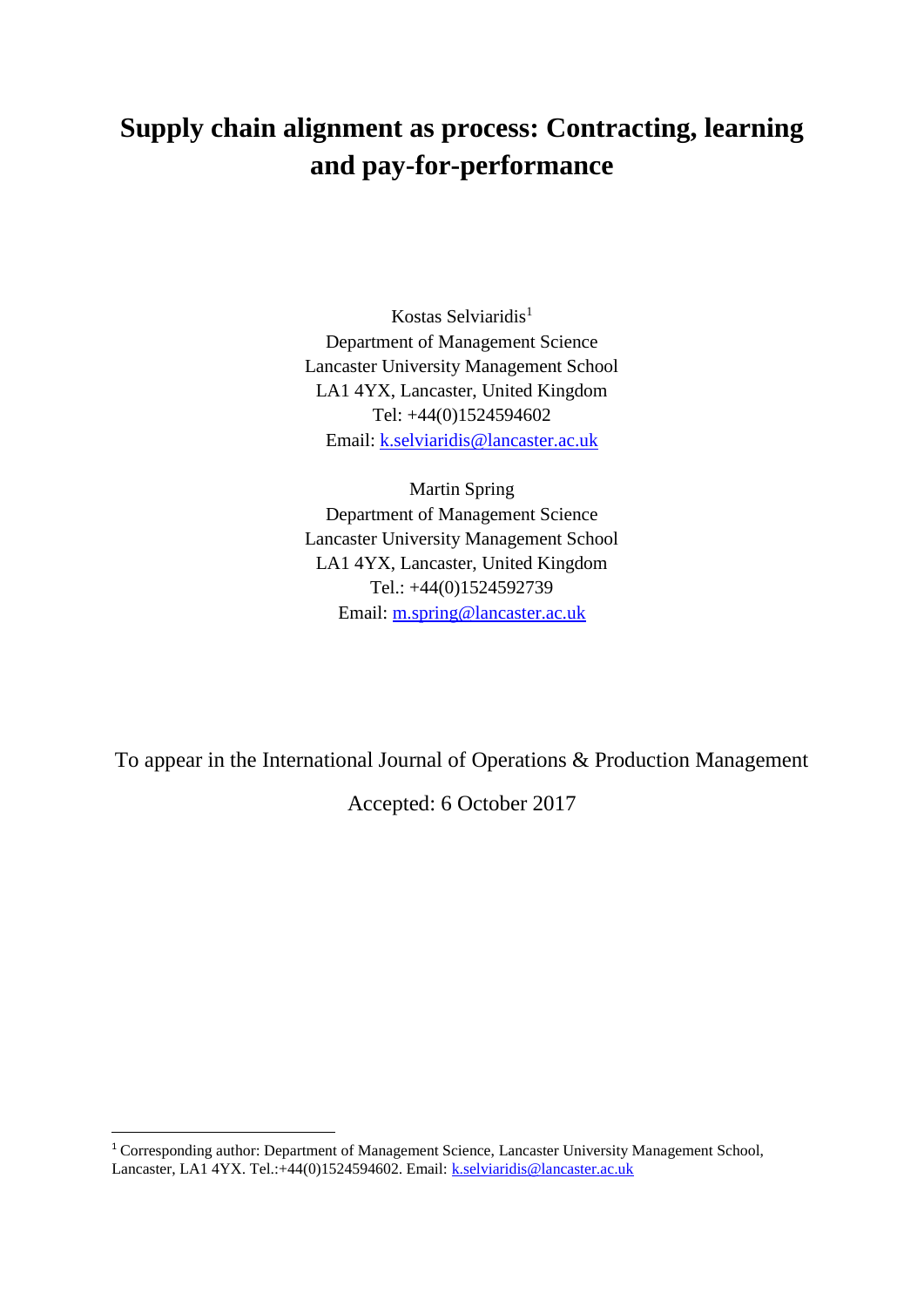# **Supply chain alignment as process: Contracting, learning and pay-for-performance**

# **Abstract**

**Purpose**: This paper seeks to understand how buyers and suppliers in supply chains learn to align their performance objectives and incentives through contracting.

**Design/methodology/approach**: Two longitudinal case studies of the process of supply chain alignment were conducted based on 26 semi-structured interviews and 25 key documents including drafts of contracts and service level agreements.

**Findings**: The dynamic interplay of contracting and learning contributes to supply chain alignment. Exchange-, partner- and contract framing-specific learning that accumulates during the contracting process is used to (re)design pay-for-performance provisions. Such learning also results in improved relationships that enable alignment, complementing the effect of contractual incentives.

**Research limitations/implications**: The study demonstrates that the interplay of contracting and learning is an important means of achieving supply chain alignment. Supply chain alignment is seen as a process, rather than as a state. Supply chain alignment does not happen automatically or instantaneously, nor is it unidirectional. Rather, it is a discontinuous process triggered by episodic events that requires interactive work and learning.

**Practical implications**: Development of performance contracting capabilities entails learning how to refine performance incentives and their framing to trigger positive responses from supply chain counterparts.

**Originality/value**: The paper addresses supply chain alignment as a process. Accordingly, the paper unearths some important features of supply chain alignment.

**Keywords:** supply chain alignment; inter-organisational relationships; contracting; learning; pay-for-performance.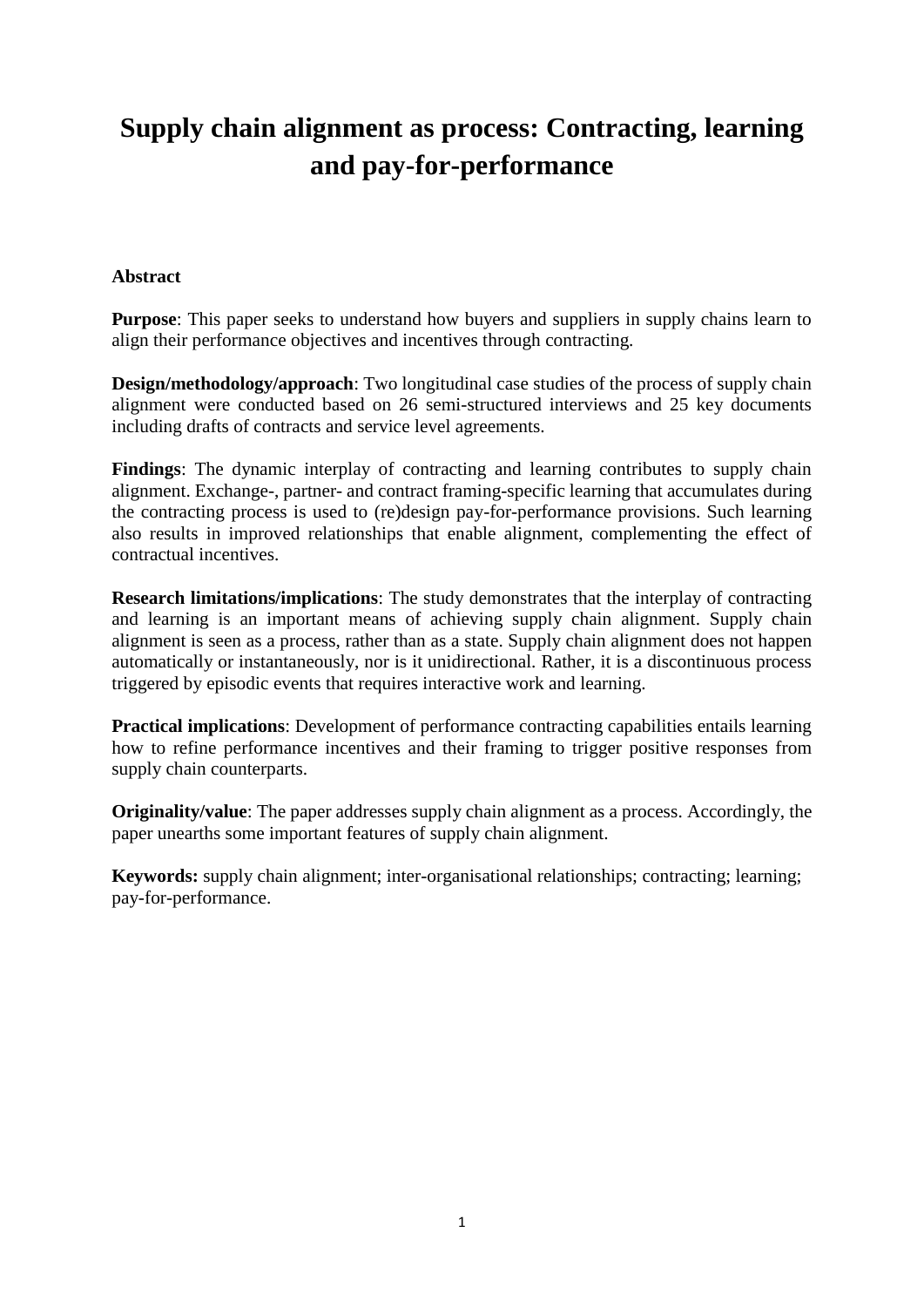## **Introduction**

An effective supply chain strategy aligns a firm's performance priorities and objectives, and those of its suppliers, with the requirements of customers (van der Vaart and van Donk, 2006; Vachon *et al.*, 2009). This view of alignment is arguably the defining concept of supply chain management: if firms in a supply chain are aligned in achieving the end customer's requirements, then this benefits the supply chain as a whole, as it can improve performance and increase its collective share of the end-customer's business (Christopher and Towill, 2002). Alignment is achieved through inter-organisational relationships, which are governed by a combination of formal contracts and relational norms (e.g. trust) (Cao and Lumineau, 2015; Wacker *et al.*, 2016). These underpin more specific alignment practices, including information sharing, increasing levels of integration and collaboration, and the design of compatible performance measures (Frohlich and Westbrook, 2001; Simatupang and Sridharan, 2002).

To achieve the latter, firms must define and jointly prioritise objectives to reflect supply chain performance requirements (Gunasekaran *et al.*, 2001). They must also align their own incentive systems with these objectives (Lee, 2004), by designing payment mechanisms for their suppliers that reward success and /or penalise failure (i.e., pay-for-performance), and enable sharing of related gains and risks (Hypko *et al.*, 2010). Such mechanisms are embodied in contracts, which have typically been seen as safeguarding tools that protect against opportunism; increasingly, however, contracts are also seen as enablers of inter-firm coordination and alignment (Schepker *et al.*, 2014). Pay-for-performance contracts, in particular, emphasise incentive alignment (Kim *et al.*, 2007; Datta and Roy, 2011), motivating suppliers to achieve the buyer's objectives e.g. cost reduction or innovation (Sumo *et al.*, 2016).

The literature on pay-for-performance contracting is mainly underpinned by agency theory (Eisenhardt, 1989) and transaction cost economics (TCE) (Williamson, 1979) and adopts a contingency view, arguing that contract design depends on the characteristics of buyer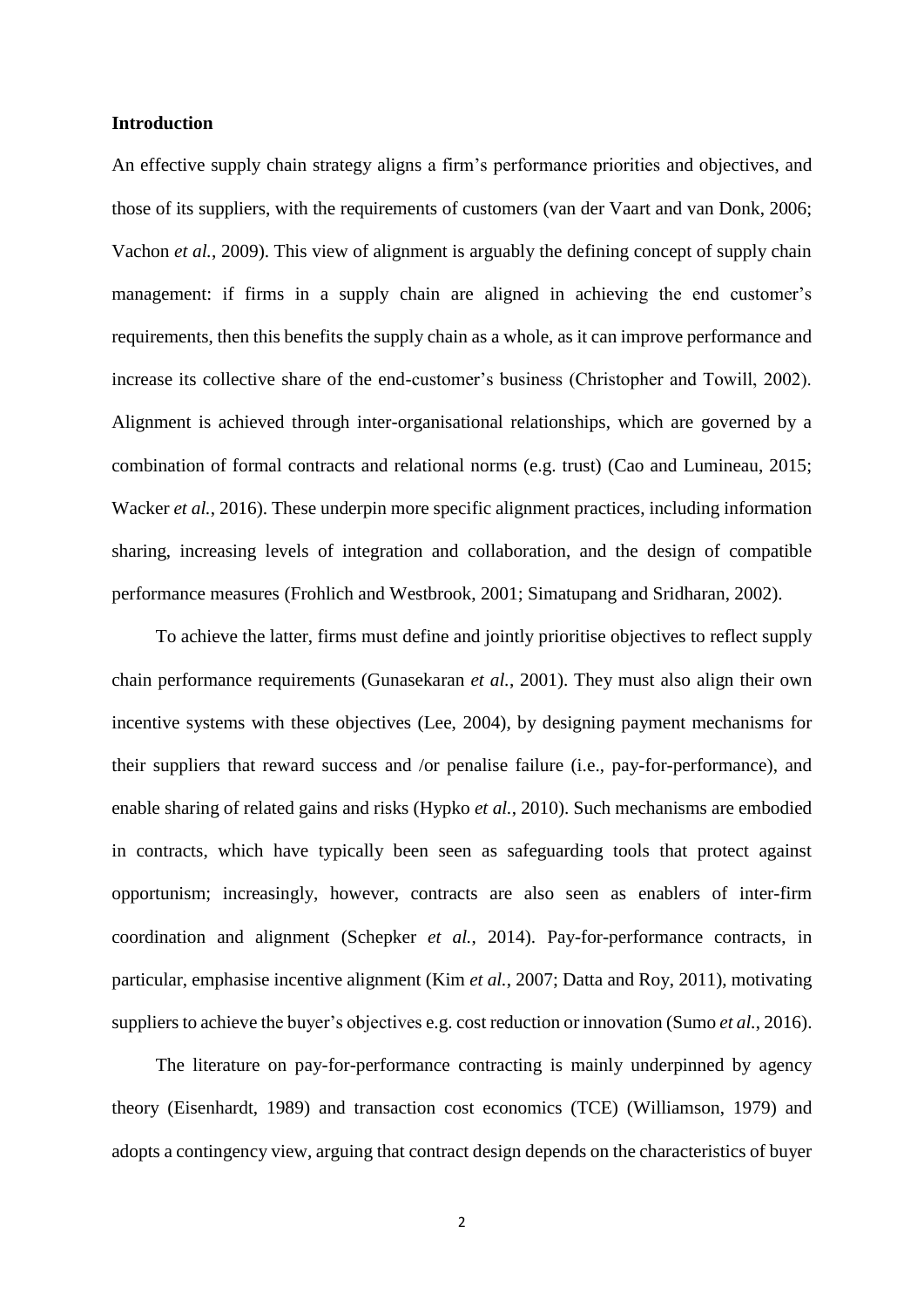and supplier and the exchange attributes (Zu and Kaynak, 2012; Selviaridis and Wynstra, 2015). For example, pay-for-performance provisions are suitable for incentive alignment in cases of conflicting objectives and information asymmetry (Simatupang and Sridharan, 2002). This focus on supply chain contingencies and their impact on the content of contracts, however, underplays the *process* by which supply chain counterparts align their objectives and incentives. Alignment through contracts takes place over often extended periods, through relationships characterised by shifting patterns of power and trust, and by processes of learning. And yet, despite the centrality of bounded rationality in their analysis, both TCE- and agencytheory-informed studies treat learning as a trivial matter, dismissing it as something that happens almost instantaneously and thoroughly (Mayer and Argyres, 2004).

We problematise this assumption (Alvesson and Sandberg, 2011), and suggest instead that learning in general, and in contracting specifically, tends to be gradual, through reflection on prior experiences and evolving interactions (Lumineau *et al.*, 2011). Learning entails elaborate group interactions within and between firms to articulate and codify implicit knowledge (Nonaka and Takeuchi, 1995) e.g. about the exchange relationship. Learning enables firms in supply chains to align with their changing environments and market requirements and to improve performance (Matthews *et al.*, 2017).

In this paper, we propose that supply chain alignment is a process partly underpinned by the dynamic interplay of contracting and learning. A process perspective is important also because performance objectives and incentives often must be re-aligned, even long after a contract is agreed (Lee, 2004). Accordingly, the study poses the following research question (RQ): *How do buyers and suppliers in supply chains learn to align their objectives and incentives through contracting?*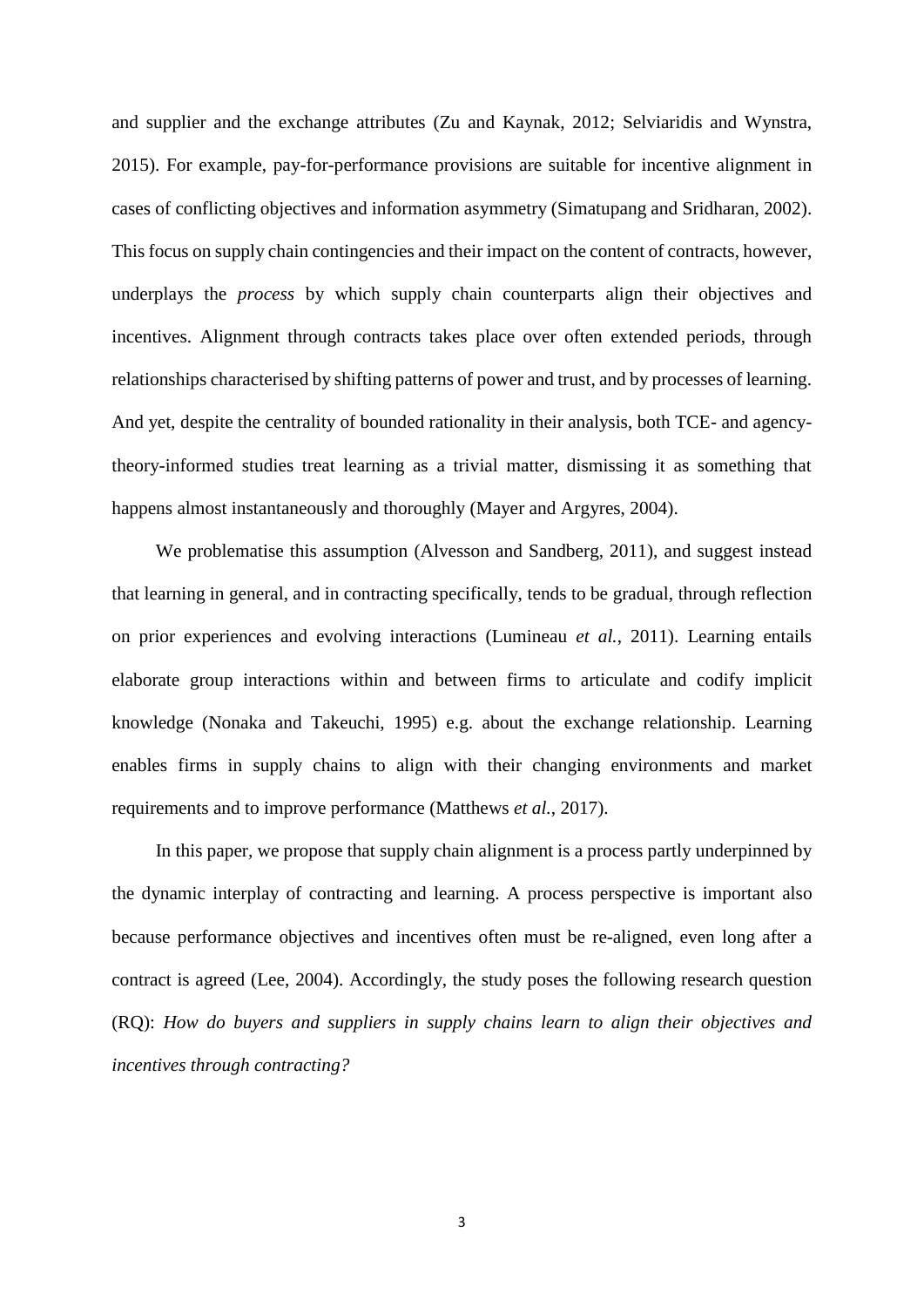This RQ is pursued through two in-depth, longitudinal case studies of the process of supply chain alignment. The analysis focuses on the key role of learning in the (re)design of pay-for-performance provisions and the management of inter-firm relationships.

The study contributes to contracting literature by demonstrating that the interplay of contracting and learning is an important means of achieving supply chain alignment. Such alignment, as an outcome of contracting, has not been much in focus by scholars stressing a learning perspective on contracting. The paper also contributes to research on pay-forperformance contracting by demonstrating the learning process by which supply chain counterparts align their objectives and incentives. It also directs attention to the development of performance contracting capabilities, and unpacks the objects of learning that the development of such capabilities entails. In addition, the study contributes to supply chain alignment literature by treating alignment as a process, rather than as a state. It demonstrates that supply chain alignment does not happen automatically or instantaneously, and that it is not unidirectional. Rather, it is a discontinuous process triggered by episodic events (e.g. contract renegotiation) and it entails interactive work and learning. The findings present implications for managers seeking to achieve supply chain alignment.

The next section presents the conceptual background, followed by a discussion of methodology. Subsequently, the two longitudinal case studies are presented and analysed. The last two sections discuss the cross-case findings and draw out research and managerial implications and avenues for further research.

# **Conceptual background**

# *Supply chain alignment: possible theoretical perspectives*

Alignment is a central concept in both operations strategy and supply chain strategy (van der Vaart and van Donk, 2006). Operations strategy scholars have long argued that a firm's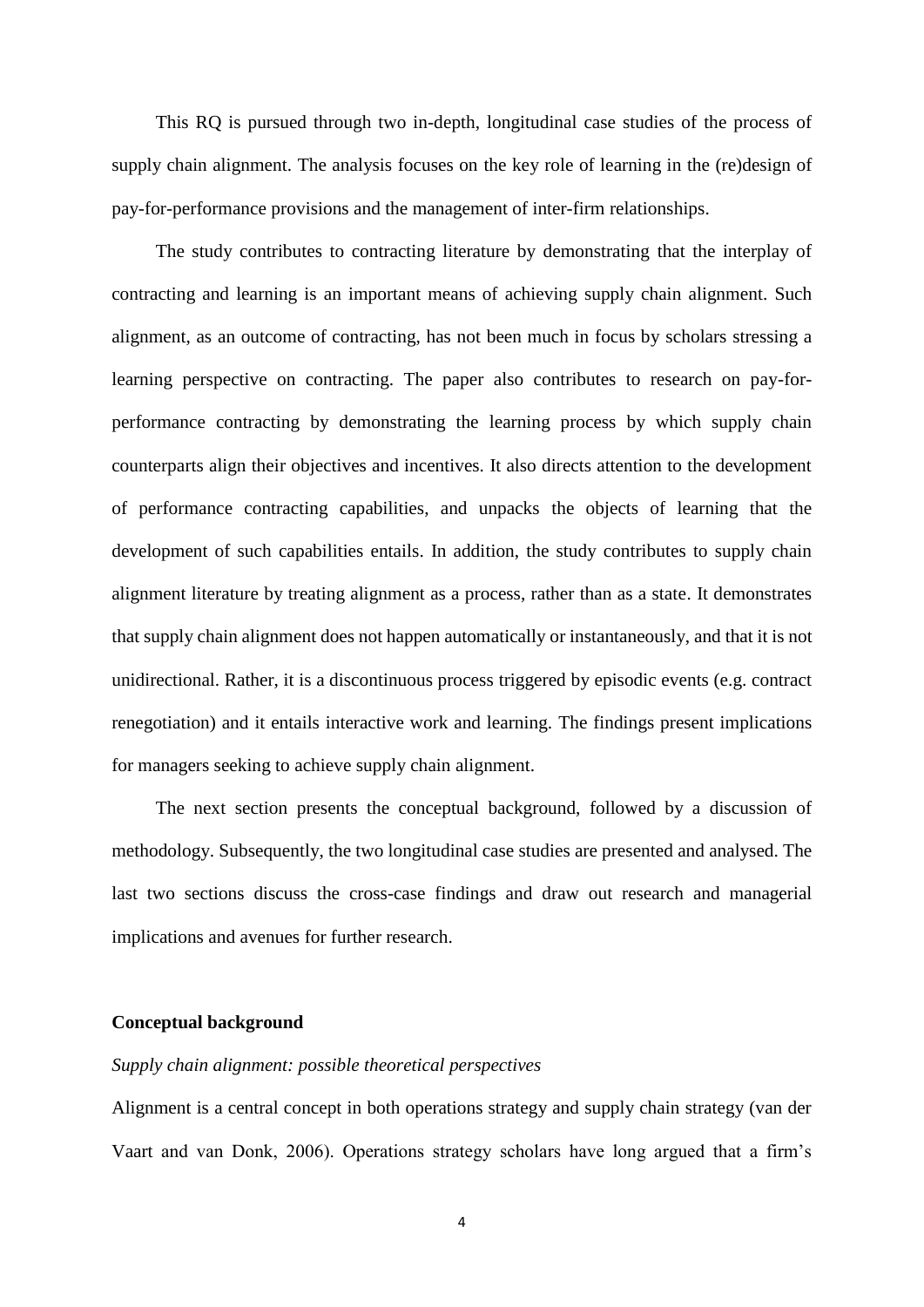resources and capabilities should be aligned with market requirements, through the prioritisation of operations performance objectives e.g. cost or flexibility (Slack and Lewis, 2002). Supply chain strategy extends this logic upstream, arguing that a firm should align its performance priorities with the priorities of its suppliers, which should also be in line with the requirements of the focal firm's customers (Vachon *et al.*, 2009; Gobbi and Hsuan, 2015). Supply chain alignment towards a specific performance objective is contingent and contextdependent: whether firms in a supply chain jointly focus on efficiency (cost) or responsiveness (e.g. flexibility) is determined by the type of product, and demand and supply characteristics (Fisher, 1997; Lee, 2002).

However, although it is useful in some ways to treat them as unified entities, supply chains in fact comprise firms with separate, and more or less diverging, strategic priorities. As such, we need to examine more critically, relationship by relationship, why, how and to what extent alignment actually takes place. Here, we outline various theoretical perspectives that might be adopted to understand this issue.

Agency theory (Eisenhardt 1989) specifically focusses on how the incentives – and hence, it is assumed, actions – of actors with diverging priorities can be aligned. It is directly applicable to supply chain alignment, because it addresses the very question of how performance priorities can be made consistent between principals and agents (Zu and Kaynak, 2012). Indeed, agency theory has been particularly important in the literature on pay-forperformance contracts, as discussed further below. But the broader assumption here is that actors need to be given explicit financial incentives to align their actions with those of supply chain counterparts. This implies that appeals to the general principle of the whole supply chain 'delivering superior customer value' (Christopher, 2005:3) are not enough: further mechanisms such as contracts and related financial incentives are needed to translate potential, longer-term, collective benefits into real, shorter-term individual rewards (e.g. Kim *et al.*, 2007).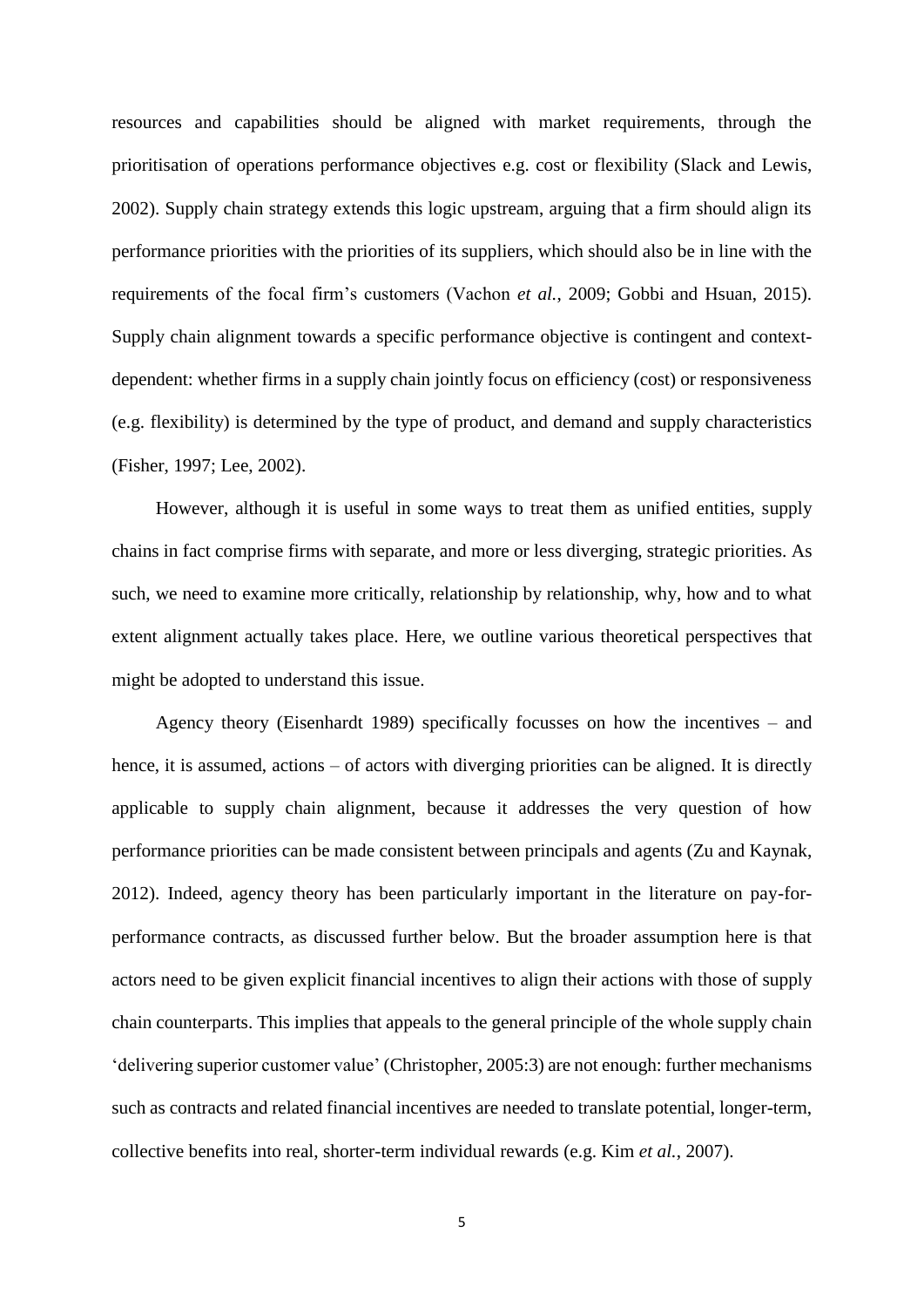Trust is often considered as an alternative to formal governance mechanisms<sup>2</sup> based on contracts, as understood in agency theory and TCE. Trust is "a belief or expectation that the vulnerability resulting from the acceptance of risk will not be taken advantage of by the other party" (Lane, 1998:3) in a relationship between interdependent actors. On this view then, supply chain alignment would be achieved not because of explicit incentives but, for example, by counterparts making relationship-specific investments in the expectation of improving overall supply chain performance, even in the absence of formal agreements on, e.g., sharing increased costs and risks.

There is considerable debate about the relationship between contractual governance and trust. They can be seen as substitutes (Cao and Lumineau, 2015): broadly, parties who trust one another have less need for formal governance in the form of extensive contracts. Puranam and Vanneste (2009) frame the problem as a decision about the choice of [formal] governance structure, given certain degrees of pre-existing trust between two firms. They argue that unduly complex governance (extensive contracts) can 'crowd out' trust, undermining the effect of preexisting trust in the success of a relationship. Other accounts suggest that trust and contractual governance act as complements (Poppo and Zenger, 2002). The process of developing and implementing a contract requires parties to interact to explore and define processes for dealing with unexpected circumstances, which arise from the inevitably incomplete nature of contracts and the inability to foresee all eventualities (Roehrich and Lewis, 2014). In this sense, the development of trust aids the development of contractual governance, and *vice versa* (Cao and Lumineau, 2015). As with TCE more generally, such analyses typically only capture a one-off 'choice' of governance structure: they do not, for example, seek to understand how a given

**.** 

<sup>2</sup> Williamson (1979) uses the term 'governance structure' to refer to "the institutional framework within which the integrity of a transaction is decided. Markets and hierarchies are two of the main alternatives" (Williamson 1979: 235). Also included are hybrids – strategic alliances and other forms that combine elements of the market mechanism of specification and price, and of the hierarchical mechanism, such as monitoring and rules.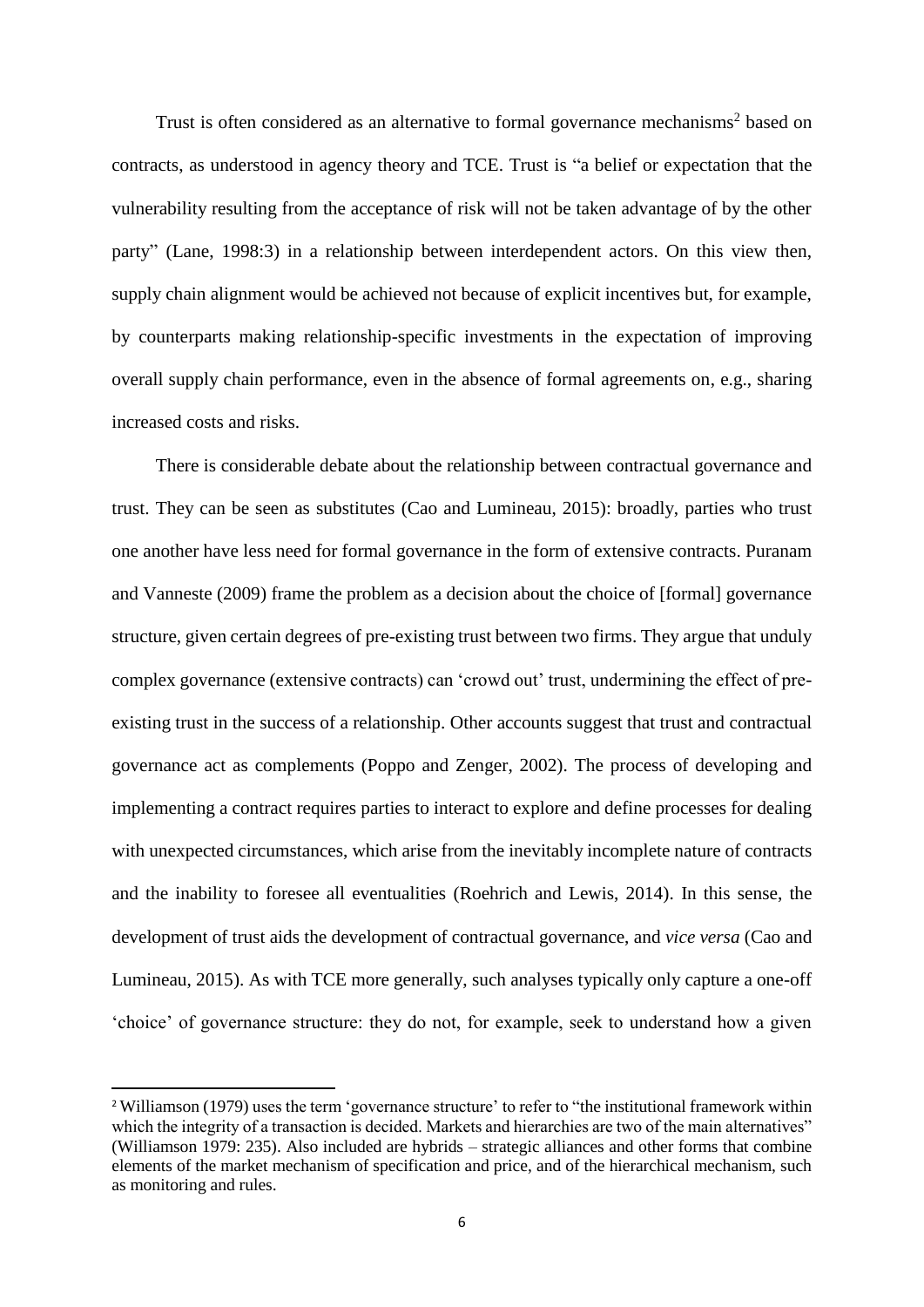level of pre-existing trust has come about, nor how the exchange performance may affect future levels of trust (cf. Puranam and Vanneste, 2009). This points to the value of a processual perspective, which we examine further in this study.

As indicated, much of the debate in the inter-organisational relationships literature contrasts trust with the 'relentless application of calculative economic reasoning' (Williamson 1993:453) as exemplified by TCE. However, trust has also been critically examined in the literature on power (Clegg, 1989), rooted in sociology. Taking a power perspective, alignment can come about without detailed contracts not because of an expectation that the other party will forego taking advantage of a counterpart's vulnerability arising from risky investments and actions, but because other structural factors reduce the choices available. Simple treatments of power in buyer-supply relations (Ramsay 1994) have drawn equivalences between power and dependence: one firm 'has power' over another to the extent that the other firm depends on it for its input supplies/sales. A more sophisticated view (see Clegg *et al.* 2006), however, would see power as a process, and incorporate the subtler ways in which one actor can shape the 'rules of the game' in a relationship, and mobilise new technologies and methods to change the prevailing institutional logics by which a counterpart evaluates what is in its interest, and what it should do. Power in this sense is something that organisations do, rather than something they have: in a supply chain alignment context, the way power plays out is through the normalisation of practices such as supplier auditing, open-book accounting, or the imposition of standardised logistics processes.

These practices might be seen as evidence of a 'trust-based' supply relationship, and contrasted with contractually-governed, 'adversarial' relationships (e.g. Lamming, 1996). They could also, however, be understood as power masquerading as trust (Hardy *et al.*, 1998). Norms and expectations are typically seen as an aspect of non-contractual governance consistent with trust-based relationships; but shaping what the norms and expectations *are* is

7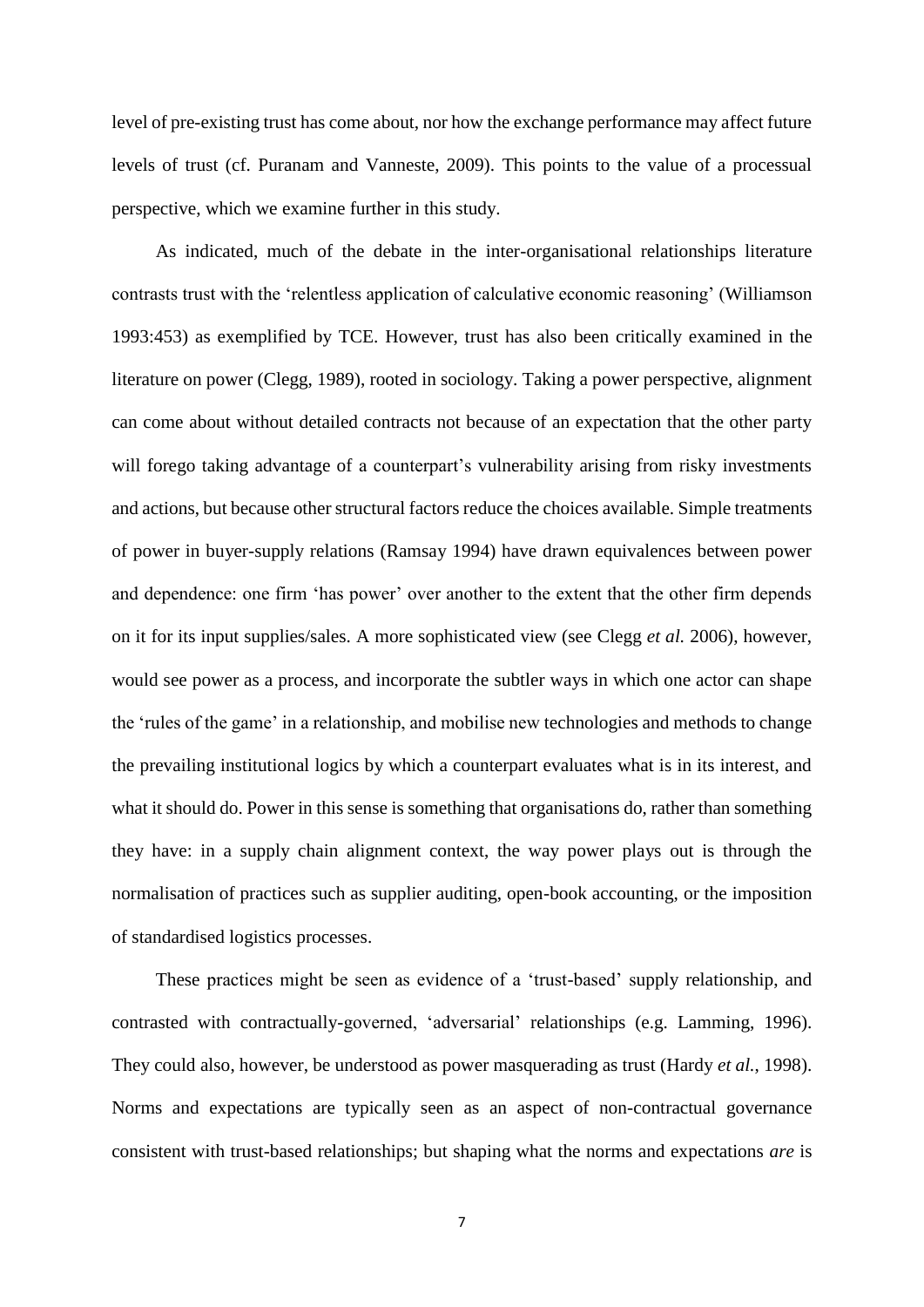an effective and enduring instantiation of power. In this sense, the practices of alignment can also be seen as the practices of power. It should be noted here that power is treated neutrally: power is not necessarily bad, but simply one way to get things done (Hardy and Clegg, 1999).

Our critique of the static, 'one-shot' nature of much TCE and agency-theoretic analysis, combined with the more sophisticated understanding of power – which also moves away from one-off static analysis, albeit of a different kind – suggests the need for a more processual view. The Industrial Marketing and Purchasing (IMP) literature offers some useful insights here. Early IMP research (Håkansson, 1982) drew explicitly on Williamson but presented a longterm developmental perspective on inter-organisational relationships, rather than treating relational contracting as simply an intermediate choice of governance structure. In the original IMP interaction model (Håkansson, 1982), relationships were seen as a sequence of interaction 'episodes' – exchanges of products/services, information, money, or social exchanges – with past episodes influencing present ones, and present episodes being shaped by expectations about future ones. The interaction model also stressed adaptation: firms in a relationship may, deliberately or in a more emergent manner, change aspects of their products/services or pricing so as to adapt to their counterpart. They may deliberately resist adaptation (e.g. refuse to deliver customised services) to retain economies of scale or avoid over-dependence. Alignment in supply chain terms can be seen as a more specific case of the adaptation process.

In summary, the above theoretical perspectives come from very different starting points and focus on different aspects of inter-organisational relationships, but serve to sensitize us to alternative issues in supply chain alignment. They also point, in various ways, to the value of processual rather than static approaches, relevant here because the existing supply chain alignment literature tends to underplay the *process* of alignment as a result of changing contingencies e.g. performance priorities (Lee, 2004).

8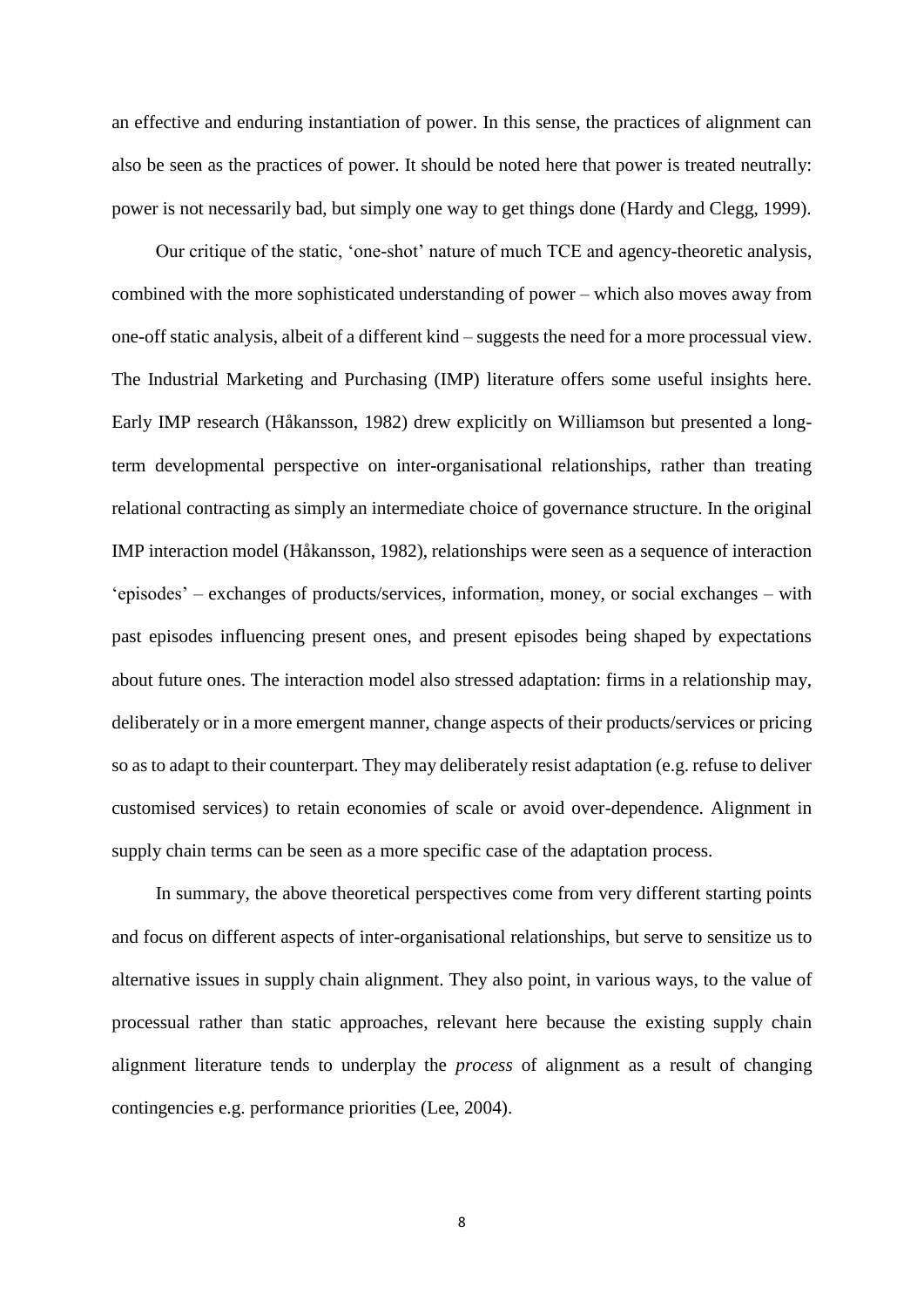# *Supply chain alignment, contracting and learning*

The operations and supply chain literature argues that alignment can be achieved by various means, such as integrating processes across firm boundaries (Frohlich and Westbrook, 2001), collaborating and sharing information, and making performance priorities consistent (Simatupang and Sridharan, 2002) by translating them into specific objectives and measures (Gunasekaran *et al.*, 2001). Achieving these performance objectives requires the alignment of supply chain counterparts' incentives (e.g. Narayanan and Raman, 2004), and contracting plays an important part in this (Kim *et al.*, 2007). In particular, buyers use pay-for-performance contracts to tie supplier compensation to the required performance outcomes, thus creating incentives for suppliers to expend effort in the achievement of these outcomes (Datta and Roy, 2011). These incentives can take various forms e.g. a bonus /malus or a gain- /pain-share mechanism (Caldwell and Howard, 2014).

As we have seen, alignment could be understood from a variety of theoretical perspectives. The literature on pay-for-performance contracts draws largely on agency theory and TCE (Selviaridis and Wynstra, 2015), according to which, contract design choices depend on factors pertaining to the contracting parties and the exchange attributes. Agency theory suggests that information asymmetry, objective conflict, outcome uncertainty, outcome measurability, risk aversion of the buyer and supplier, and task programmability determine the choice between a contract that emphasises monitoring of supplier behaviour (behaviour-based), and one that incentivises supplier performance (outcome-based) (Eisenhardt, 1989; Zu and Kaynak, 2012). Pay-for-performance incentives are suitable in cases of conflicting objectives, low outcome uncertainty, high outcome measurability, and low service provider risk aversion (Kim *et al.*, 2007). TCE-informed analysis stresses mainly the role of asset specificity (Williamson, 1979). The level of asset-specific investments influences contract design, since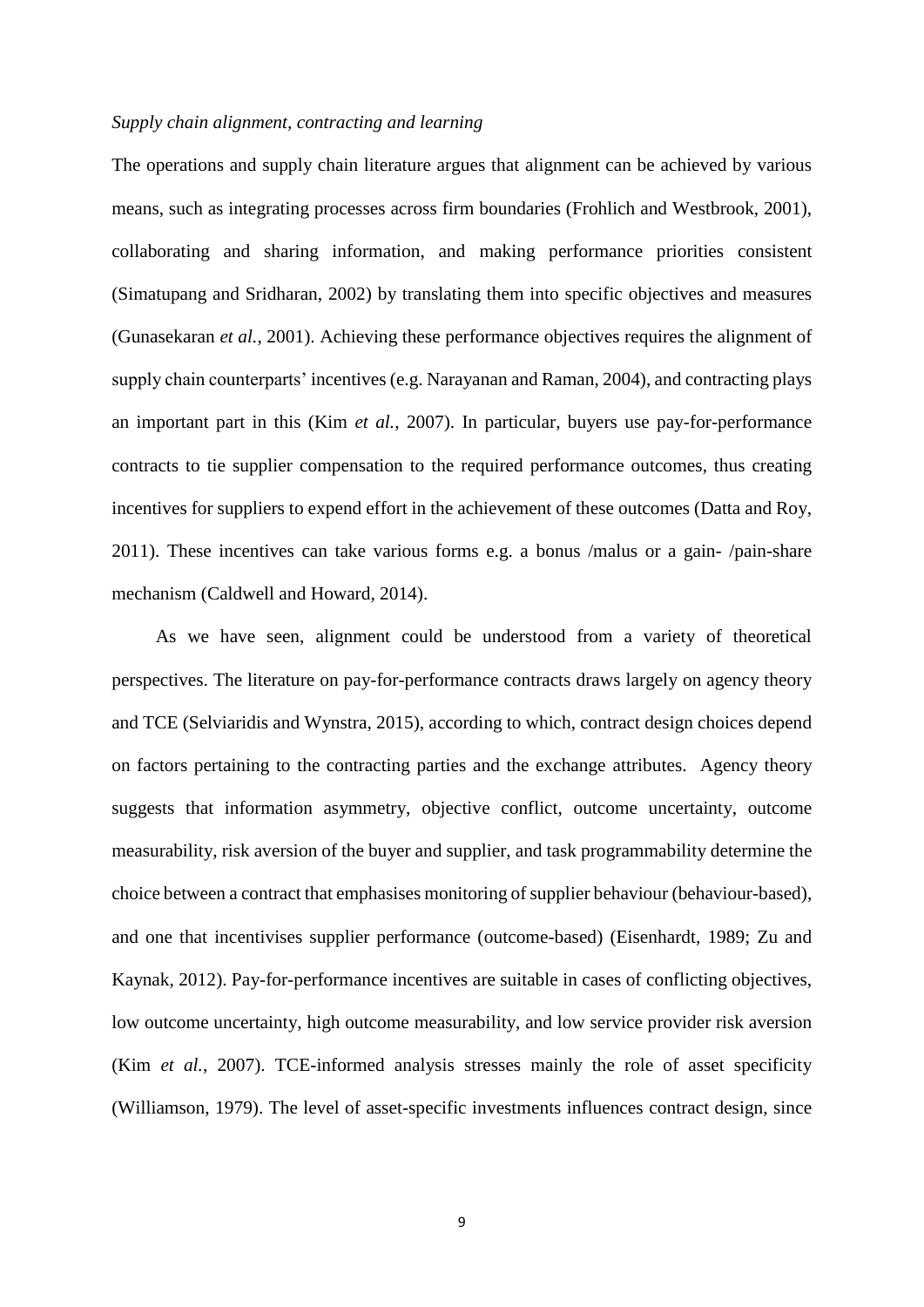suppliers may require duration-related safeguards or incentives (long-term contracts) to prevent buyer opportunism and ensure return on their investments (Selviaridis and Wynstra, 2015).

Although most of the contracting literature focusses on the *state* of alignment based on a match between contract design and exchange characteristics, some authors have taken a more processual perspective, stressing the role of learning in contract design and the development of contracting capabilities (e.g. Mayer and Argyres, 2004; Ryall and Sampson, 2009; Hartmann *et al.*, 2014). Contracting capabilities entail learning about what provisions and safeguards to include in a contract, when (i.e., under which exchange conditions), and to what level of detail (Mayer and Solomon, 2006; Vanneste and Puranam 2010).

The process of drafting or re-writing contracts fosters learning - about each other's needs, intentions, and expectations, and about the exchange itself e.g. in terms of objectives and tasks (Lumineau *et al.*, 2011). This can feed into subsequent contractual negotiations (Mayer and Argyres, 2004). During contract execution, new information is generated that further enables parties to learn how more effectively to (re)design contracts by adjusting the level of contractual detail (e.g. to clarify responsibilities or plan for contingencies), and to collaborate (Mayer and Argyres, 2004). Such learning tends to be incremental, and experiential rather than vicarious (Argyres *et al.*, 2007). Learning to contract and the development of contracting capabilities are empirically manifested by the level of extensiveness of contracts (e.g. number and detail level of contract provisions, or number of pages) and the reduction in negotiation time required to agree provisions (Ryall and Samspon, 2009; Arino *et al.*, 2014). As successive agreements (or drafts of a contract in-the-making) codify exchange- and partner-specific learning, contracts include more extensive provisions and safeguards and serve as repositories of knowledge (Mayer and Argyres, 2004).

More recent literature suggests another object of learning. During the contracting process, counterparts learn about each other's exchange perceptions and behavioural responses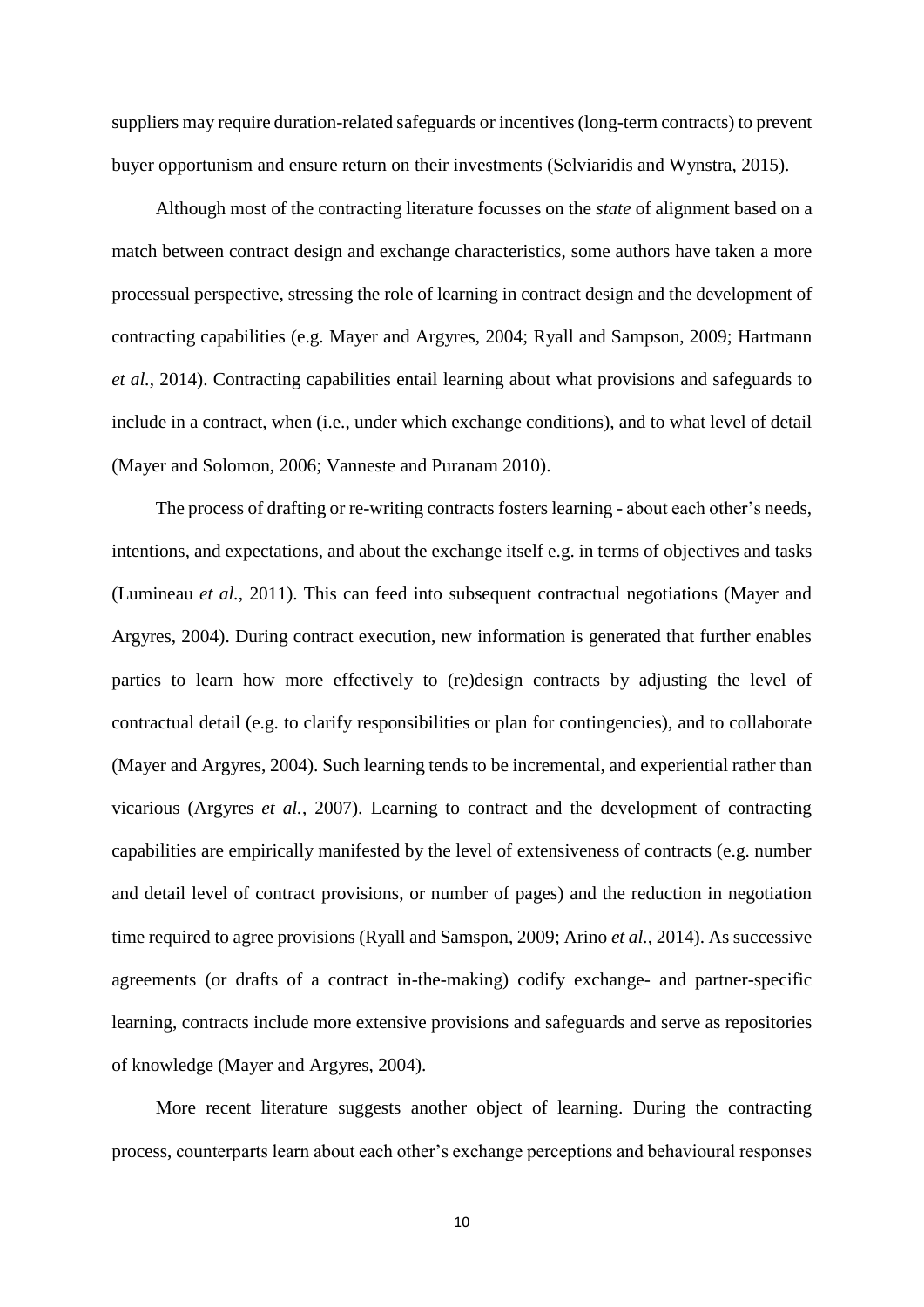to the framing of contractual provisions (Weber *et al.*, 2011). Different ways of framing a contractual provision, which otherwise have identical consequences, may elicit different behavioural responses and views of the buyer-supplier relationship (Cao and Lumineau, 2015). A contractual provision (e.g. pay-for-performance) can be framed as a gain (bonus payment) which is likely to promote creativity, flexibility and a collaborative relationship. Alternatively, it can be framed as a loss (financial penalty) which can induce a vigilant behaviour, close monitoring and an arm's-length relationship (Weber and Mayer, 2011). Learning about the counterpart's perceptions and responses that specific contract frames produce is important as it can trigger the re-framing of provisions to stimulate positive responses and foster collaboration (Cao and Lumineau, 2015).

Learning to contract entails the development of organisational capabilities and is, in that sense, consistent with more general notions of organisational learning. Learning matters, as it enables firms to align with their changing environments and customer requirements (Matthews *et al.*, 2017). According to Nonaka and Takeuchi (1995), learning occurs through group-level interactions within and between organisations, as implicit knowledge held by individuals is articulated and codified as explicit knowledge, through e.g. written plans and instructions. This explicit knowledge can then be shared within and between organisations and later internalised by individuals as it is put into use (Nonaka and Takeuchi, 1995). This knowledge-creation process is relevant to contracting, as groups of individuals involved in contractual negotiations articulate, codify (in contractual documents) and later internalise knowledge regarding the exchange and the buyer-supplier relationship (Lumineau *et al.*, 2011).

In sum, the learning perspective on contracting is consistent with a processual view of supply chain alignment. It helps to examine how buyers and suppliers, through the contracting process, learn about the exchange and each other's needs, perceptions and responses to the framing of contractual provisions. Such learning can inform the (re)design of pay-for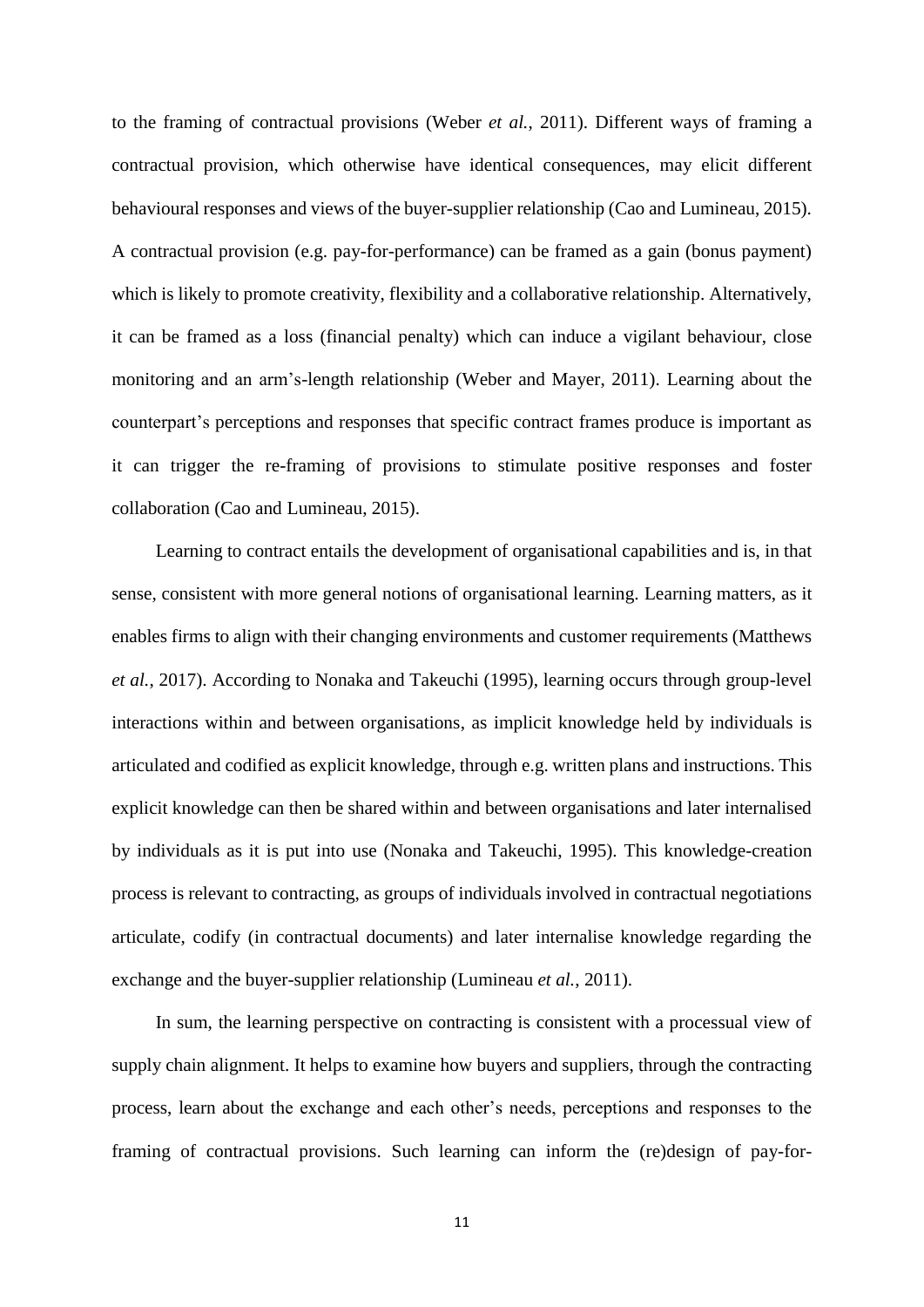performance provisions to achieve supply chain alignment. A notion of learning that focusses on the codification of knowledge is empirically accessible through the analysis of contract documentation (e.g. Mayer and Argyres, 2004). However, we are aware that the relationships in which alignment, learning and contracting take place are infused with processes of power and trust, which are less readily available to us through documentation analysis. This informs our method, discussed in the next section, in that we triangulate documentary evidence with in-depth interviews of managers playing a key role during the contracting process; it also makes it theoretically desirable to keep power and trust perspectives in mind as we analyse our cases of the process of supply chain alignment through contracting.

# **Research methodology and design**

Given our focus on the process of supply chain alignment, a case study design was adopted to analyse in-depth the specific context and help build theory (Ketokivi and Choi, 2014). Casebased research is suitable for longitudinal, process-oriented investigations (Voss *et al.*, 2002) that aim to make sense of a sequence of events over time, and in context (Pettigrew, 1990). Longitudinal cases are particularly useful for studying the interplay of contacting and learning and evolution in contracts (Mayer and Argyres, 2004). Unlike surveys, case studies facilitate the collection and analysis of contractual documents (Lumineau *et al.*, 2011). In this study, drafts of service level agreements (SLAs) and payment provisions proved instrumental in capturing how supply chain counterparts learn to align their objectives and incentives.

We selected two cases, whereby supply chain counterparts had initiated contractual negotiations to align their objectives and incentives, to track the alignment process longitudinally. Table 1 provides background information about the buying and suppling firms in the two cases. Longitudinal cases present challenges regarding access to data and effort intensity (Voss *et al.*, 2002) and because of that, our sample was limited to two cases.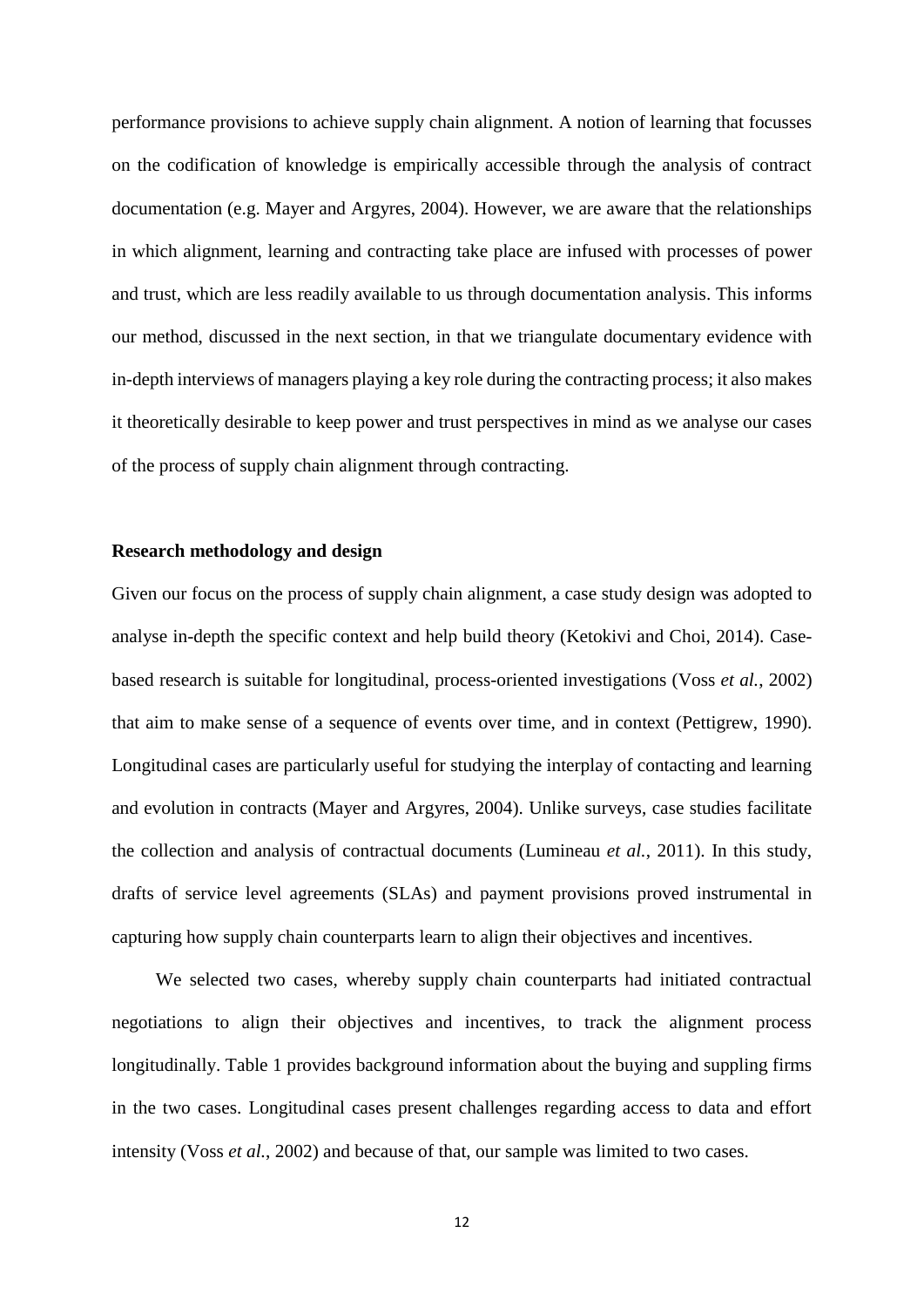# [Insert Table 1]

The case selection strategy followed a theoretical sampling approach (Pagell and Wu, 2009; Barratt *et al.*, 2011). Supply chain alignment is influenced by multiple contingencies, many of which are industry-specific (e.g. demand characteristics), and hence we limited our case sampling to a single industry to control for cross-industry differences (Pagell and Wu, 2009). We focused on the logistics industry because, although buyers and logistics service providers (LSPs) have adopted pay-for-performance contracts to achieve alignment (Langley and Capgemini, 2016), they face challenges in designing effective contractual incentives and must climb a steep learning curve in this regard. The process of alignment was therefore relevant in this context.

Our sampling was theoretically motivated also because we selected cases that differed in terms of the counterparts' experience in pay-for-performance, which can influence the process and objects of learning: while in the first case pay-for-performance provisions were introduced for the first time, in the second case pre-existing pay-for-performance provisions were revisited to improve alignment. Case selection also considers the relative size of buyer and supplier firms and the potential role of power-dependence relations in contractual negotiations. Our case sampling reflected such differences in terms of firm size balance between buyers and suppliers (cf. Pagell and Wu, 2009).

Data were collected between November 2011 and June 2014 and involved 26 semistructured interviews with managers, and analysis of 25 key documents. The managers spanned multiple functions including Operations, Business Development (BD), Key Account Management (KAM) from the LSP side, and Logistics and Supply from the buyer side (Table 2). Specific managers playing key roles in the contractual negotiations were interviewed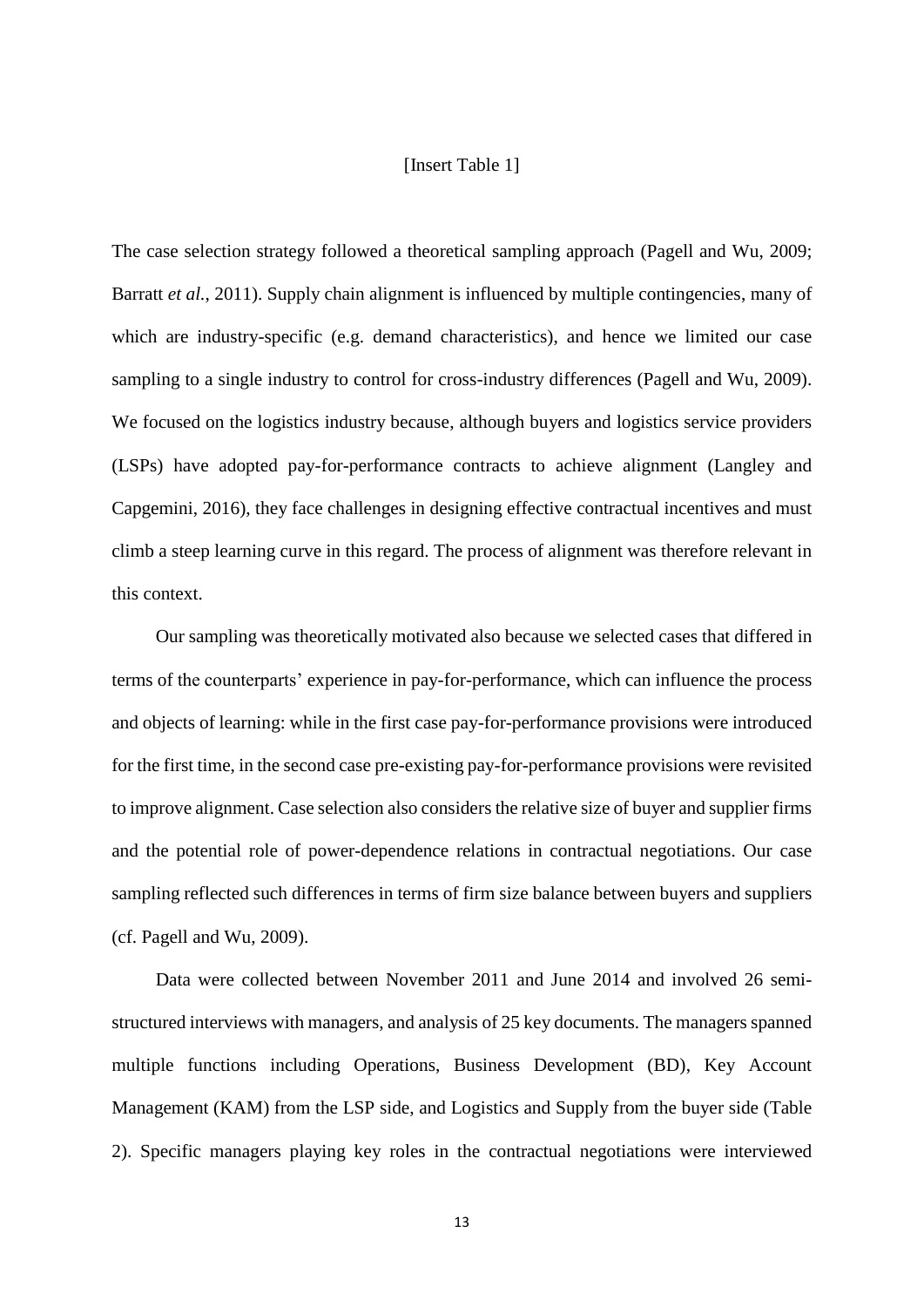multiple times to track the changes in the drafted contracts, and why these were introduced. We interviewed key respondents at regular intervals. However, these intervals were not fixed; additional interviews were being conducted to understand the rationale for contractual changes, as and when these occurred.

# [Insert Table 2]

The interview guide included 'open-ended' questions (Miles and Huberman, 1994) and the interviewees were asked to provide a chronology and details of key events that led to contractual changes. Interview themes included the rationale for introducing or revising payfor-performance provisions, contract design challenges, the effects of incentives, and perceptions of other aspects of the relationship such as power, trust, and collaboration.

The process of alignment was reconstructed as a sequence of time- and context-bound events by using a combination of retrospective and real-time data from interviews and documents (Pettigrew, 1990). Retrospective interviewee accounts of early phases of the contracting process were complemented by a high volume of contemporaneous data as the process of negotiating pay-for-performance provisions was tracked in real time (in Case A for a period of 32 months, while in Case B for ten months).

Access was granted to key documents, notably successive versions of SLAs and contract payment and incentive mechanisms, presentation files used during contractual re-negotiations, and performance evaluation records. Document analyses helped reconstruct key contracting events and triangulate interviewee accounts. These documents also proved instrumental in Case A, where access was not granted to managers of the buyer. Access to the successive versions of the payment scheme, which were produced by the buyer jointly with the LSP, contributed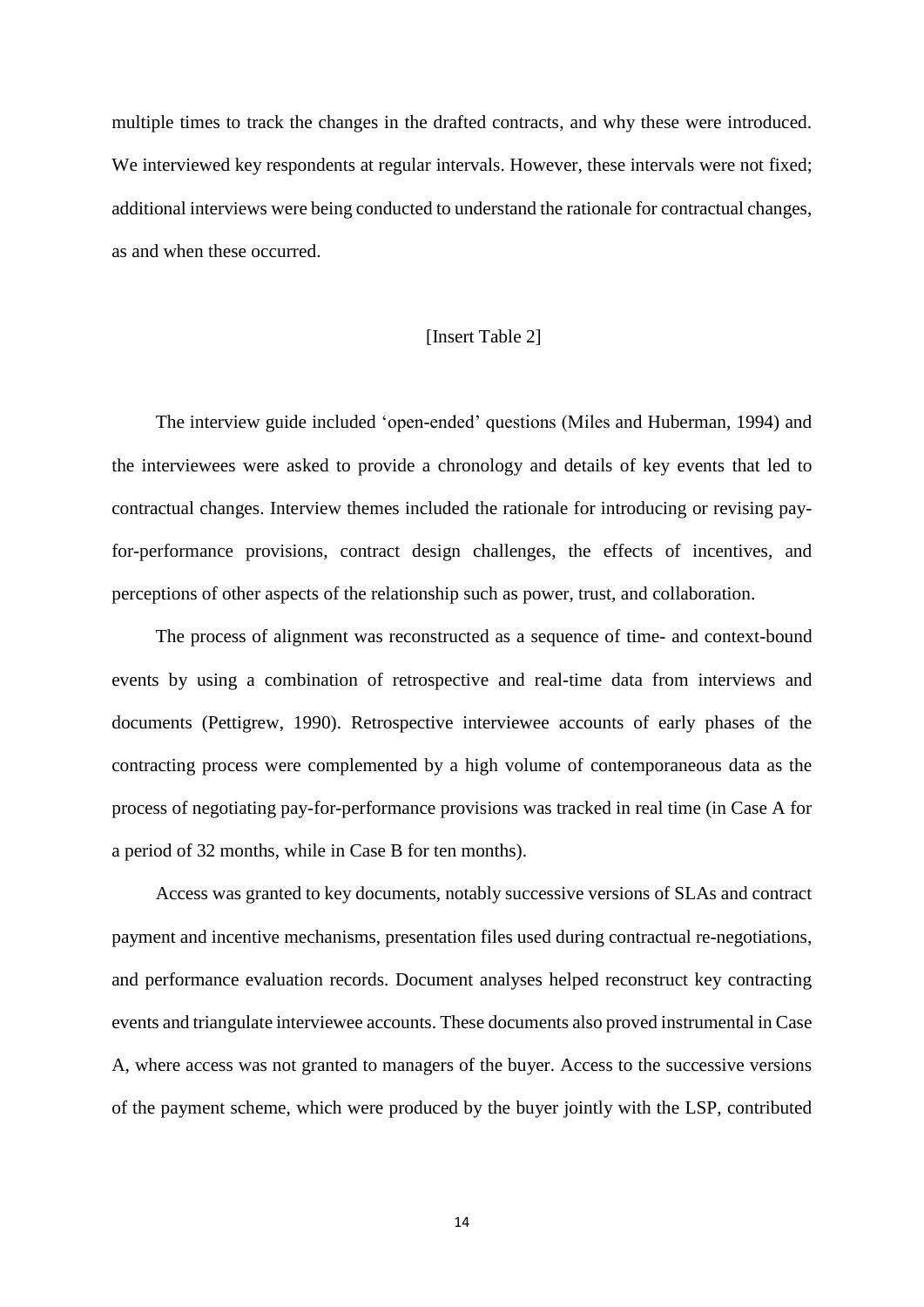significantly towards triangulating LSP managers' accounts and ensuring data accuracy and validity (Voss *et al.*, 2002).

Data analysis and coding were performed in line with recommendations by Miles and Huberman (1994). All data were considered to produce rich narratives and within-case analyses. The data were represented visually using figures and tables (see the next two sections) to arrange key events of the contracting process in a chronological order (Yin, 2003). Crosscase analysis was performed to discern patterns (Miles and Huberman, 1994) regarding the alignment process and the interplay of learning and contracting underpinning such alignment.

Data coding was informed by the conceptual background (e.g. the learning perspective and power and trust aspects), but additional codes emerged during the analysis. Open codes (e.g. 'exchange-specific learning', 'partner-specific learning') were initially assigned to interview transcripts and documents, and these were later grouped into higher categories (e.g. 'objects of learning') using axial coding (Voss *et al.*, 2002). Overall, these codes were refined by iterating between data and the literature, as additional data were being collected (Barratt *et al.* 2011).

# **Analysis of the cases**

This section presents the within-case analyses of how buyers and LSPs learn to align their objectives and incentives through contracting, and the dynamics of the alignment process.

# *Case A*

This case concerns a contractual relationship between a fourth-party logistics provider (hereafter LSPA) and an international food retailer. LSPA began supplying services to the buyer in 1997, supporting the company in the rapid international expansion of its store network. The buyer then changed its emphasis towards supply chain cost efficiency in response to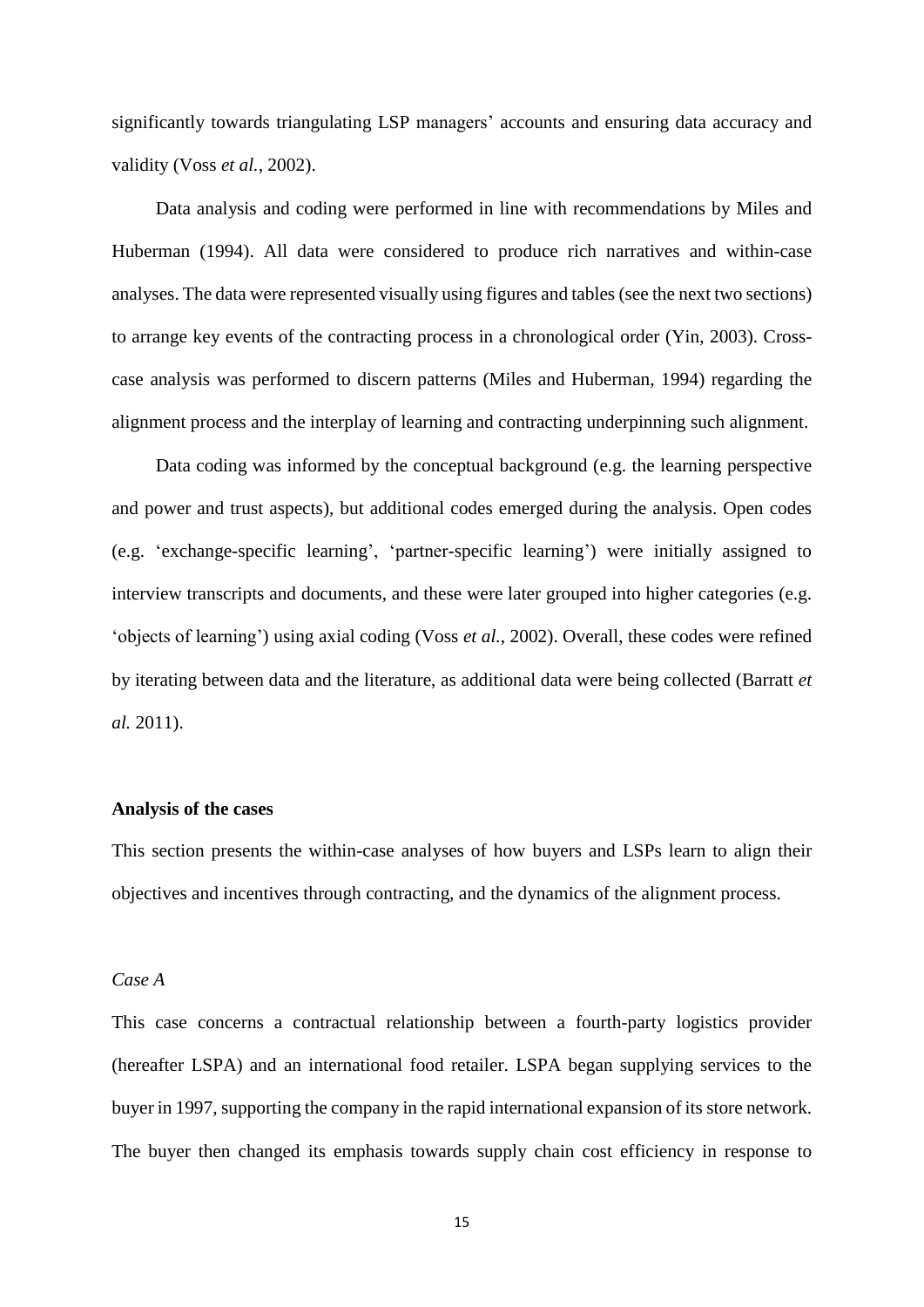slowing growth and customer pressure to reduce food prices. Consequently, the parties jointly decided to revisit the existing cost-plus contract (first version in Table 3) and introduce payfor-performance provisions to re-align their incentives towards cost reduction. Figure 1 summarises the multi-year process of negotiating and drafting the pay-for-performance provisions. Table 3 shows how these provisions evolved in four successive drafts of the contract.

## [Insert Figure 1]

#### [Insert Table 3]

LSPA managers became aware early on in the process that the buyer intended to stress efficiency targets, because prior performance reviews had indicated that growth in established markets was slowing down. As a result, LSPA's perception of the framing of the original contract payment scheme changed. LSPA managers initially saw the cost-plus management fee provision in a positive light, since it mitigated their financial risk and allowed for flexibility. However, given the changing situation, they came to see it as a dis-incentive for cost reduction. As the LSPA Operations Director explained the transition from the first to the second contract version: *"The customer's focus on supply chain cost reduction meant that we would be losing money under a cost-plus contract since our management fee depends on service costs…we need to renegotiate to align our incentives"*.

A long process of drafting the details of a 'fixed-price-plus-incentive-fee' principle was initiated. This was facilitated by the absence of a formal re-tendering point in the 12-month rolling contract, and had been foreseen in the first contract version (payment clause): *"The Parties agree to continue their discussions regarding a gain-sharing model as a means to incentivise actions for cost reduction by the sharing of achieved savings over an agreed period*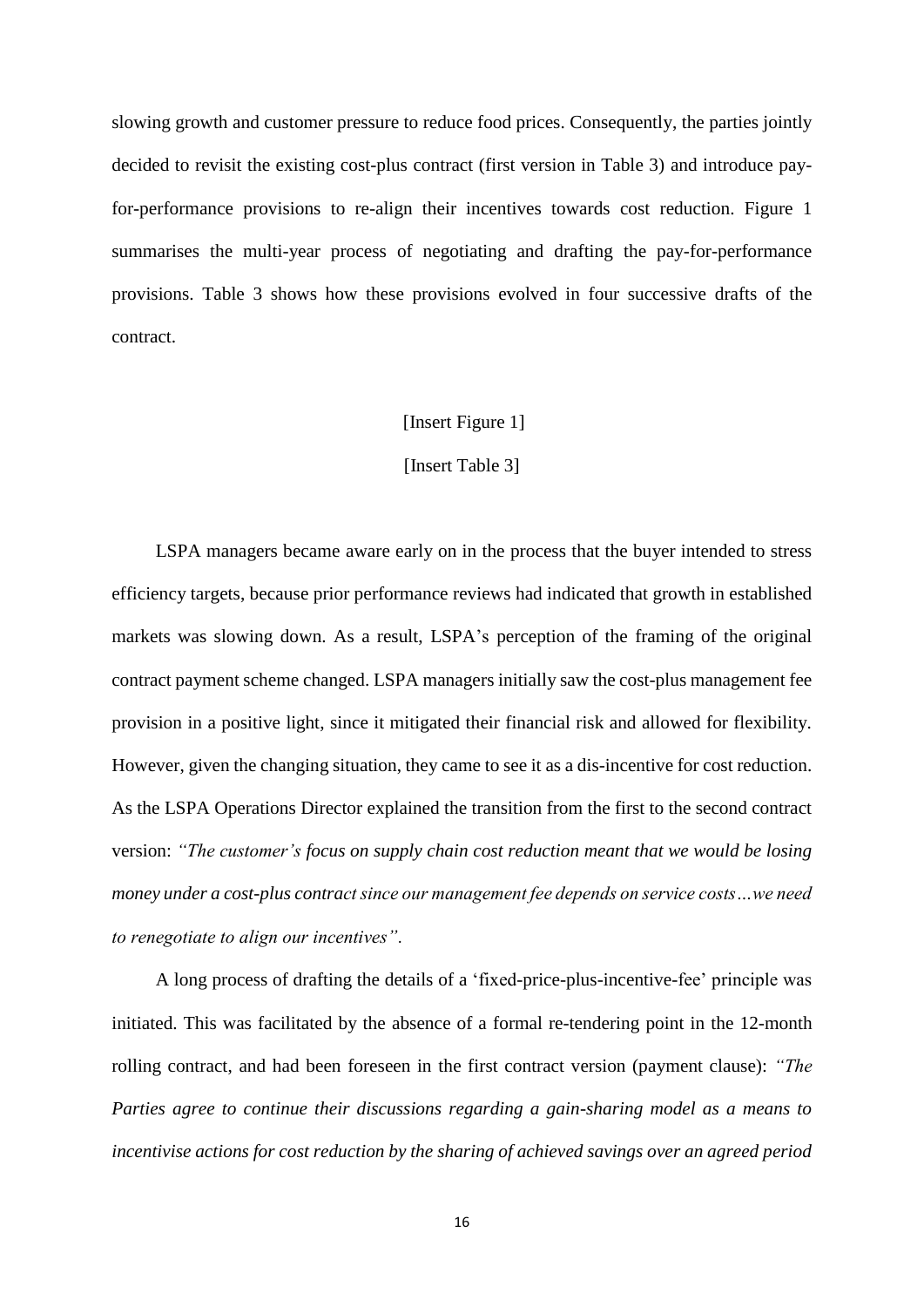*of time with the objective to introduce a new model during 2012"*. Prior exchange experiences of the buyer and LSPA informed the drafting process, and so did the accumulating knowledge of each other's needs, objectives, and operating mentalities, and of service operations (see Figure 1).

It was important to determine how the incentive fee would be linked to performance, and how performance would be operationalised and measured. LSPA initially proposed that the incentive fee be tied to product volume increase outcomes and, hence, only indirectly to cost savings. This reasoning was based on accumulated knowledge of the buyer firm's business and the assumption that supply chain cost reduction would help reduce food prices at stores, and hence increase sales and volume throughput. As the LSPA Managing Director commented on the second contract version (Table 3): *"We have suggested that we want a model based on volume, but without being given the benefits for things that could be done without our support. Because volumes can go up with building new stores, which has nothing to do with our cost efficiency performance".* LSPA was initially reluctant to link the incentive fee directly to cost savings, because it knew that cost reduction outcomes were influenced by several factors (e.g. buyer actions) and thus not easily attributable to LSPA effort. The LSPA BD Manager explained regarding the negotiations of the second contract version: *"there is a lot of noise when you are trying to measure cost improvements […] we won't be able to measure the improvements as clearly as we would like to connect them to our revenue".*

LSPA's proposal to link payment to volume outcomes was, however, rejected due to the buyer's understanding that sales and product volume growth were partly independent of LSPA's supply chain planning effort. Instead, the buyer insisted that the incentive fee be linked directly to cost savings. This was reflected in the third version of the contract, which also specified the product availability KPI as a 'qualifier' for triggering incentive payments. At that point (Event 4) the buyer essentially exerted its bargaining power to impose its requirement on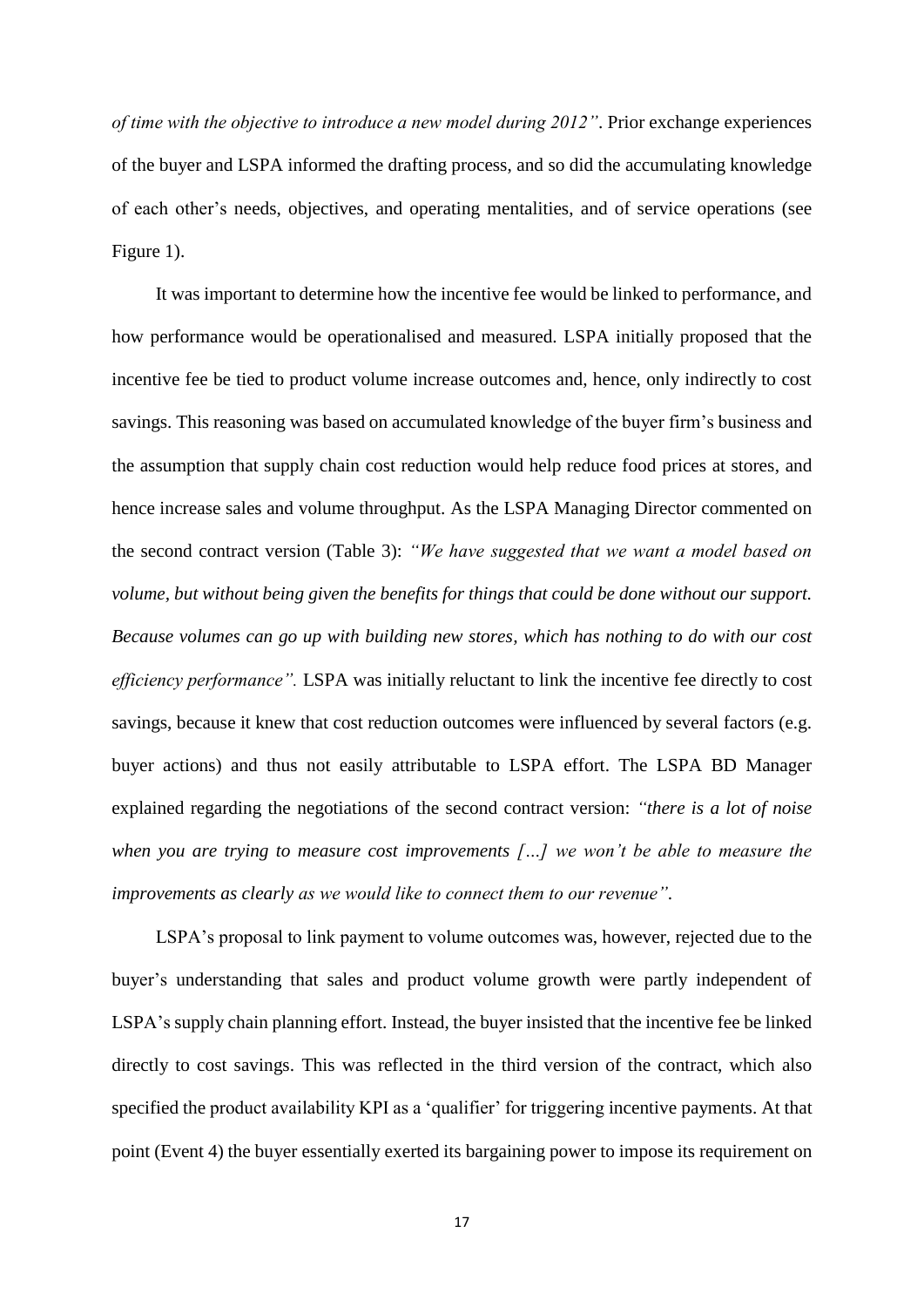LSPA to link the incentive fee to cost savings targets. Given the fact that this specific customer account formed a large part of the provider's total revenue, LSPA eventually acceded to the buyer's request. As the LSPA Operations Director admitted: *"[…] we are quite dependent on this client, I mean it's a big part of our business"*.

Through the contracting process, LSPA managers became conscious of the complex interrelations between cost reduction, volumes and service levels and their implications for the design of performance incentives. Specifically, cost efficiency initiatives could negatively influence store service levels and volume throughput in the LSPA network, thus reducing LSPA-driven efficiencies. The LSPA BD Manager explained the challenges related to negotiating the third contract version: *"when we reduced the service to cut costs, they actually took out volume which means less economies of scale, increasing cost for the volumes that are left".*

Learning about the counterparts' responses to incentive framing was also important. Initially the buyer proposed that the cost reduction incentive include both a bonus and penalty fee, which was rejected by LSPA, given the cost savings attribution challenges and the supply chain complexity and dynamism. A penalty fee (see second contract version) was perceived as too risky: *"From our point of view penalties are excluded […] we hope that we got them [buyer] to a state where the base is very low margin and then the bonus is on top of that as a kick-back"* (LSPA, BD Manager). Consequently, the parties re-drafted the incentives and, according to a presentation file used during negotiations (May 2013), the buyer agreed to a *"bonus system in relation to operational performance and cost".* The third version (Table 3) stipulated that the bonus size would be determined based on amount of cost savings generated and product availability against the 93% target. This provision was refined in the fourth version to specify that no bonus would be paid if product availability were to drop below 83%.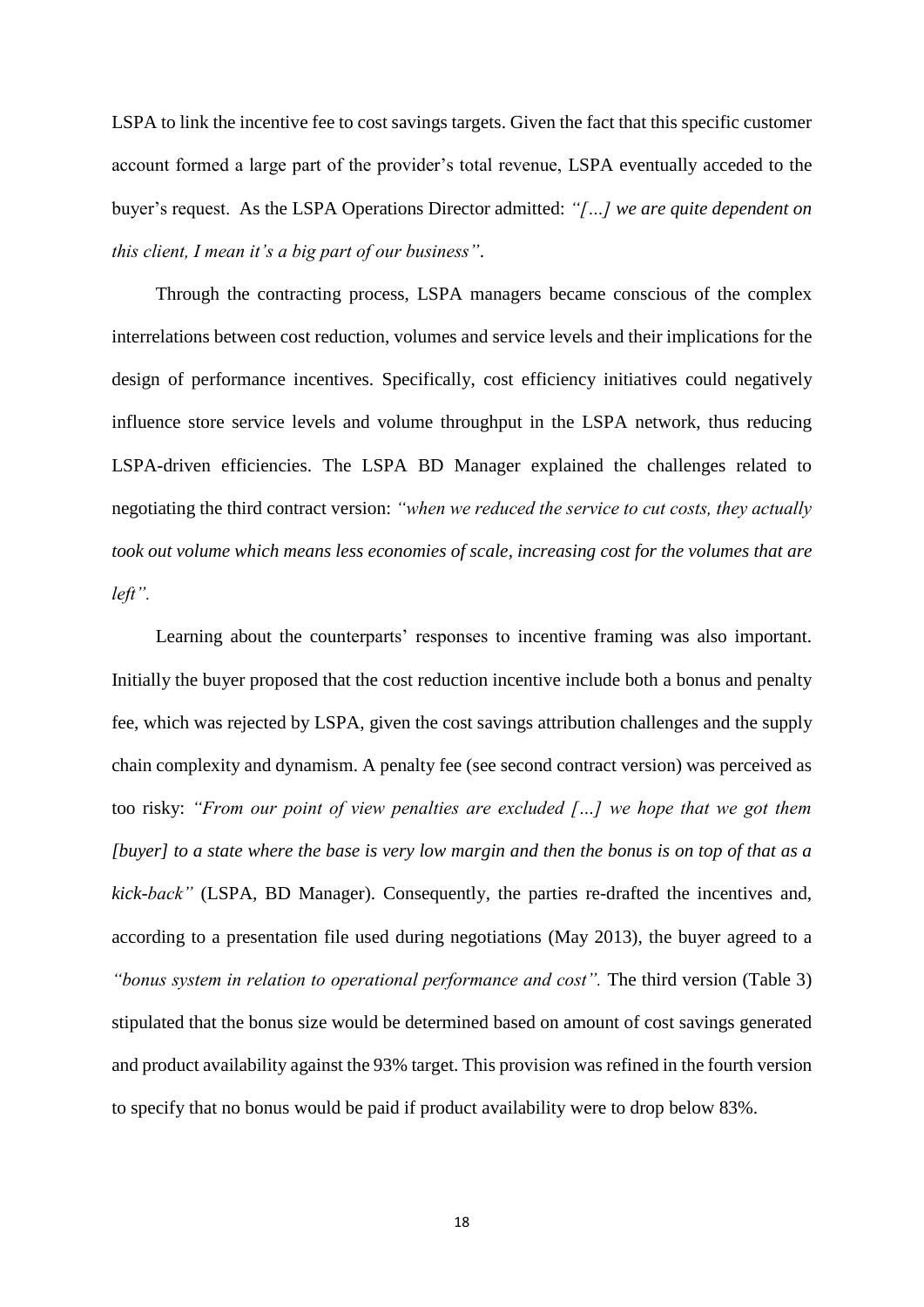While designing the gain-share mechanism, LSPA managers worried that they were unlikely to receive a salient bonus because of the high annual cost savings targets. During negotiating the third and fourth contract versions, LSPA managers became familiar with the buyer's attitude to pay-for-performance: *"They have the mentality that we need to reach almost 100% to get a bonus...if [targets] are not achievable, then the bonus will be something that we won't budget for"* (LSPA, Business Developer). Because of this attitude, LSPA instead emphasised securing an appropriate fixed price. LSPA managers initially proposed to link the fixed price element to an index reflecting varying service complexity levels arising from changes in the buyer's supply chain. This approach, with additional allowances reflecting buyer growth and any extra services, was subsequently adopted (see fourth version). In this way, LSPA mitigated its financial exposure.

Overall, Table 3 suggests that pay-for-performance provisions were being re-drafted as parties were growing aware of service delivery intricacies and each other's needs and responses to the proposed frames of performance incentives. This process also instigated learning about the respective LSPA and buyer responsibilities and actions that would promote collaboration to achieve the cost reduction objective. This joint learning helped to reinforce trust between the counterparts, but at the same time the pre-existing trust built based on past relationship successes influenced the contracting process. The pay-for-performance provisions contributed to aligning the objectives and incentives of the buyer and LSPA, but there was a common understanding that the new contractual provisions would be subject to adjustments to further improve such alignment (see Event 7). LSPA interviewees referred to the importance of maintaining the trustful relationship and stressed the need to remain flexible to revisit the contract in case it failed to achieve incentive alignment. To this end, the parties also deliberately designed a pay-for-performance mechanism that did not require complicated performance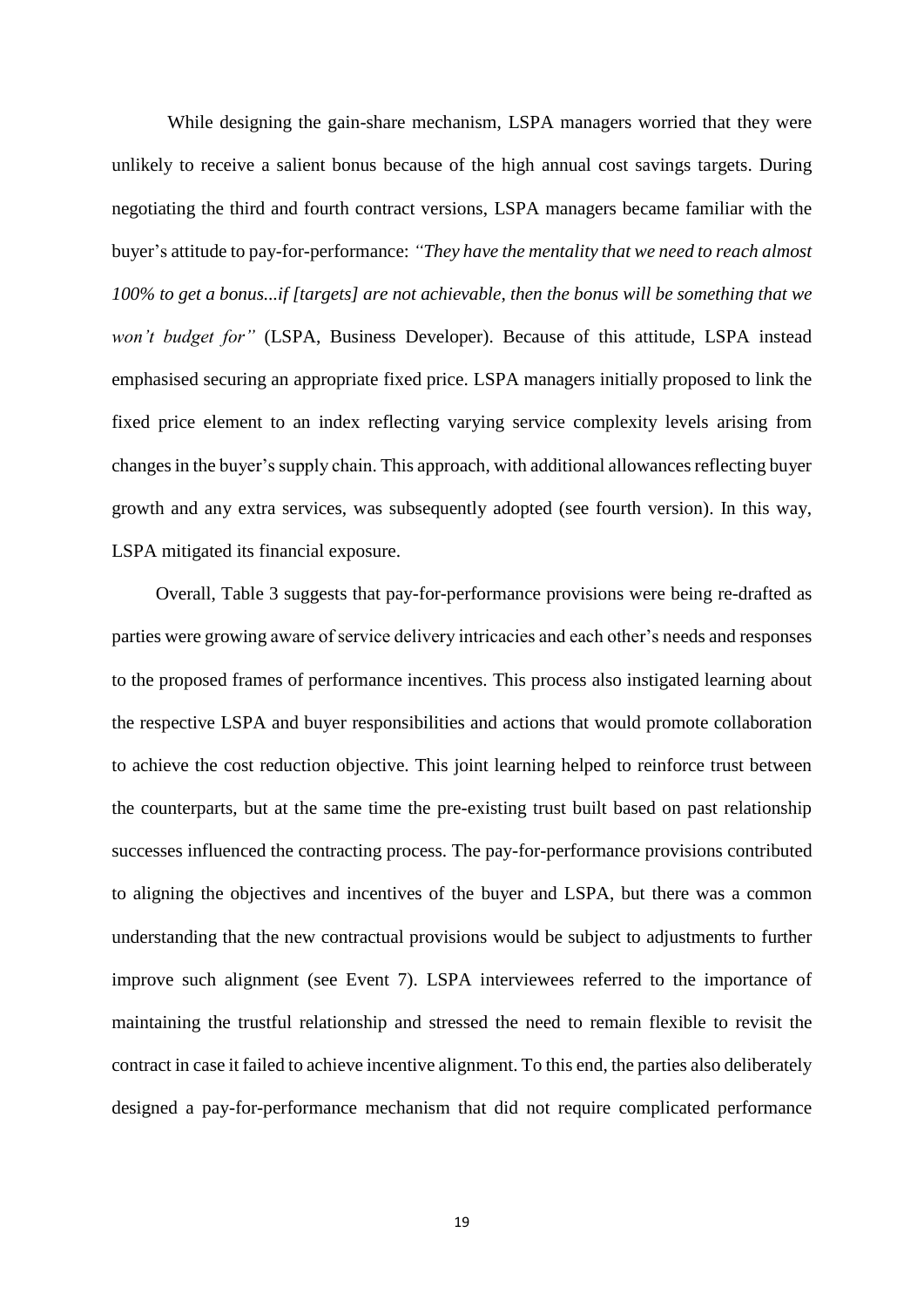monitoring systems which would potentially create a "finger-pointing", arm's length atmosphere in the relationship and erode trust.

# *Case B*

This case concerns a contract for transport management services between a manufacturer of packaging production machines and a global LSP (henceforth LSPB). The exchange relationship was established in 2003, but pay-for-performance provisions were first introduced in the contract only in 2012 to instigate LSPB continuous performance improvement and innovation. The process of buyer and LSPB alignment and the related events are summarised in Figure 1. Table 4 shows how key pay-for-performance provisions were revisited and refined in three successive versions of the SLA.

# [Insert Table 4]

In 2012 a bonus/ malus clause and a mechanism to share cost savings resulting from LSPB innovation were included in the contract (first version in Table 4). This reflected the strategic priorities of the buyer in relation to sustainability performance (more specifically carbon emissions reduction across the supply chain) and innovation-driven cost reduction. The buyer established and implemented related performance measurement and auditing practices in all its supplier relations. Consequently, LSPB was also made to accept measuring and reporting carbon emissions and service innovation-driven savings against annual targets.

The LSPB interviewees initially perceived the specific framing of these provisions positively, because of the gain-share principle and the higher weighting assigned to bonus for performance achievement as compared to penalties for performance shortcomings. This positive view was reflected, for instance, by the LSPB Global KAM referring to the first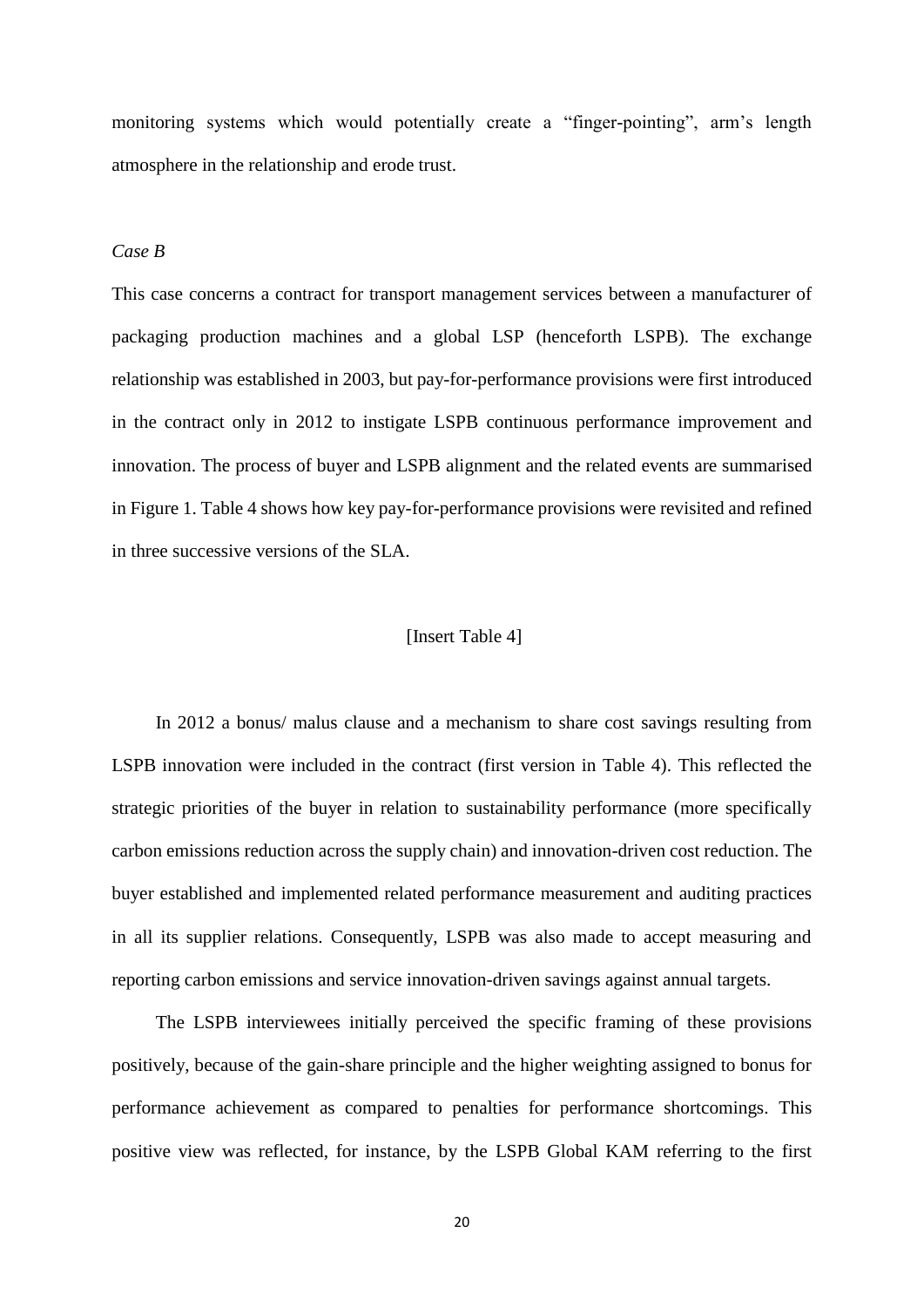contract version: "*[The buyer] needed us to support them to achieve cost efficiency […] so that was the SLA with the penalty and bonus scheme and we would have something to gain as well".* 

The provisions were first implemented in 2013 and, soon after, it became evident that they did not trigger LSPB performance improvements as effectively as had been envisaged. The incentives as designed at that stage tied LSPB payment to the buyer's strategic supply chain goals, namely innovation, cost reduction (while maintaining end customer service levels), and environmental supply chain performance. In principle, this would align the incentives of the buyer and LSPB. In practice, however, the parties faced challenges with respect to: (a) definition of innovation performance and related cost reductions, and (b) attribution of performance in terms of emissions reduction and on-time deliveries to end customers. These difficulties instigated revisions and refinements to the pay-for-performance provisions.

The buyer found LSPB insufficiently proactive in performance improvement and innovation, while LSPB interviewees reported that the buyer would not agree that certain innovative ideas were developed and owned by LSPB, and that it would claim ownership of the supplier's innovative ideas during performance review meetings. At the end of 2013 an annual performance evaluation was conducted and the LSPB was asked to pay a financial penalty based on its under-performance on four KPIs and an overall performance score below 3.0 (Table 4). This event and the related contractual deficiencies triggering episodes of opportunism eroded trust and caused temporary strain in the relationship, as LSPB perceived the imposed penalty fee as unfair, not least because several performance aspects such as 'carbon emissions' and 'deliveries accuracy' (first contract version) had been influenced by the actions of the buyer and transport sub-contractors. As the LSPB Global KAM exemplified: *"The transport accuracy KPI is hard to hit because we are dependent on carriers' performance".*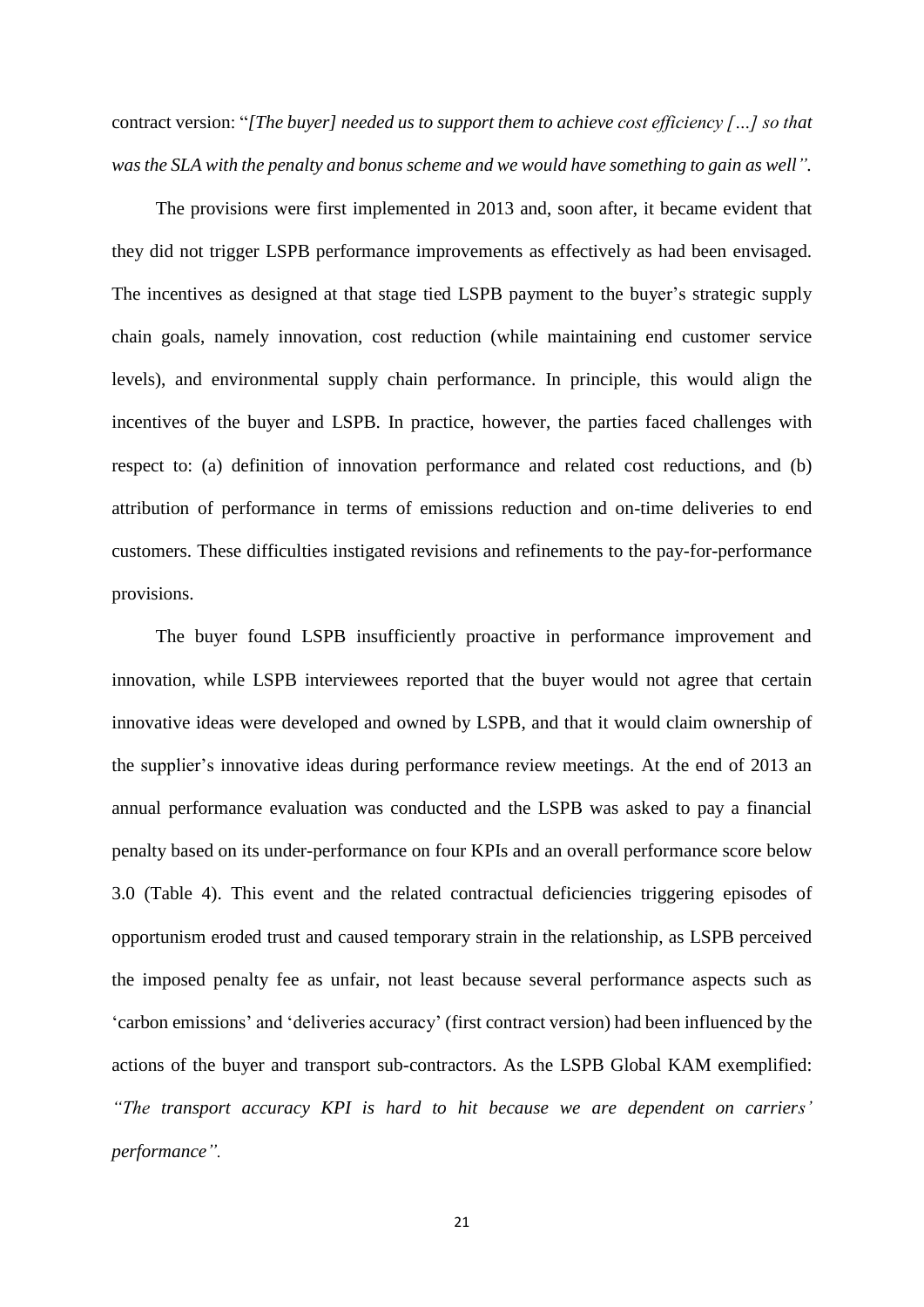Over time, LSPB managers understood better the complexity of the buyer's supply chain and the requirements of the buyer's customers e.g. regarding delivery lead times. The parties also faced difficulties in clearly separating 'logistics cost reduction' from 'freight cost reduction' outcomes as specified in the SLA, and the buyer's role in enabling innovations in service delivery. For example, LSPB suggested that packaging machines be transported on ship-deck, rather than 'under-deck', to save loading /unloading time. However, this innovation entailed changes in the product architecture, and these were resisted by the buyer's production department.

Once the buyer recognised that external factors were affecting outcomes and that the LSPB had made significant freight cost savings, they decided to excuse LSPB from paying the penalty stipulated in the first contract version: *"Even though we got the savings we wanted and even higher, the overall score was still below the target. So we didn't want to get the penalty […]. They didn't do well in terms of emissions reduction, but this was affected by decisions and actions of [our customers]"* (Buyer*,* Outbound Logistics Manager). Negotiations allowed the joint identification of several factors affecting LSPB performance, and the adjustment of pay-for-performance provisions. More specifically, the accumulated service delivery-specific learning allowed refinement of two KPIs: what 'logistics cost reduction' meant, and how the freight cost reduction outcomes should be calculated route by route (second version, Table 4).

The parties subsequently agreed on the need to refine the KPIs and their weighting, and the measurement method for some of them ('carbon emissions' and 'deliveries accuracy'). LSPB requested that all buyer-driven decisions to use airfreight for urgent deliveries should be excluded from the LSPB-inflicted carbon emissions and the incentive fee calculation. There was also agreement on a process for documenting innovative ideas from LSPB that could result in cost savings. The buyer's decision to excuse LSPB from paying the financial penalty and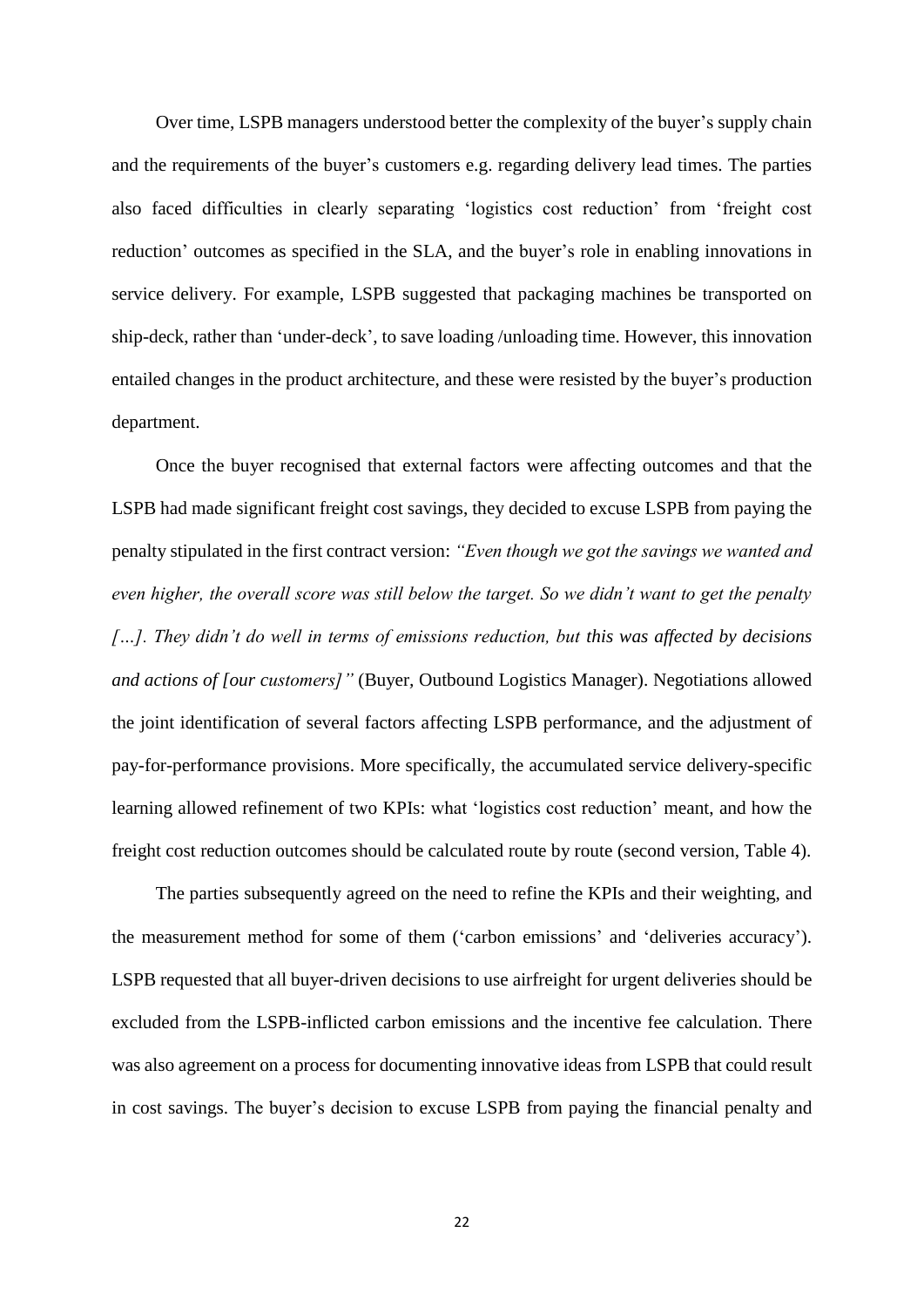the subsequent joint work to refine the pay-for-performance provisions (see Events 5-6) helped to restore trust between the counterparts to a large extent.

However, during this SLA adjustment process, and despite their original positive perception of pay-for-performance provisions, LSPB interviewees expressed concerns about the fairness of the incentives scheme. The LSPB Air and Outsourcing Manager commented during the negotiations of the third contract version: "*We need to have clear and fair KPIs in place, which are controllable by us, or we are in agreement that we can handle them. We have tried to change the weighting of the KPIs based on what we can control"*. These negotiations led to a third version of the SLA which was more elaborate in terms of the KPI matrix and performance incentives (Table 4). The incentive fee was also restricted to LSPB administration work and decoupled from costs outside LSPB's control.

Examination of the successive SLA versions suggests that the parties gradually developed an understanding of the factors influencing performance, and each other's exchange perceptions. Buyer managers also gained an insight into the impact the SLA framing had on LSPB response to risk, and used this to refine relevant provisions in the third contract version: *"They [LSPB] were surprised with the level of the penalty that they would have to pay […]. That was also a reason for changing the basis of the incentive model for this year"* (Buyer, Outbound Logistics Manager).

Such learning collectively influenced the adjustment of pay-for-performance provisions to improve incentive alignment. Buyer interviewees argued that the revised contract (second and third versions) contributed to LSPB behaviour change and closer alignment towards the buyer's goals: *It [SLA] has been an absolutely positive experience and we got their attention; we are seeing a change in their mind-set and it is quite nice to see that they are focusing on hitting the targets, generating ideas for improvement"* (Buyer, Global Supply Manager). This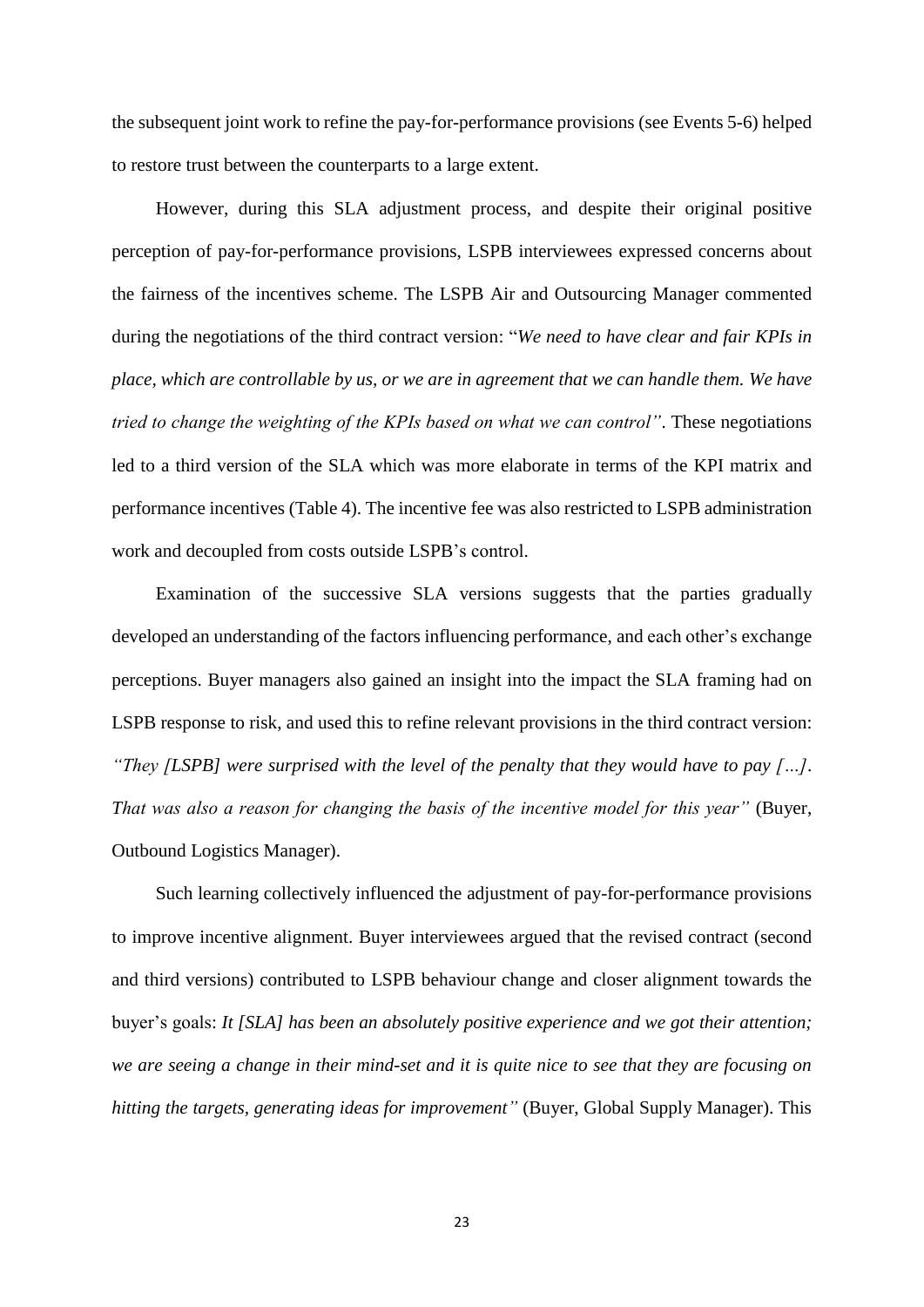was confirmed by LSPB managers: "*This [SLA] has helped to change our mentality and to think in terms of performance improvement*" (LSPB, Global KAM).

# **Discussion**

In what follows we revisit the RQ posed in the introduction: *How do buyers and suppliers in supply chains learn to align their objectives and incentives through contracting?* The findings suggest that the dynamic interplay of contracting and learning contributes to supply chain alignment by affecting both the pay-for-performance contractual provisions and the buyersupplier relationship more broadly. As a result of the contracting process, exchange- and partner-specific learning is accumulated (Lumineau *et al.*, 2011). Such learning concerns the exchange features (e.g. service characteristics and factors influencing performance targets) as well as the counterparts' objectives, needs, actions and operating mentalities. In addition, contracting parties learn about each other's perceptions and responses to the framing of the contract (Weber *et al.*, 2011). This object of learning refers specifically to the counterparts' perceptions of risk and exchange fairness in response to the way pay-for-performance provisions are framed e.g. penalty/ bonus, intensity of performance targets and salience of incentives. Both cases demonstrated that exchange-, partner- and contract framing-specific learning develops gradually as counterparts interact and reflect upon prior exchange experiences (Lumineau *et al.*, 2011).

The above objects of learning are used to revisit pay-for-performance provisions so as to achieve alignment. In other words, learning arising from the contracting process triggers further negotiations and contract re-design (Argyres and Mayer, 2007). Both cases demonstrate how parties gradually learn to contract e.g. by designing more effective performance incentives. However, the exchange-, partner-, and contract framing-specific learning may not be fully captured in revised pay-for-performance provisions (Vanneste and Puranam, 2010), but instead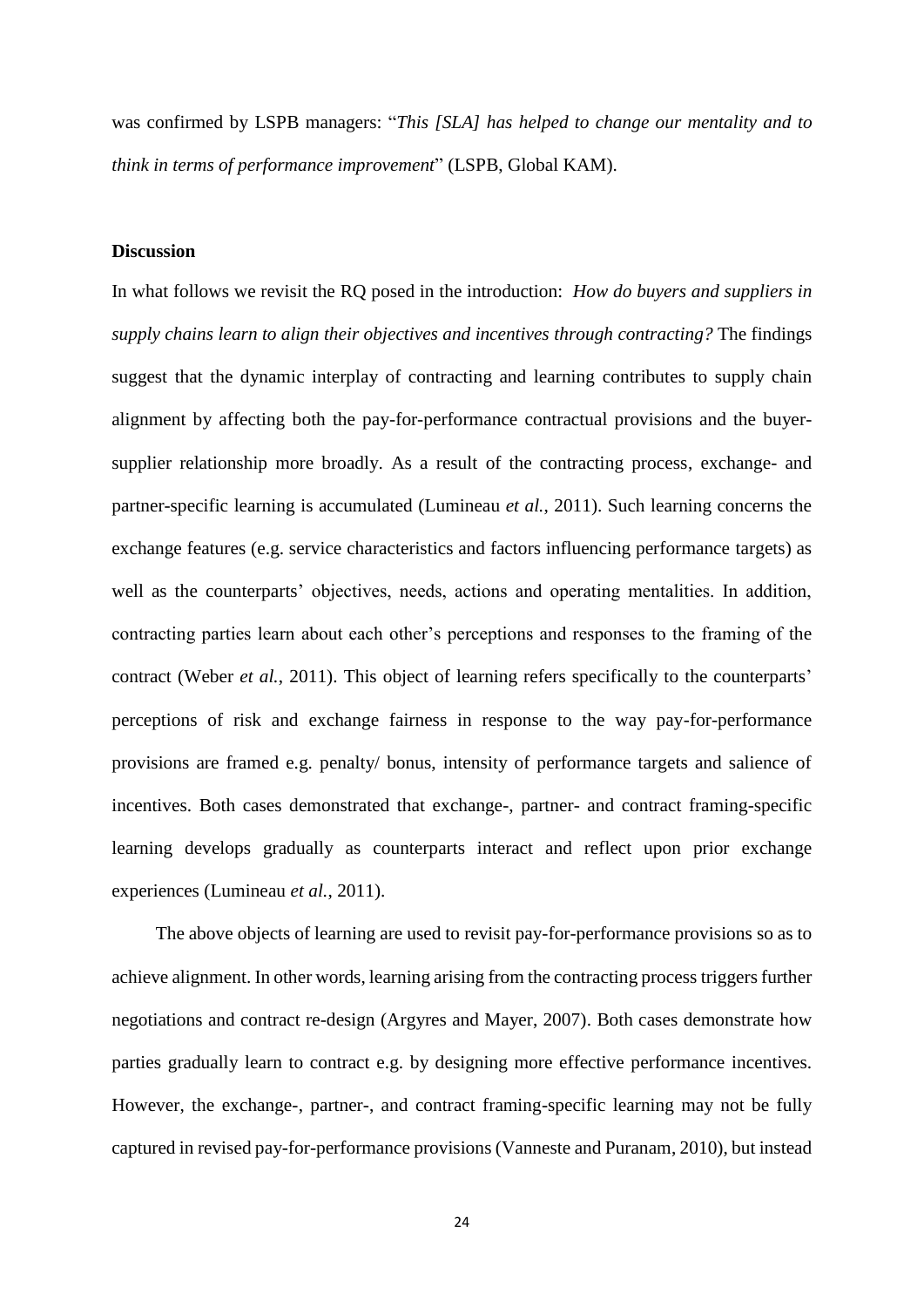result in improved relationships by promoting collaboration and trust (Mayer and Argyres, 2004). Such improved relationships enable the alignment of objectives and incentives between buyers and suppliers (Lee, 2004), complementing the effect of pay-for-performance provisions. Figure 2 depicts this dynamic interplay of learning and contracting, and its effects on pay-forperformance contract design, buyer-supplier relationships and alignment.

# [Insert Figure 2]

Comparative analysis of the two cases suggests that the rationale for alignment determines whether the interplay of contracting and learning results in a relative emphasis on the design of contractual provisions or on the (collaborative) relationship. In Case A, the rationale was the changing performance priorities in the supply chain. The case emphasises how parties learn, during contracting-related interactions (Lumineau *et al.*, 2011), to shape a shared definition of these changing performance priorities and operations trade-offs (e.g. volumes, costs and service levels), and to re-align their objectives. In this case, improved buyer-supplier collaboration and trust were instrumental for re-alignment. Such collaborative relationship was manifested through the joint intention to revisit the cost-plus contract to address incentive misalignments, the identification of required buyer and third-party actions contributing to supply chain cost reduction, and the mitigation of performance attribution challenges by explicating external uncontrollable factors influencing supply chain costs.

In contrast, Case B stresses how alignment can be improved by using accumulating knowledge regarding the effects of pay-for-performance contract, and its unintended consequences. The case shows how parties learn to design more effective pay-for-performance contract provisions (Mayer and Argyres, 2004) by using actual data from prior implementation of such provisions to refine KPIs, and elaborate upon the incentive scheme. Examples of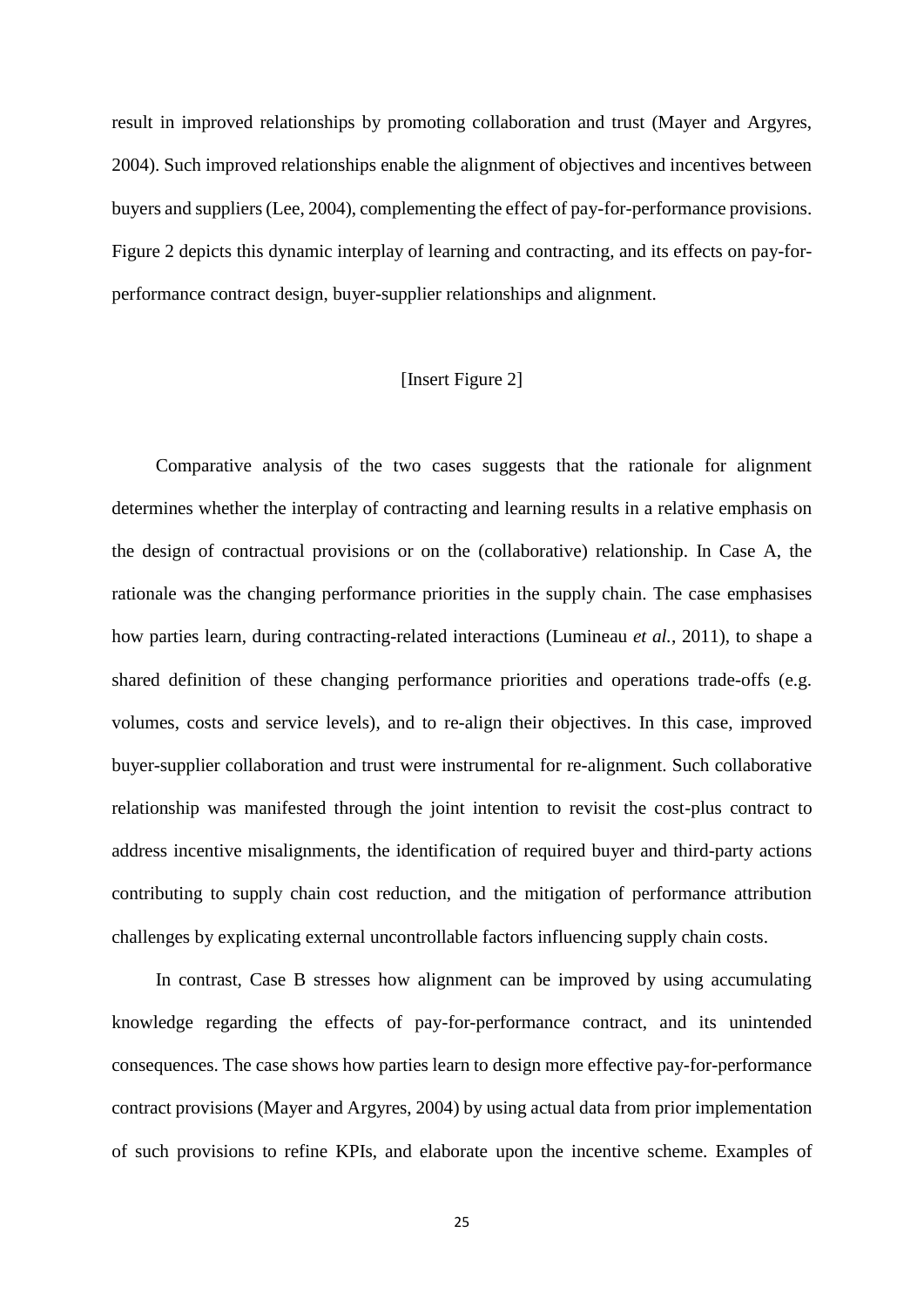learning that was used to address existing contractual deficiencies included awareness of the role of the buyer in achieving certain performance targets, the imbalances in KPI weights, and deficiencies in KPI measurement methodologies.

The two cases present differences with respect to the role of power and trust vis-à-vis contracting and the process of supply chain alignment. Regarding power, the cases differ in terms of how power was exerted by the buyer during the contracting process. In Case A, the dependence of the supplier on the buyer (Ramsay, 1994) in terms sales revenue meant that the supplier had to accept the buyer's request to link part of the payment to supply chain cost savings (and not to product volumes) during a specific episode of the contractual negotiations. The supplier's dependence on the buyer was mainly due to firm size imbalance, with the buyer's business forming a very large part of the supplier's total revenues. In contrast, in Case B, where the buyer and supplier were of similar size, power played out in the subtler way suggested by Clegg *et al.* (2006) in that the buyer socialised the supplier (and all its other suppliers) into accepting performance monitoring and reporting practices related to the buyer's strategic focus on sustainability, innovation and cost. In this sense, the buyer shaped the 'rules of the game' and these were also reflected in the contract through the bonus /malus and the gain share provisions, which were linked to carbon emission reduction and innovation-related cost saving targets.

Trust also played out differently in the two cases in relation to contracting and the process of alignment. In Case A the pre-existing trust (Puranam and Vanneste, 2009) facilitated the process of adjusting the contract payment mechanism to re-align the counterparts' incentives. In this case, trust functioned as a complement to formal /contractual governance (Roehrich and Lewis, 2014) in that both parties were not relying only on the contract and accepted that payfor-performance provisions may need to be revisited in case they failed to contribute to alignment. In Case B, on the other hand, trust and contract functioned mainly as substitutes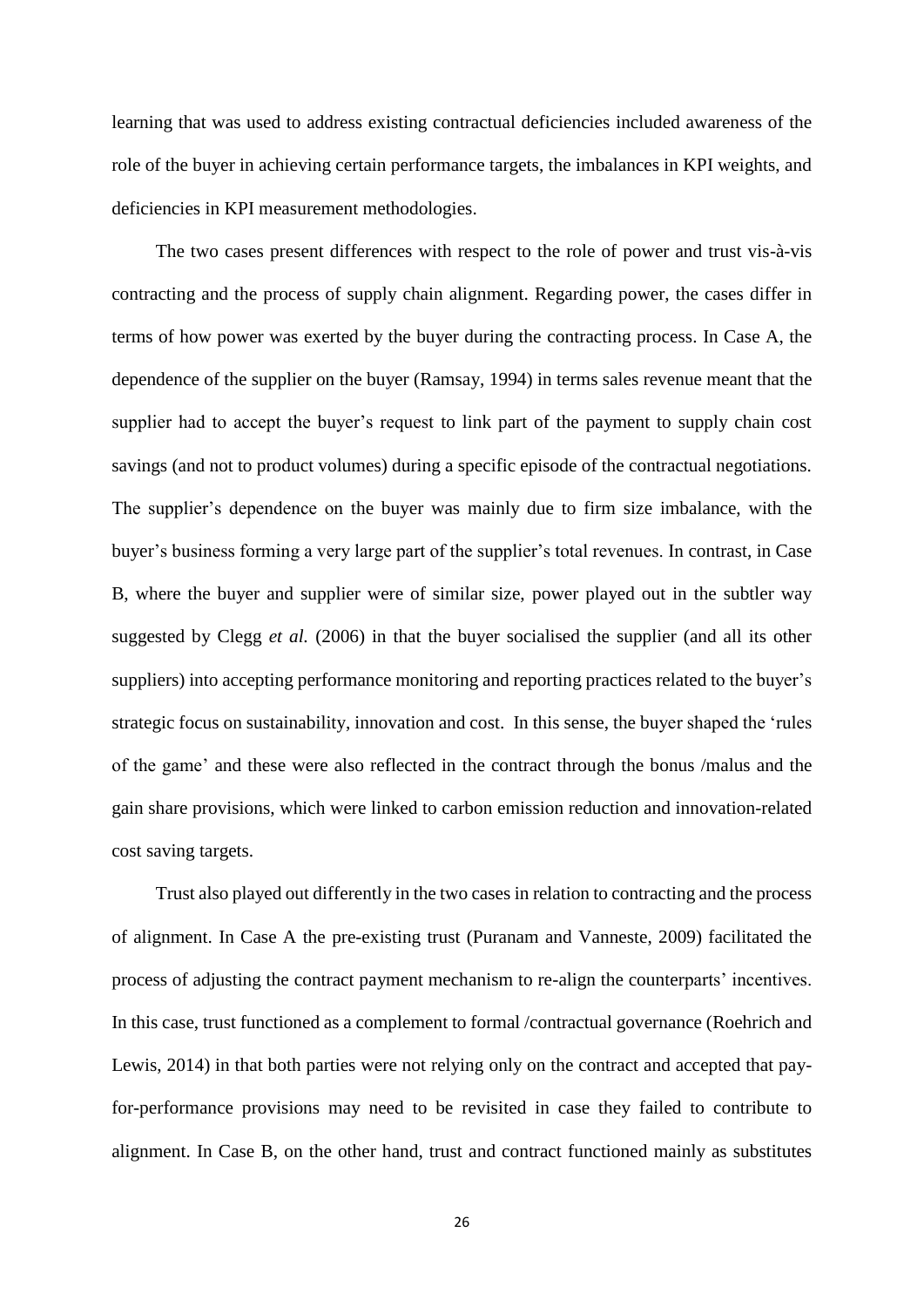(Cao and Lumineau, 2015): deficiencies in the design of pay-for-performance contract provisions and related disputes eroded pre-existing trust, albeit only temporarily. The learning that occurred during the process of contractual renegotiation (e.g. that the supplier was hardly responsible for failures to reduce carbon emissions) and the buyer's decision to excuse the supplier from paying the penalty that the contract stipulated helped to restore trust and facilitate alignment later in the process. In that specific episode, then, the formal contract was ignored in the interest of restoring trust and fairness in the relationship (Cao and Lumineau, 2015).

The findings can offer broader insights regarding the role of contracting in achieving supply chain alignment. The notion of the perfectly aligned supply chain delivering superior value to end-customers with minimum cost and shared benefits to chain members (Christopher, 2005) is challenging to translate into the actual practice at each relationship. Firms in the supply chain may simply not know how to achieve the ideal outcomes of the perfectly aligned supply chain, or they may not want to because of their diverging priorities and interests (Lee, 2004). Contracting and contracts have a role here – contracts provide information by explicating and specifying performance objectives (of immediate customers) conducive to the ideal outcomes of the aligned supply chain. In addition, contracts help translating these ideal outcomes into more concrete incentives that potentially contribute to alignment (cf. Kim *et al.*, 2007).

However, contracting is part of the solution and its interaction with other elements such as trust and power in achieving alignment should be considered. On a more speculative level, contracts with less detailed specifications allowing flexibility may be considered as manifestation of trust and complement relational governance (Vanneste and Puranam, 2010), but they may also reflect a power relationship in that open-ended contractual specifications result from the powerful party's expectation that it can request from its counterpart to adapt to changing requirements at short notice. In this sense, alignment could be achieved through exerting power with the open-ended contract facilitating this process.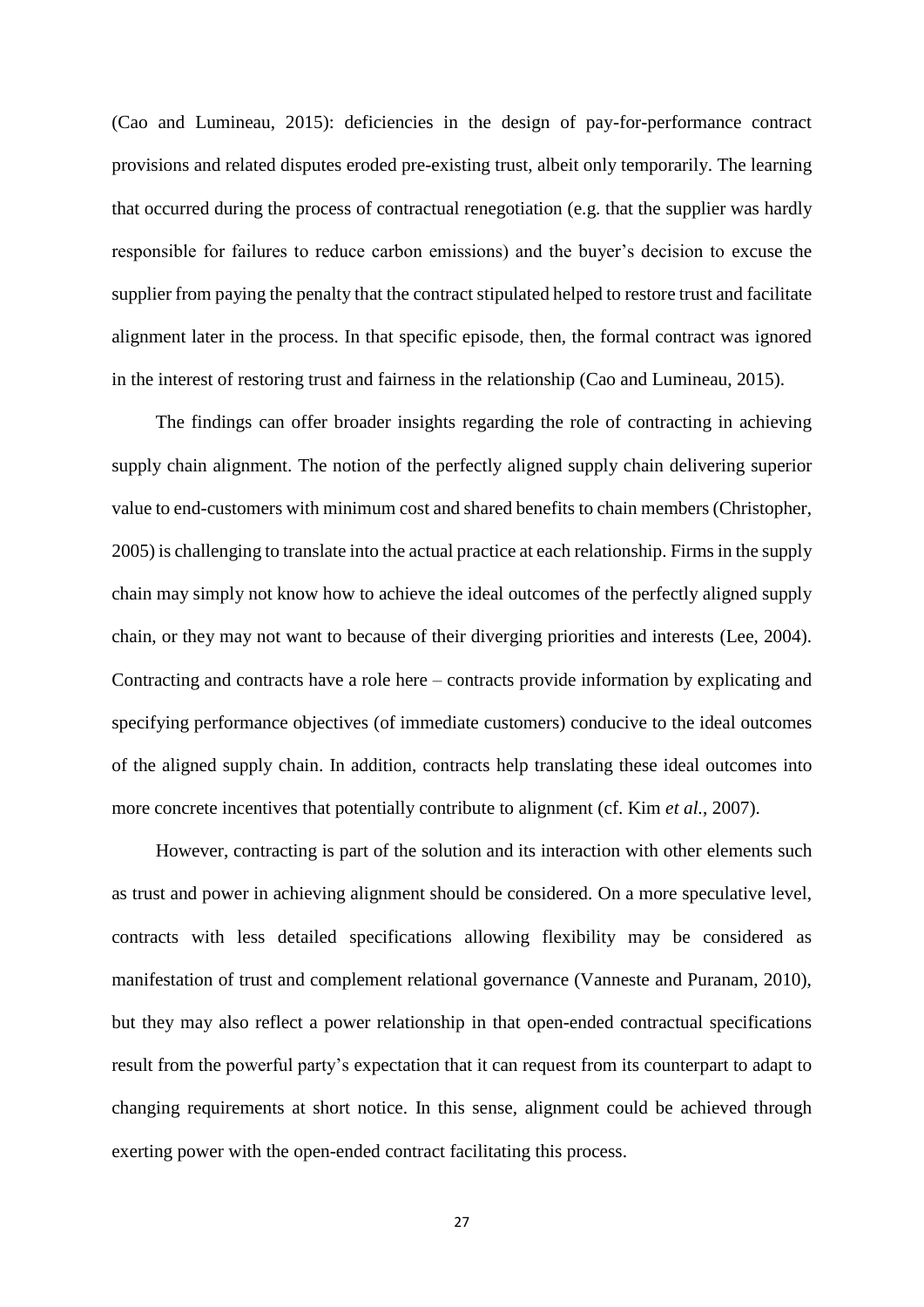## **Conclusions**

This section concludes by discussing research and managerial implications as well as future research opportunities.

#### *Research implications*

The paper contributes to two research areas: (a) contracting and, more specifically, pay-forperformance contracting, and (b) supply chain alignment. These contributions are discussed in turn below.

This study demonstrates that the interplay of contracting and learning is an important means of achieving supply chain alignment, by allowing supply chain counterparts to align their performance goals and incentives. Such alignment, as an outcome of contracting, has not been much in focus by scholars stressing a learning perspective on contracting (e.g. Lumineau *et al.*, 2011). Our study also offers some initial insights regarding the interaction of contracting and power relations during the process of alignment. Although the contracting literature has examined the complex interactions between contracting, trust and learning (e.g. see Mayer and Argyres, 2004; Vanneste and Puranam, 2010), it has yet to consider the role of power.

In relation to pay-for-performance contracting research, more specifically, this study shows that learning is important in the process of alignment in that buyers and suppliers learn to design more effective pay-for-performance contracts e.g. designing effective incentive systems (Caldwell and Howard, 2014). Compared to research using agency theory and TCE, which adopts a static view of contract design and alignment (e.g. Hypko *et al.*, 2010; Zu and Kaynak, 2012), our study captures the learning process by which supply chain counterparts align their objectives and incentives, and it directs attention to the development of performance contracting capabilities. Specifically, the study unpacks the objects of learning that the development of performance contracting capabilities entails; amongst other things, learning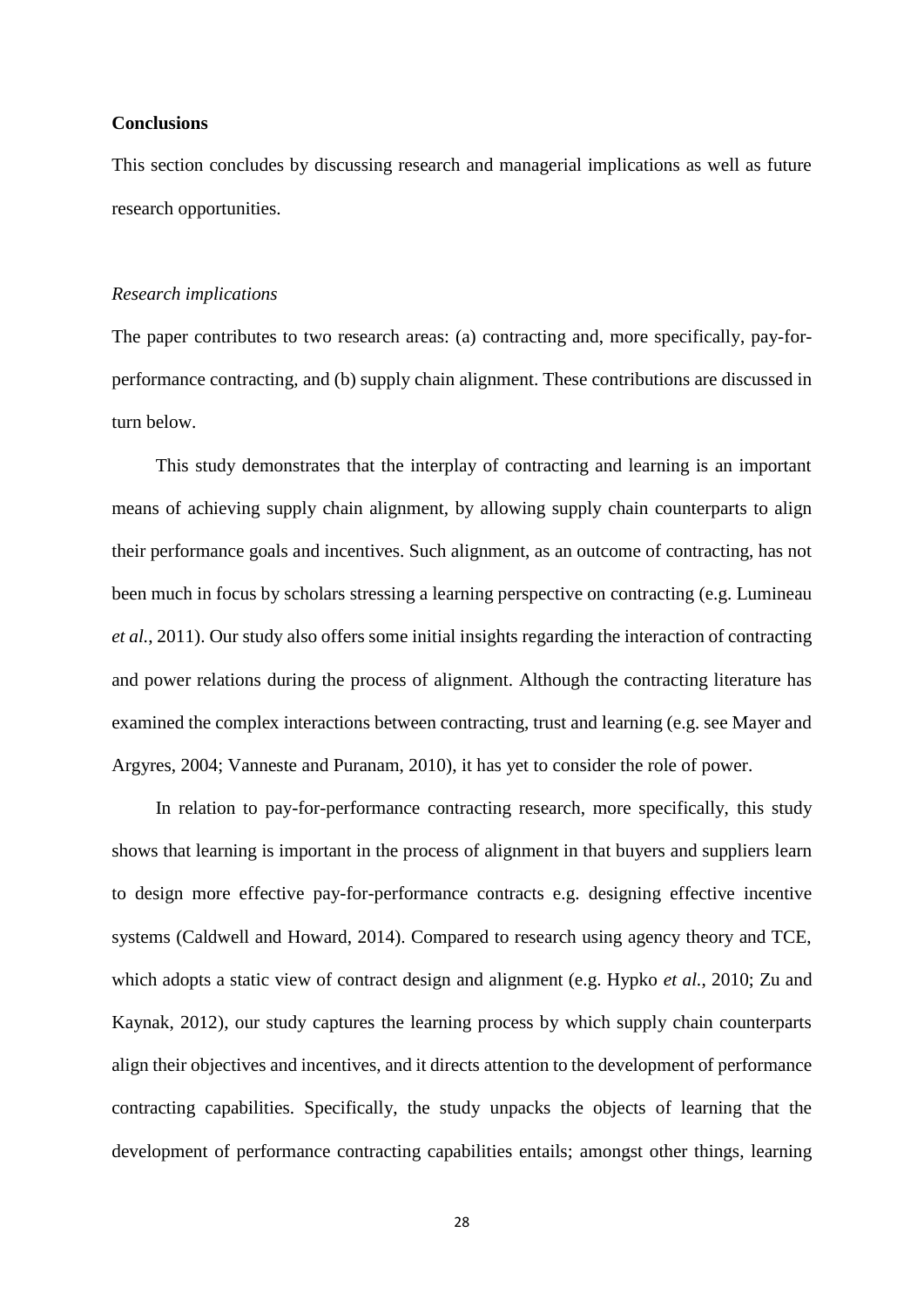about the counterparts' perceptions and responses to contract frames, and learning to re-frame contracts accordingly, is an important aspect. In this sense, this paper builds upon recent research on performance contracting capabilities (e.g. Hartmann *et al.*, 2014; Spring and Araujo, 2014). In our study, these capabilities are manifested via the gradual elaboration of pay-for-performance provisions as counterparts learn to gauge KPIs, and refine performance incentives and their framing.

The second area to which our paper contributes is the supply chain alignment literature. Our study shows that contracting is as a central mechanism for supply chain alignment, although it has been underplayed in the operations and supply chain literature (e.g. Frohlich and Westbrook, 2001; Vachon *et al.*, 2009). Focussing on pay-for-performance contracting, our study has demonstrated just one important way in which supply chain alignment can be seen a process, rather than a state. Our work builds on existing research on supply chain alignment (e.g. Lee, 2004) by identifying the processes by which contractual performance objectives and incentives of buyers and suppliers are used to align and re-align supply chains in response to changing performance priorities or other contingencies, and the types of learning that this entails. This contrasts with previous studies taking a contingency view of alignment (e.g. Narayanan and Raman, 2004; Kim *et al.*, 2007) and underplaying the role of learning.

More generally, through contracting or indeed any other mechanism, we show that supply chain alignment does not happen automatically. Firms and managers have choices about which, if any, of their customers' requirements to translate into requirements upon their own suppliers (Easton and Araujo, 1997). Neither does alignment happen instantaneously. It entails effort and takes time, to interpret and understand customers' requirements, and then to work out how to achieve the required alignment with suppliers, through adjustments to contracts or through other mechanisms. In this sense, there is not a unidirectional transmission of objectives, incentives and performance, but an interactive process of learning and re-learning between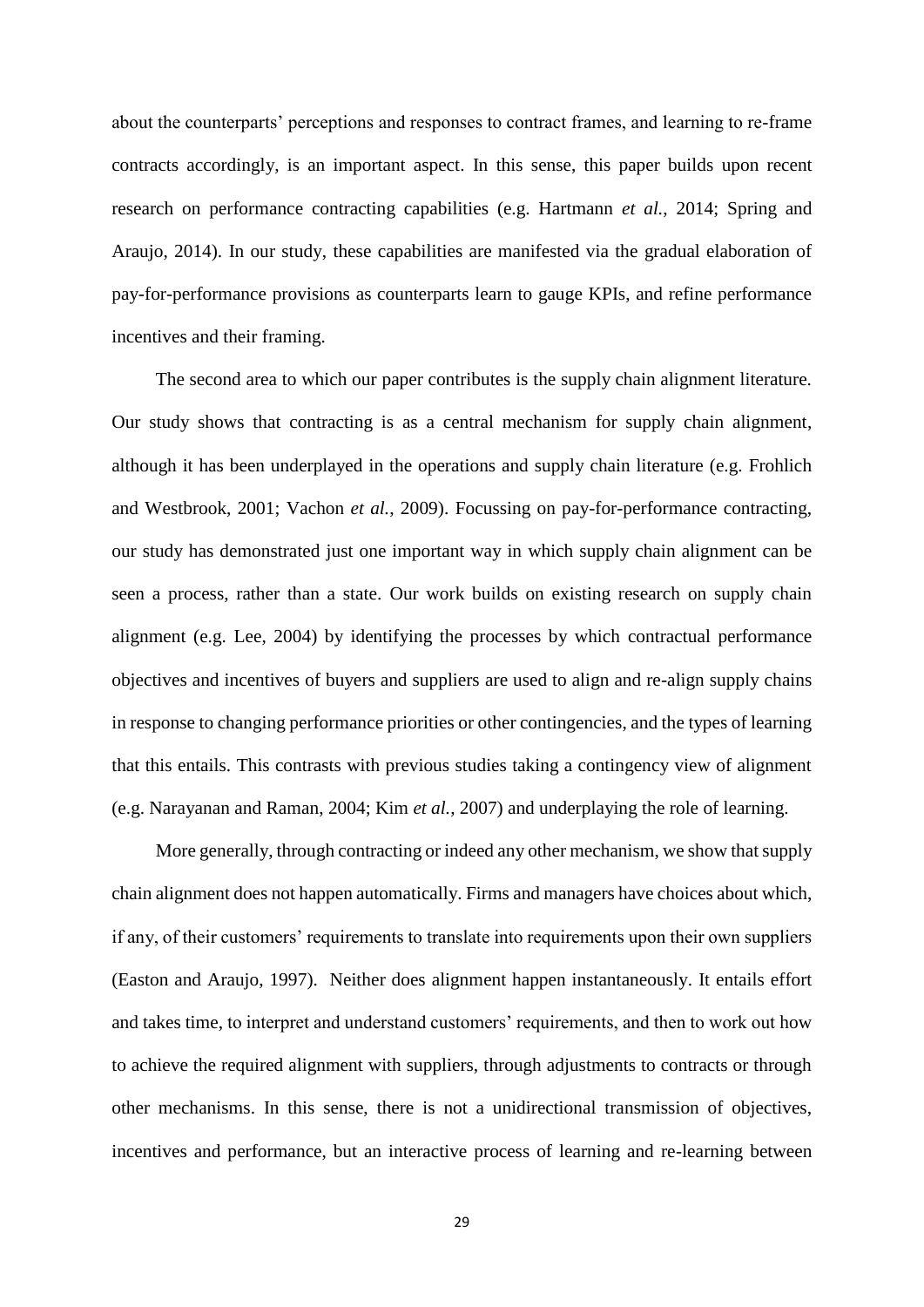buyers and suppliers. It also seems likely that alignment is never perfect (see also Lee, 2004): certainly, there is a good deal of trial and error and unintended consequences; some of the effectiveness of the customer's incentives is likely to be lost or distorted in transmission; and alignment is always a work-in-progress. Finally, and as a consequence of the realities of cognition and the processes of contracting and interaction between supply chain counterparts, alignment is to a greater or lesser extent discontinuous, being brought about in part by episodic events (Håkansson, 1982) such as contract renewals and periodic performance reviews.

# *Managerial implications*

The findings present implications for managers seeking to achieve alignment with their supply chain counterparts through contracting. The development of performance contracting capabilities entails learning about how to gauge the framing of pay-for-performance provisions to elicit positive reactions from counterparts. Managers should set performance targets at appropriate levels of intensity and should also consider the marginal benefits and costs of bonus payments to complement and reinforce any initial positive perceptions of bonus-related provisions. The design and framing of pay-for-performance provisions should be evaluated in the context of specific exchange goals as the same provision (e.g. payment mechanism) can stimulate different reactions at different points in time, given changing performance objectives in the supply chain.

Different objects of learning may need stressing by managers, depending on the rationale for supply chain alignment. Exchange- and partner-specific learning is more important when drafting pay-for-performance provisions for the first time to address changing performance priorities and objectives, and potential future misalignments. In such cases the counterparts' reactions to frames of provisions are based on assumptions and projections of the future, rather than on actual data and feedback from prior implementation experiences. Learning about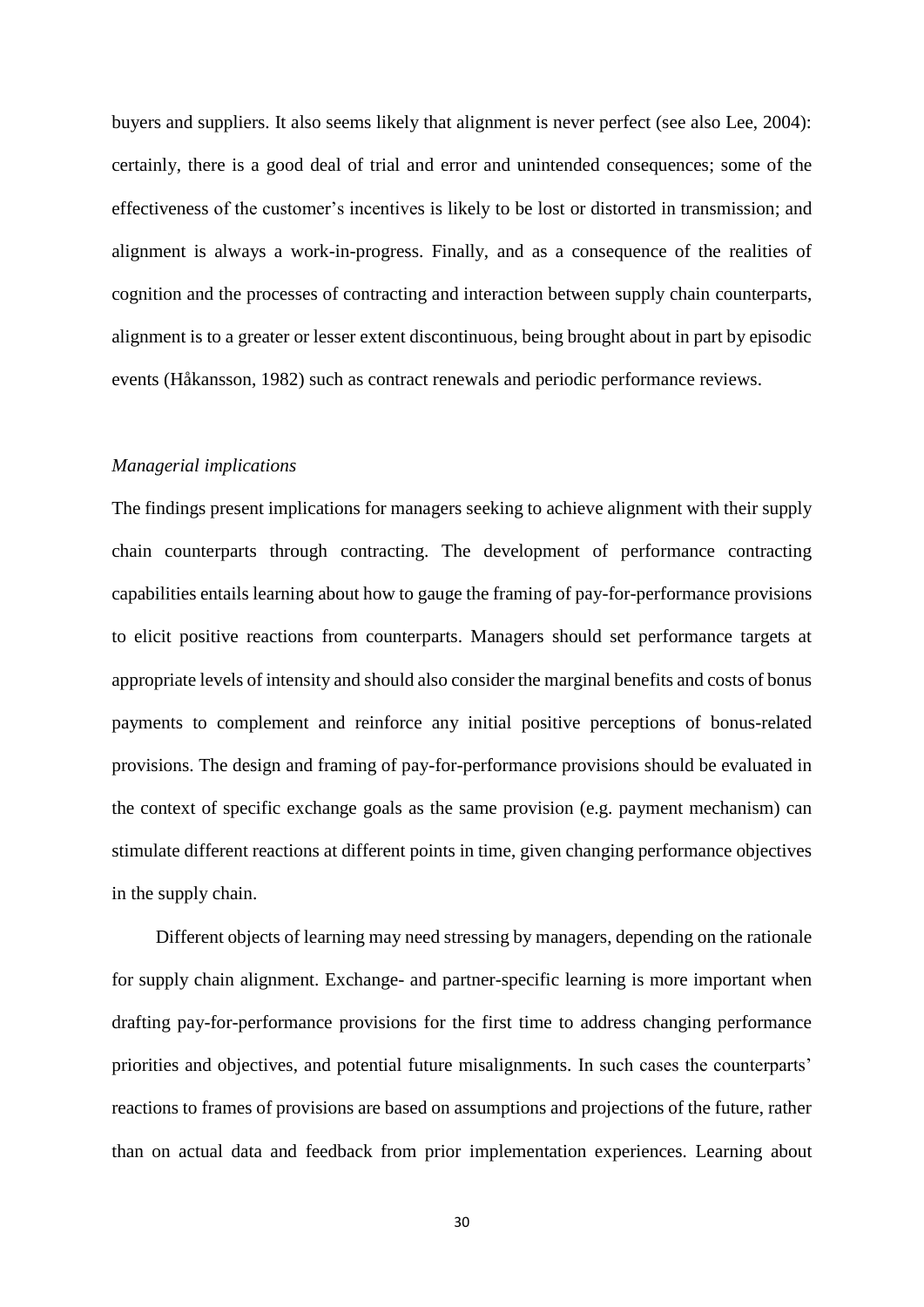exchange characteristics and each other's aims and intentions results in improved ability to collaborate to achieve the re-set objectives. On the other hand, learning regarding existing contractual deficiencies and perceptions and responses to the way provisions are framed may be more important when refining existing pay-for-performance provisions to improve alignment. Learning to re-frame provisions to elicit positive behaviours from counterparts is a key contracting capability in such instances.

# *Limitations and future research*

We have studied the process of supply chain alignment in relation to contracting. A more holistic treatment of alignment requires a processual understanding of other important mechanisms, such as information sharing among supply chain counterparts. Although our study offers some initial insights into the interaction of power and contracting in the process of alignment, further research is needed to develop a better understanding of this interaction and its effects. In addition, the paper has not examined the effects of learning on firm and supply chain performance. Future research should address this aspect in line with a broader interest in the impact of formal contracts on performance (Cao and Lumineau, 2015). The lack of access to the buying firm in Case A potentially limits our findings, although the analysis of documents produced by the buyer to complement missing data and triangulate supplier interviewees' accounts largely ensured validity. The findings' generalisability is restricted by the case-based design, though the longitudinal cases offer rich insights into the process of supply chain alignment. Survey research across industries and legal-institutional contexts could help refine our theoretical understanding of supply chain alignment as process.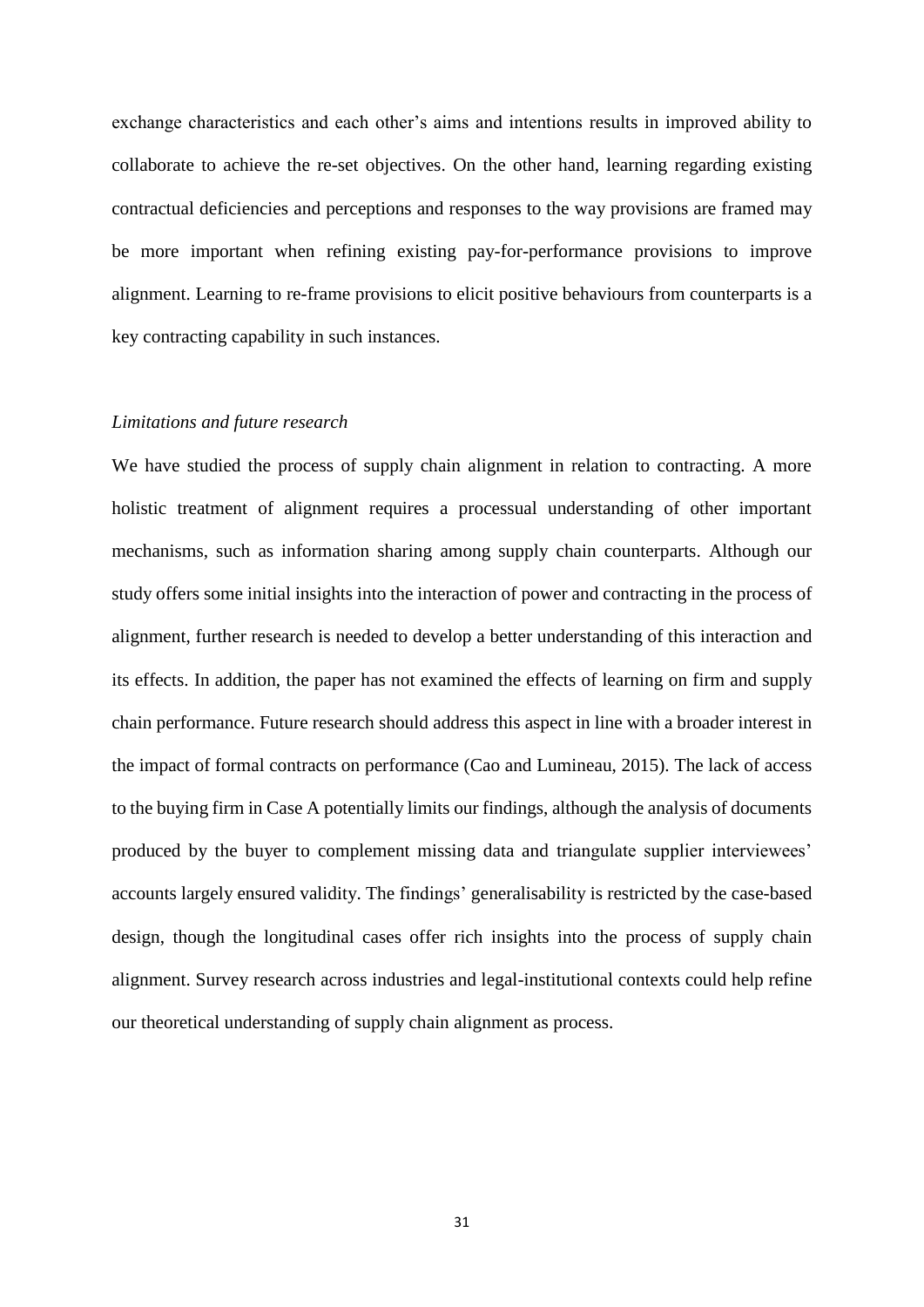# **References**

Alvesson, M. and Sandberg, J. (2011), "Generating research questions through problematization, *Academy of Management Review,* Vol. 36 No. 2, pp. 247-271.

Arino, A. Reuer, J. Mayer, K. and Jane, J. (2014), "Contracts, negotiation, and learning: An examination of termination provisions, *Journal of Management Studies*, Vol. 51 No. 3, pp. 379-405.

Argyres, N. Bercovitz,J. and Mayer, K. (2007), "Complementarity and evolution of contractual provisions: An empirical study of IT services contracts." *Organization Science,* Vol. 18 No, 1, pp. 3-19.

Argyres, N. and Mayer, K. (2007), "Contract design as a firm capability: An integration of learning and transaction cost perspectives", *Academy of Management Review,* Vol. 32 No. 4, pp. 1060-1077.

Barratt, M. Choi, T. and Li, M. (2011), "Qualitative case studies in operations management: Trends, research outcomes and future research implications", *Journal of Operations Management*, Vol. 29, pp. 329-342.

Caldwell, N. and Howard, M. (2014), "Contracting for complex performance in markets of few buyers and sellers: The case of military procurement", *International Journal of Operations & Production Management*, Vol. 34 No. 2, pp. 270-294.

Cao, Z. and Lumineau, F. (2015), "Revisiting the interplay between contractual and relational governance: A qualitative and meta-analytic investigation", *Journal of Operations Management* Vol. 33-34, pp. 15-42.

Christopher, M. (2005), *Logistics and Supply Chain Management: Creating Value-adding Networks* (3rd Edition), Pearson Education, Harlow.

Christopher, M. and Towill, D. (2002), "Developing market specific supply chain strategies", *International Journal of Logistics Management*, Vol. 13, No. 1, pp. 1-14.

Clegg, S. (1989), *Frameworks of Power,* Sage, London.

Clegg, S., Courpasson, D. and Phillips, N. (2006), *Power and organizations,* Sage*,* London.

Datta, P. and Roy, R. (2011), "Operations strategy for the effective delivery of integrated industrial product-service offerings: Two exploratory defense industry case studies", *International Journal of Operations & Production Management,* Vol. 31 No. 5, pp. 579-603.

Easton, G. and Araujo, L. (1997), "Interfirm responses to heterogeneity of demand over time" in Ebers, M. (Ed.) *The Formation of Interorganisational Networks,* Oxford University Press, Oxford, pp. 66-94.

Eisenhardt, K. (1989), "Agency theory: An assessment and review", *Academy of Management Review*, Vol. 14 No. 1, pp. 57-74.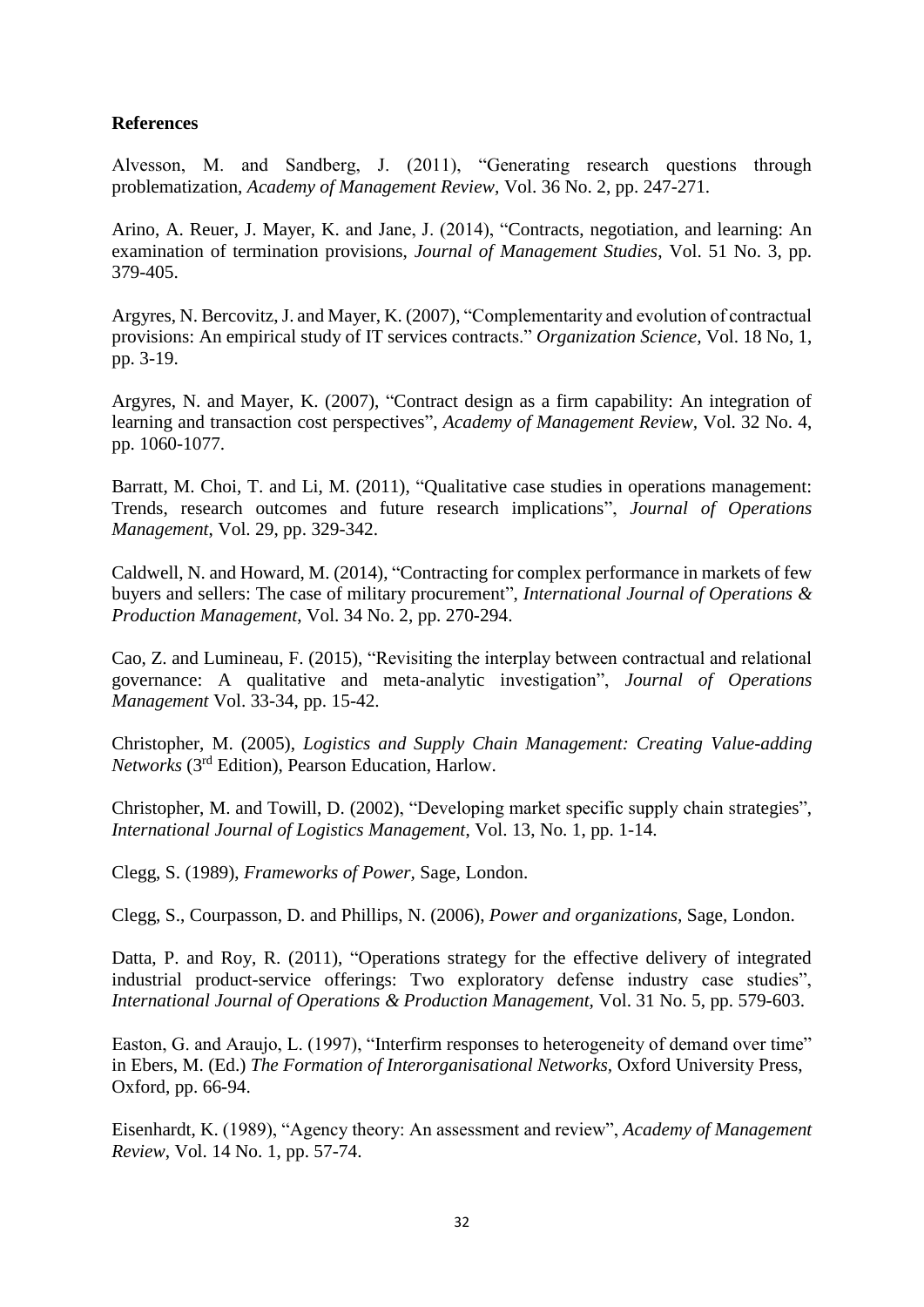Fisher, M. (1997), "What is the right supply chain for your product?", *Harvard Business Review*, Vol. 75 No. 2, pp. 105-16.

Frohlich, M. and Westbrook, R. (2001), "Arcs of integration: an international study of supply chain strategies", *Journal of Operations Management*, Vol. 19 No. 2, pp. 185-200.

Gobbi, C. and Hsuan, J. (2015), "Collaborative purchasing of complex technologies in healthcare", *International Journal of Operations & Production Management*, Vol. 35 No. 3 pp. 430-455.

Gunasekaran, A. Patel, C. and Tirtiroglu, E. (2001), "Performance measures and metrics in a supply chain environment", *International Journal of Operations & Production Management*, Vol. 21 No.1/2, pp. 71-87.

Hardy, C., Phillips, N. and Lawrence, T. (1998), "Distinguishing trust and power in interorganizational relationships: forms and facades of trust", In Lane, C. and Bachmann, R. (Eds.) *Trust Within and Between Organisations: Conceptual Issues and Empirical Applications,* Oxford University Press, Oxford, pp. 64-87.

Hardy, C. and Clegg, S.R. (1999), "Some dare call it power", In Clegg, S. R. and Hardy, C. (Eds.) *Studying Organization: Theory and Method,* Sage, London, pp. 368-387.

Hartmann, A. Roehrich, J. Fredriksen, L. and Davies, A. (2014). "Procuring complex performance: The transition process in public infrastructure", *International Journal of Operations & Production Management*, Vol. 34 No. 2, pp. 174-194.

Håkansson, H. (1982), *International Marketing and Purchasing of Industrial Goods,* John Wiley, Chichester.

Hypko, P. Tilebein, M. and Gleich, R. (2010), "Clarifying the concept of performance-based contracting in manufacturing industries: A research synthesis", *Journal of Service Management*, Vol. 21 No. 5, pp. 625-655.

Ketokivi, M. and Choi, T. (2014), "Renaissance of case research as a scientific method", *Journal of Operations Management*, Vol. 32, pp. 232-240.

Kim, S. Cohen, M. and Netessine, S. (2007), "Performance contracting in after-sales service supply chains", *Management Science*, Vol. 53, No. 12, pp. 1843-1858.

Lamming, R. (1993), *Beyond Partnership: Strategies for Innovation and Lean Supply,*  Prentice-Hall, Hemel Hempstead.

Lane, C. (1998), "Introduction: theories and issues in the study of trust", in Lane, C. and Bachmann, R. (Eds.) *Trust within and between organisations: conceptual issues and empirical applications,* Oxford University Press, Oxford, pp. 1-30.

Langley, J. and Capgemini (2016), *2016 Third-Party Logistics Study: The State of Logistics Outsourcing*, Capgemini.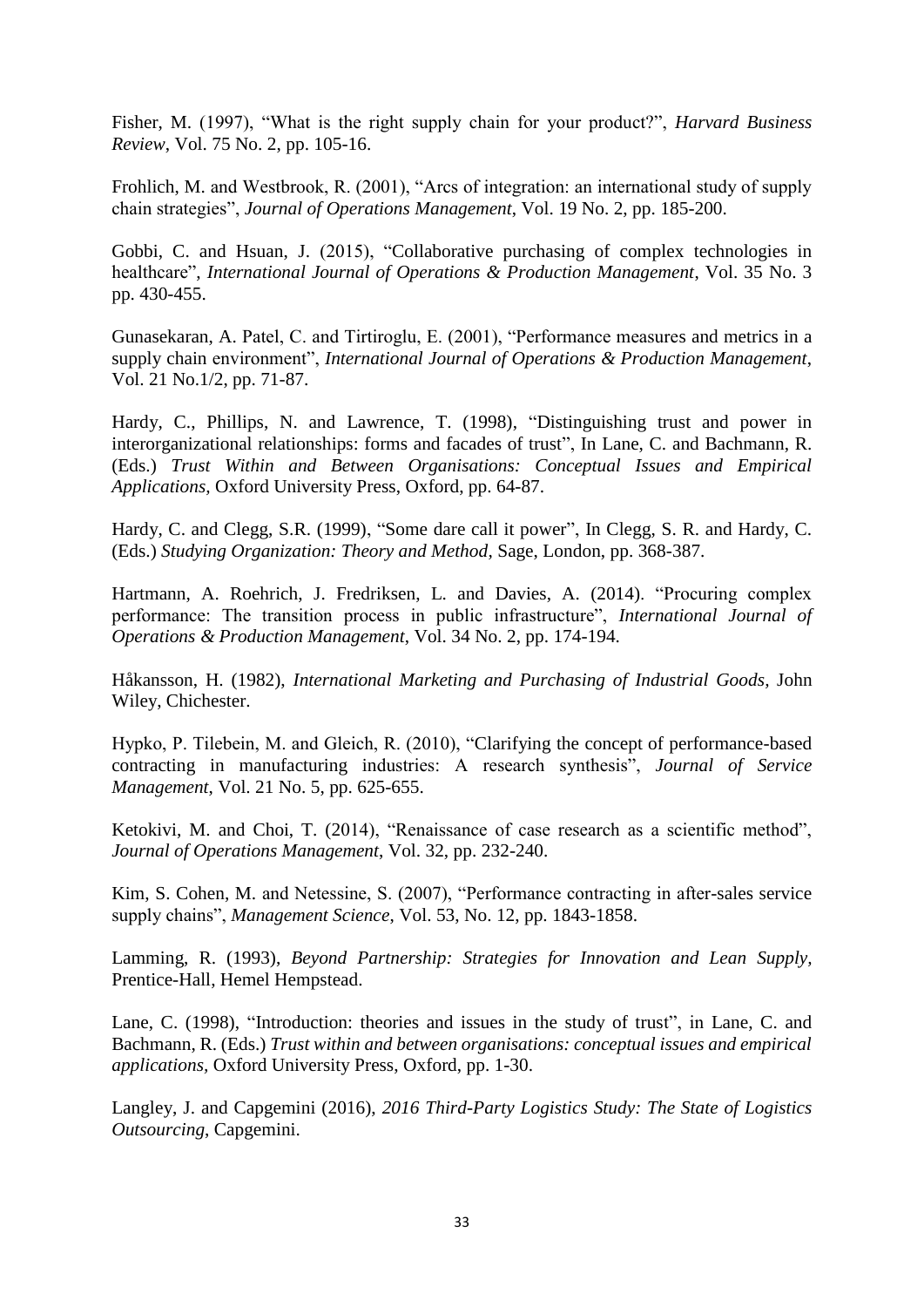Lee, H.L. (2004), "The triple-a supply chain", *Harvard Business Review*, Vol. 82 No. 10, pp. 102-113.

Lee, H.L. (2002), "Aligning supply chain strategies with product uncertainties", *California Management Review*, Vol. 44, No. 3, pp. 105-119.

Lumineau, F. Frechet, M. and Puthod, D. (2011), "An organizational learning perspective on the contracting process." *Strategic Organization*, Vol. 9 No. 1, pp. 8-32.

Matthews, R., MacCarthy, B. and Braziotis, C. (2017), "Organisational learning in SMEs: a process improvement perspective", *International Journal of Operations & Production Management*, Vol. 37 No. 7, pp. 970-1006.

Mayer, K. and Argyres. N. (2004), "Learning to contract: Evidence from the personal computer industry", *Organization Science*, Vol. 15 No. 4, pp. 394-410.

Mayer, K. and Solomon, R. (2006), "Capabilities, contractual hazards, and governance: Integrating resource-based and transaction cost perspectives, *Academy of Management Journal*, Vol. 49, No. 5, pp. 942-959.

Miles, M. and Huberman. A (1994). *Qualitative Data Analysis: An Expanded Sourcebook*, Sage, Newbury Park.

Narayanan, V. and Raman, A. (2004), "Aligning incentives in supply chains", *Harvard Business Review*, Vol. 82, No. 11, pp. 94-103.

Nonaka, I. and Takeuchi, H. (1995), *The Knowledge-Creating Company*: *How Japanese Companies Create the Dynamics of Innovation*, Oxford University Press, New York.

Pagell, M. and Wu, Z. (2009), "Building a more complete theory of sustainable supply chain management using case studies of ten exemplars", *Journal of Supply Chain Management* Viol. 45 No. 2, pp. 37-56.

Pettigrew, A. (1990), "Longitudinal field research on change: Theory and practice," *Organization Science,* Vol. 1, pp. 267-292.

Puranam, P. and Vanneste, B. (2009), "Trust and governance: Untangling a tangled web", *Academy of Management Review*, Vol. 34 No. 1, pp. 11-31.

Ramsay, J. (1994), "Purchasing power", *European Journal of Purchasing and Supply Management*, Vol. 1 No. 3, pp.125-138.

Roehrich, J. and Lewis, M. (2014), "Procuring complex performance: Implications for exchange governance complexity"*, International Journal of Operations & Production Management*, Vol. 32 No. 2, pp. 221-241.

Ryall, M. and Sampson, R. (2009), "Formal contracts in the presence of relational enforcement mechanisms: Evidence from technology development projects", *Management Science*, Vol. 55 No. 6, pp. 906-925.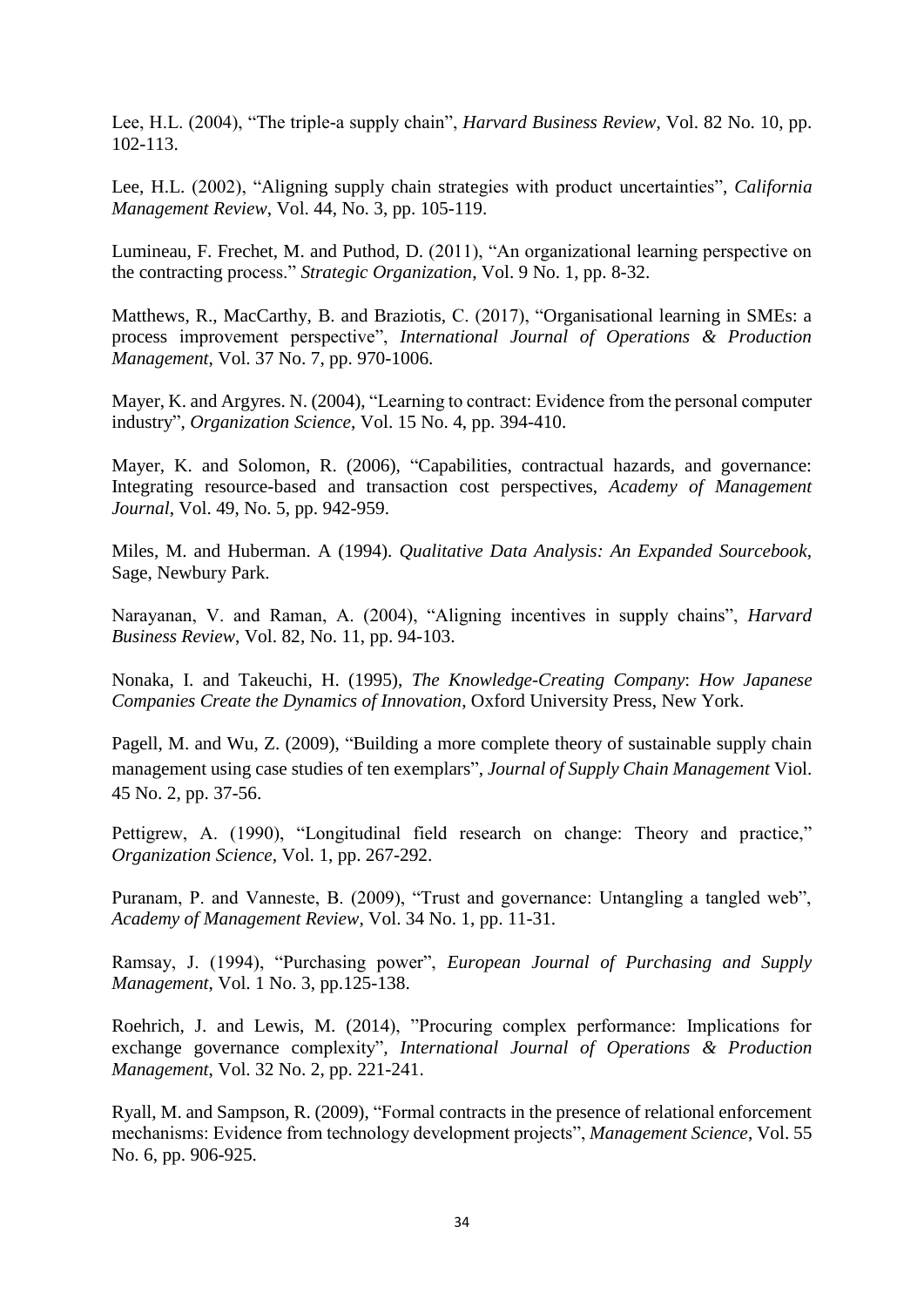Schepker, D., Oh, Y-W. Martynov, A. and Poppo, L. (2014), "The many futures of contracts: Moving beyond structure and safeguarding to coordination and adaptation", *Journal of Management,* Vol. 40 No. 1, pp. 193-225.

Selviaridis, K. and Wynstra, F. (2015), "Performance-based contracting: a literature review and future research directions", *International Journal of Production Research*, Vol. 53 No. 12, pp. 3505-3540.

Simatupang, T. and Sridharan, R. (2002), "The collaborative supply chain", *International Journal of Logistics Management*, Vol. 13 No. 1, pp. 15-30.

Slack, N. and Lewis, M. (2002), *Operations Strategy*, Prentice-Hall, Harlow.

Spring, M. and Araujo, L. (2014), "Indirect capabilities and complex performance: Implications for procurement and operations strategy", *International Journal of Operations & Production Management*, Vol. 34 No. 2, pp. 150-173.

Sumo, R. van der Valk, W. van Weele, A. and Bode, C. (2016), "Fostering incremental and radical innovation through performance-based contracting in buyer-supplier relationships", *International Journal of Operations & Production Management*, Vol. 36 No.11, pp. 1482- 1503.

Vachon, S., Halley, A. and Beaulieu, M. (2009), "Aligning competitive priorities in the supply chain: the role of interactions with suppliers", *International Journal of Operations & Production Management*, Vol. 29 No. 4, pp. 322-340.

van der Vaart, T. and van Donk, D-K. (2006), "Buyer-focused operations as a supply chain strategy", *International Journal of Operations & Production Management*, Vol. 26 No. 1 pp. 8-23.

Vanneste, B. and Puranam, P. (2010), "Repeated interactions and contractual detail: Identifying the learning effect", *Organization Science*, Vol. 21 No. 1, pp. 186-201.

Voss, C. Tsikriktsis, N. and Frohlich, M. (2002), "Case research in operations management", *International Journal of Operations & Production Management*, Vol. 22, No. 2, pp. 195-219.

Wacker, J., Yang, C., and Sheu, C. (2016), "A transaction cost economics model for estimating performance effectiveness of relational and contractual governance", *International Journal of Operations & Production Management*, Vol. 36 No. 11, pp. 1551-1575.

Weber, L. and Mayer, K. (2011). Designing effective contracts: Exploring the influence of framing and expectations. *Academy of Management Review,* Vol. 36**,** pp. 53-75.

Weber, L. and Mayer, K. and Macher, J. (2011), "An analysis of extendibility and early termination provisions: The importance of framing duration safeguards", *Academy of Management Journal,* Vol. 54**,** pp. 182-202.

Williamson, O. E. (1993), "Calculativeness, trust and economic organization", *Journal of Law and Economics,* Vol. 36 No.1, pp. 453-486.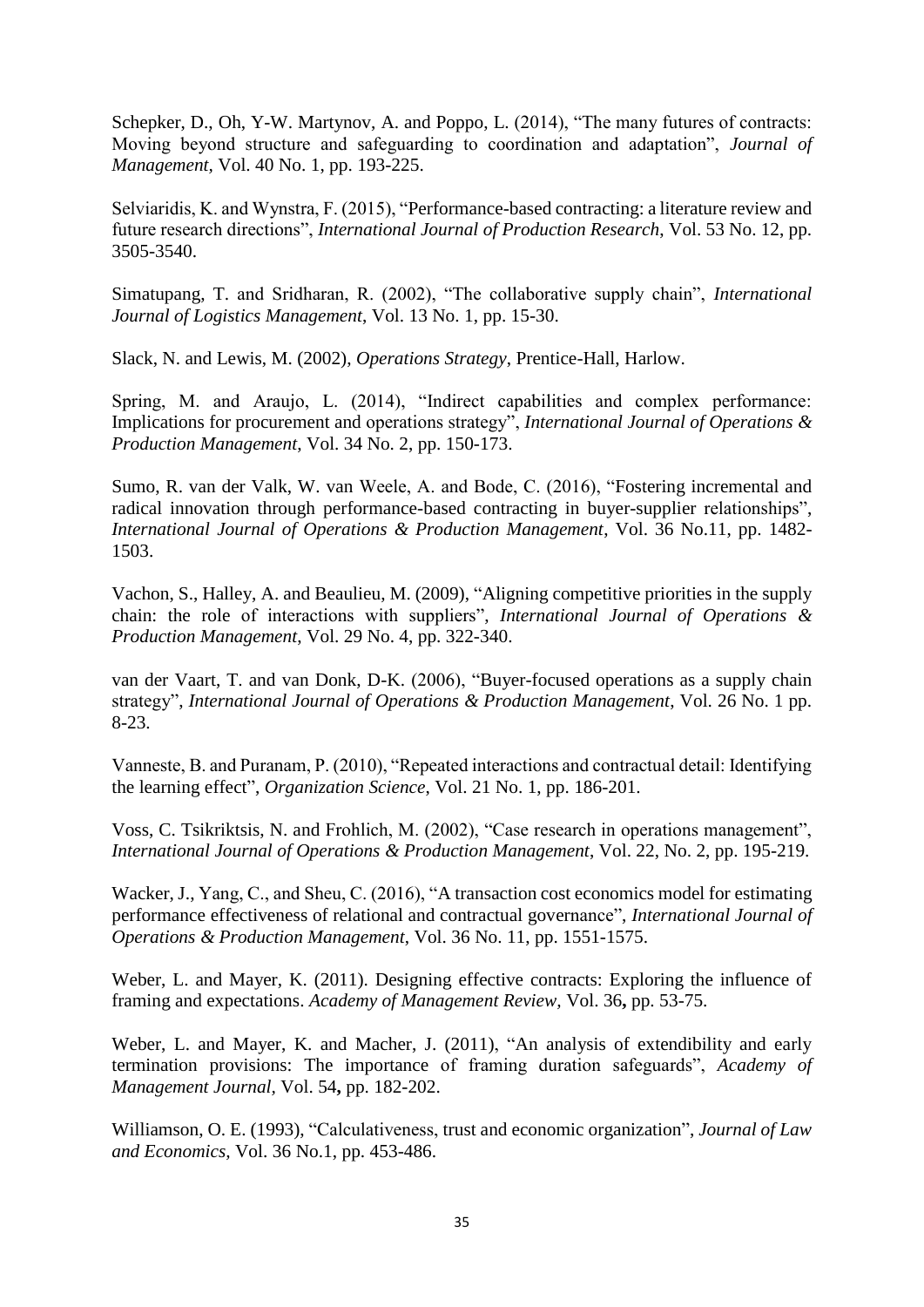Williamson, O.E. (1979), "Transaction-cost economics: The governance of contractual relations", *Journal of Law and Economics*, Vol. 22, No. 2, pp. 233-261.

Yin, R. K. (2003), *Case Study Research: Design and Methods*, Sage, Thousand Oaks.

Zu, X. and Kanyak, H. (2012), "An agency theory perspective on supply chain quality management", *International Journal of Operations & Production Management*, Vol. 32 No. 4, pp.423-446.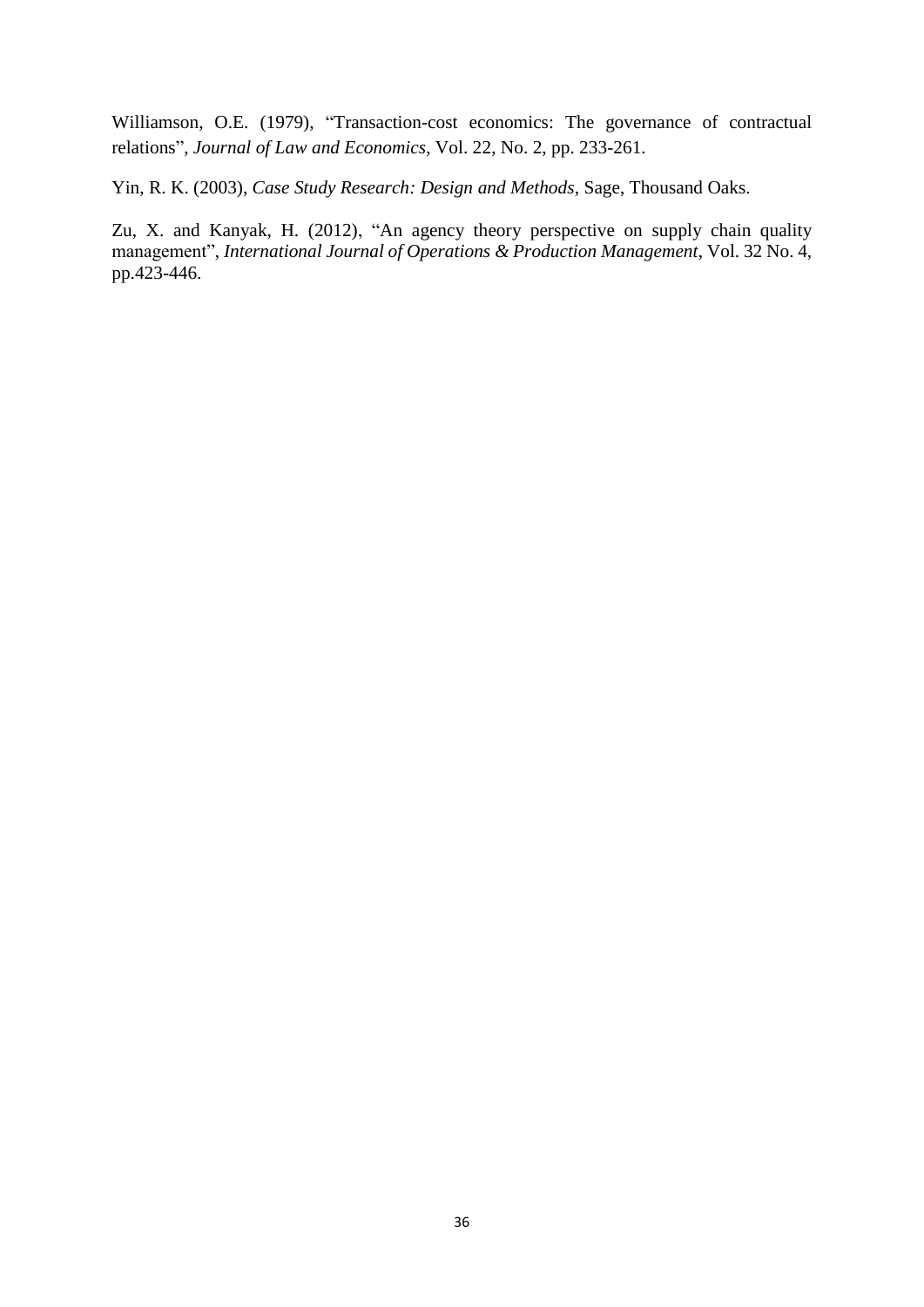|                                            | <b>Case A</b>                                                                                                                                                                                                                                                                                                                                                                                                                                                                                                                                                                                                                                                                                                                                                                                                                                                                                                  | <b>Case B</b>                                                                                                                                                                                                                                                                                                                                                                                                                                                                                                                                                                                                                                                                                                                                                                                                                                                                                                                                                      |  |  |
|--------------------------------------------|----------------------------------------------------------------------------------------------------------------------------------------------------------------------------------------------------------------------------------------------------------------------------------------------------------------------------------------------------------------------------------------------------------------------------------------------------------------------------------------------------------------------------------------------------------------------------------------------------------------------------------------------------------------------------------------------------------------------------------------------------------------------------------------------------------------------------------------------------------------------------------------------------------------|--------------------------------------------------------------------------------------------------------------------------------------------------------------------------------------------------------------------------------------------------------------------------------------------------------------------------------------------------------------------------------------------------------------------------------------------------------------------------------------------------------------------------------------------------------------------------------------------------------------------------------------------------------------------------------------------------------------------------------------------------------------------------------------------------------------------------------------------------------------------------------------------------------------------------------------------------------------------|--|--|
| <b>Buyer</b>                               | International food retailer operating also a chain<br>of in-store restaurants.                                                                                                                                                                                                                                                                                                                                                                                                                                                                                                                                                                                                                                                                                                                                                                                                                                 | Manufacturer of packaging solutions and industrial<br>packaging production machines                                                                                                                                                                                                                                                                                                                                                                                                                                                                                                                                                                                                                                                                                                                                                                                                                                                                                |  |  |
| Industry and competitive<br>environment    | Food retail: high level of competition. Focus on<br>product cost /price and service levels in terms of<br>product availability at stores. Driving product<br>volumes and scale economies is crucial for this<br>market and for the buyer more specifically.                                                                                                                                                                                                                                                                                                                                                                                                                                                                                                                                                                                                                                                    | Packaging: competitive market with high growth<br>potential as consumers turn to packaged food.<br>Competitive priorities include cost, product quality<br>and service levels as customer expectations are<br>rising. Reducing carbon footprint across the supply<br>chain an additional strategic priority of the buyer.                                                                                                                                                                                                                                                                                                                                                                                                                                                                                                                                                                                                                                          |  |  |
| No. of employees                           | 30,000                                                                                                                                                                                                                                                                                                                                                                                                                                                                                                                                                                                                                                                                                                                                                                                                                                                                                                         | 23,540                                                                                                                                                                                                                                                                                                                                                                                                                                                                                                                                                                                                                                                                                                                                                                                                                                                                                                                                                             |  |  |
| Turnover                                   | €1,400 million                                                                                                                                                                                                                                                                                                                                                                                                                                                                                                                                                                                                                                                                                                                                                                                                                                                                                                 | €11,075 million                                                                                                                                                                                                                                                                                                                                                                                                                                                                                                                                                                                                                                                                                                                                                                                                                                                                                                                                                    |  |  |
| <b>LSP</b> (Supplier)                      | LSPA: Fourth-party logistics provider<br>specialising mainly in food retail sectors.<br>Additional expertise includes pharmaceutical and<br>healthcare logistics.                                                                                                                                                                                                                                                                                                                                                                                                                                                                                                                                                                                                                                                                                                                                              | LSPB: specialising in freight forwarding, and air $\&$<br>ocean freight transport. Operating globally and in<br>multiple markets, with expertise in FMCG, fashion,<br>industrials and retail.                                                                                                                                                                                                                                                                                                                                                                                                                                                                                                                                                                                                                                                                                                                                                                      |  |  |
| Industry and competitive<br>environment    | Contract logistics services: high level of<br>competition in the market. Cost /price the 'order<br>winner', although the ability to respond quickly<br>to customer needs is also a key requirement.                                                                                                                                                                                                                                                                                                                                                                                                                                                                                                                                                                                                                                                                                                            | Contract logistics services: highly competitive<br>market with emphasis on service cost /price and<br>high levels of customer service and responsiveness.                                                                                                                                                                                                                                                                                                                                                                                                                                                                                                                                                                                                                                                                                                                                                                                                          |  |  |
| No. of employees                           | 80                                                                                                                                                                                                                                                                                                                                                                                                                                                                                                                                                                                                                                                                                                                                                                                                                                                                                                             | 30,000                                                                                                                                                                                                                                                                                                                                                                                                                                                                                                                                                                                                                                                                                                                                                                                                                                                                                                                                                             |  |  |
| Turnover                                   | €90 million                                                                                                                                                                                                                                                                                                                                                                                                                                                                                                                                                                                                                                                                                                                                                                                                                                                                                                    | $€6,800$ million                                                                                                                                                                                                                                                                                                                                                                                                                                                                                                                                                                                                                                                                                                                                                                                                                                                                                                                                                   |  |  |
| Services provided to<br>buyer              | Product supply and demand management, product<br>purchasing, ERP solution, business development<br>and consulting, finance, logistics network<br>management, inventory management.                                                                                                                                                                                                                                                                                                                                                                                                                                                                                                                                                                                                                                                                                                                             | Freight forwarding, shipment booking and<br>coordination, customs clearance, invoice<br>administration and cost control, carrier tendering<br>and performance monitoring.                                                                                                                                                                                                                                                                                                                                                                                                                                                                                                                                                                                                                                                                                                                                                                                          |  |  |
| History and evolution of<br>relationship   | Since the beginning (1997) of their 19-year<br>relationship and until the late 2000s, the parties<br>grew together as LSPA (sole supplier) was<br>benefiting from the rapid growth of the buyer and<br>its introduction of new stores in existing and new<br>markets. This helped to develop a collaborative<br>relationship and trust based on goodwill but also<br>LSPA competence. Since 2012 the emphasis<br>changed to supply chain cost efficiency in line<br>with increased competition and food price<br>reduction trends. Both parties made relationship<br>specific investements e.g. LSPA established<br>companies in remote markets (e.g. Australia) to<br>be able to own the buyer's products and import<br>/export them. The buyer adjusted its operations<br>and supply functions to the LSPA's distribution<br>network and invested in supply chain<br>improvement projects requested by LSPA. | The parties have been involved in a 13-year<br>relationship. In 2004 the internal shipping<br>department of the buyer was outsourced to LSPB,<br>which operates as a single supplier of transport and<br>logistics services for the delivery of packaging<br>machines to the buyer's customers globally.<br>Despite the good working relationship between the<br>parties and the trust developed based on LSPB<br>competence, the buyer regularly re-tenders for the<br>services to make sure that value for money is<br>maintained. In response to increasing market<br>pressures to reduce cost and carbon footprint, in<br>2012 the buyer suggested that a bonus /malus<br>mechanism is included in the contractual<br>relationship to increase collaboration and drive<br>LSPB proactive improvement in these areas. LSPB<br>operations and key account managers are co-<br>located in the buyer's headquarters to closely<br>coordinate logistics activities. |  |  |
| <b>Contract term</b>                       | 1-year rolling contract (no need for renewal)                                                                                                                                                                                                                                                                                                                                                                                                                                                                                                                                                                                                                                                                                                                                                                                                                                                                  | 2-year contract (renewed at regular intervals)                                                                                                                                                                                                                                                                                                                                                                                                                                                                                                                                                                                                                                                                                                                                                                                                                                                                                                                     |  |  |
| Pay-for-performance<br>contract provisions | Decision to introduce incentives in the contract<br>was taken in late 2011 to re-align interests<br>towards supply chain cost reduction goal. Long<br>contracting and negotiations process to re-design<br>the payment mechanism and introduce the pay for<br>performance incentives                                                                                                                                                                                                                                                                                                                                                                                                                                                                                                                                                                                                                           | Pay-for-performance incentives were firstly<br>introduced in the contract in 2012. They were<br>revisited in 2014 after the first year of their<br>implementation to restore trust and to improve<br>incentive alignment given contractual deficiencies<br>and initial difficulties of triggering appropriate<br>supplier efforts and alignment.                                                                                                                                                                                                                                                                                                                                                                                                                                                                                                                                                                                                                   |  |  |

Table 1. Overview of the cases and the case study companies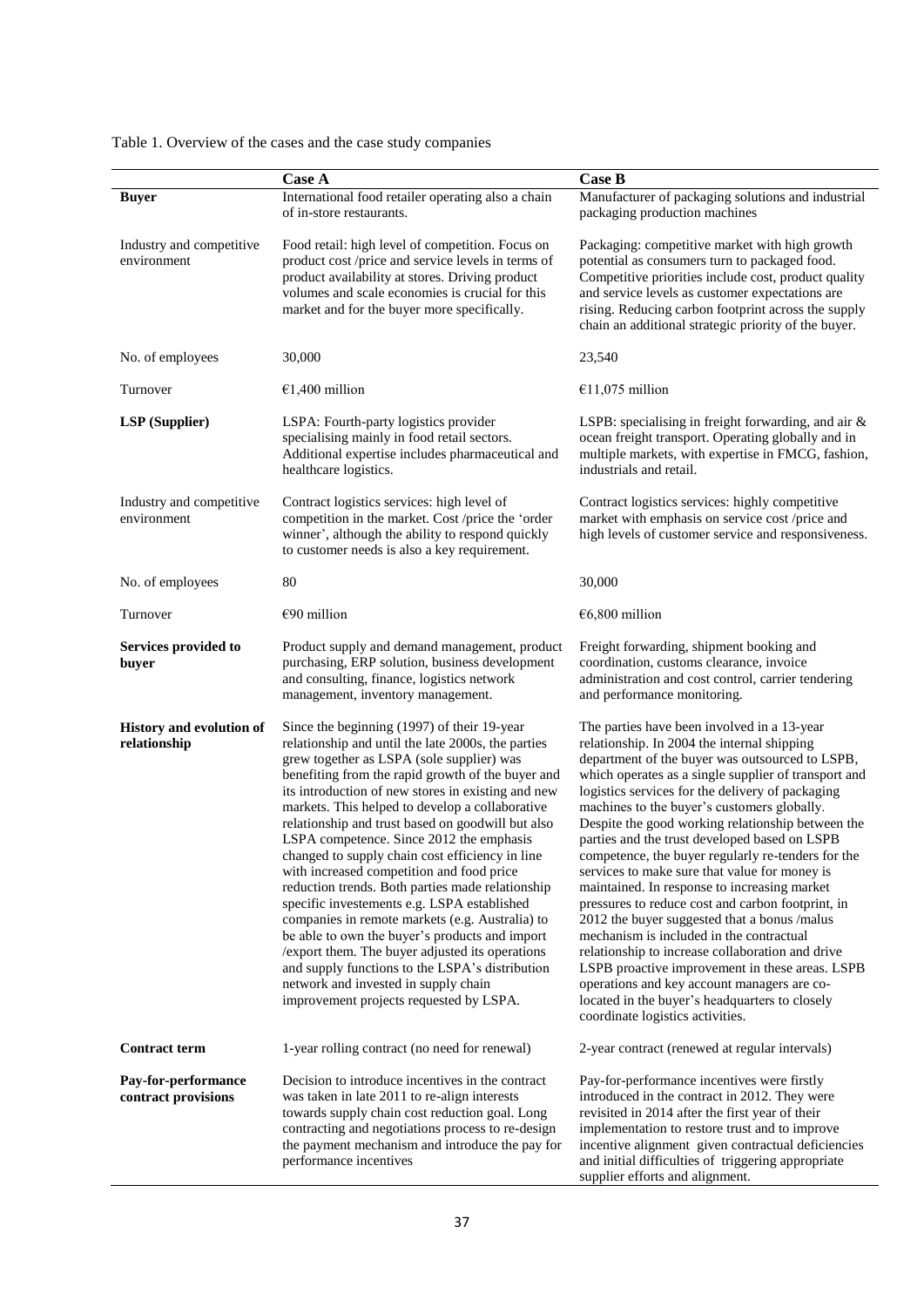Table 2. The list of interviewed managers

| <b>Cases</b> | <b>Interviewee role</b>                                | Date     | <b>Contract version</b>   | <b>Duration</b> |
|--------------|--------------------------------------------------------|----------|---------------------------|-----------------|
|              |                                                        |          | and event #               |                 |
| Case A       | 1. BD Manager (LSPA)                                   | 25.11.11 | Version I; event 1        | 00:56           |
|              | 2. Logistics Network Manager (LSPA)                    | 19.04.12 | Version II; event 2       | 01:15           |
|              | 3. BD Manager (LSPA)                                   | 19.04.12 | Version II; event 2       | 01:31           |
|              | 4. Operations Director (LSPA)                          | 08.05.12 | Version II; event 2       | 01:23           |
|              | 5. General Manager (Sub-contractor)                    | 22.05.12 | Version II; event 2       | 01:18           |
|              | 6. BD Manager & Logistics Network Manager              | 13.09.12 | Version II; event 3       | 01:10           |
|              | 7. Managing Director                                   | 24.09.12 | Version II; event 3       | 01:08           |
|              | 8. BD Manager (LSPA)                                   | 13.05.13 | Version III; events 4-6   | 00:54           |
|              | 9. Business Developer & BD Manager (LSPA)              | 22.05.13 | Version III; events 4-6   | 01:55           |
|              | 10. Business Developer (LSPA)                          | 28.05.13 | Version III; events 4-6   | 00:45           |
|              | 11. BD Analyst (LSPA)                                  | 03.06.13 | Version III; events 4-6   | 00:30           |
|              | 12. Business Developer (LSPA)                          | 03.06.13 | Version III; events 4-6   | 00:27           |
|              | 13. BD Manager (LSPA)                                  | 03.06.13 | Version III; events 4-6   | 00:35           |
|              | 14. BD Manager (LSPA)                                  | 16.05.14 | Version IV; events 6,7    | 00:58           |
|              | 15. Logistics Network Manager (LSPA)                   | 28.05.14 | Version IV; events 6,7    | 00:30           |
|              | 16. Operations Director (LSPA)                         | 02.06.14 | Version IV; events 6,7    | 00:38           |
| Case B       | 17. Outbound Logistics Manager (Buyer)                 | 20.10.13 | Version I; events 1,2     | 01:10           |
|              | 18. Global Supply Manager (Buyer)                      | 18.11.13 | Version I; events 2,3     | 01:20           |
|              | 19. Global Key Account Manager (LSPB)                  | 27.11.13 | Version I, II; events 1-3 | 01:13           |
|              | 20. Manager Air & Outsourcing (LSPB)                   | 27.11.13 | Version I, II; events 1-3 | 00:44           |
|              | 21. Outbound Logistics Manager (Buyer)                 | 05.12.13 | Version II; event 3       | 00:35           |
|              | 22. Global Supply Manager & Outbound Logistics Manager | 25.02.14 | Version II; events 4,5    | 01:50           |
|              | 23. Global Supply Manager & Outbound Logistics Manager | 13.05.14 | Version III; events 6,7   | 01:46           |
|              | 24. Global Key Account Manager (LSPB)                  | 09.06.14 | Version III; events 4-7   | 01:53           |
|              | 25. Manager Air & Outsourcing (LSPB)                   | 09.06.14 | Version III; events 4-7   | 00:46           |
|              | 26. Ocean Freight & Air Opetations Manager (LSPB)      | 09.06.14 | Version III; events 4-7   | 00:24           |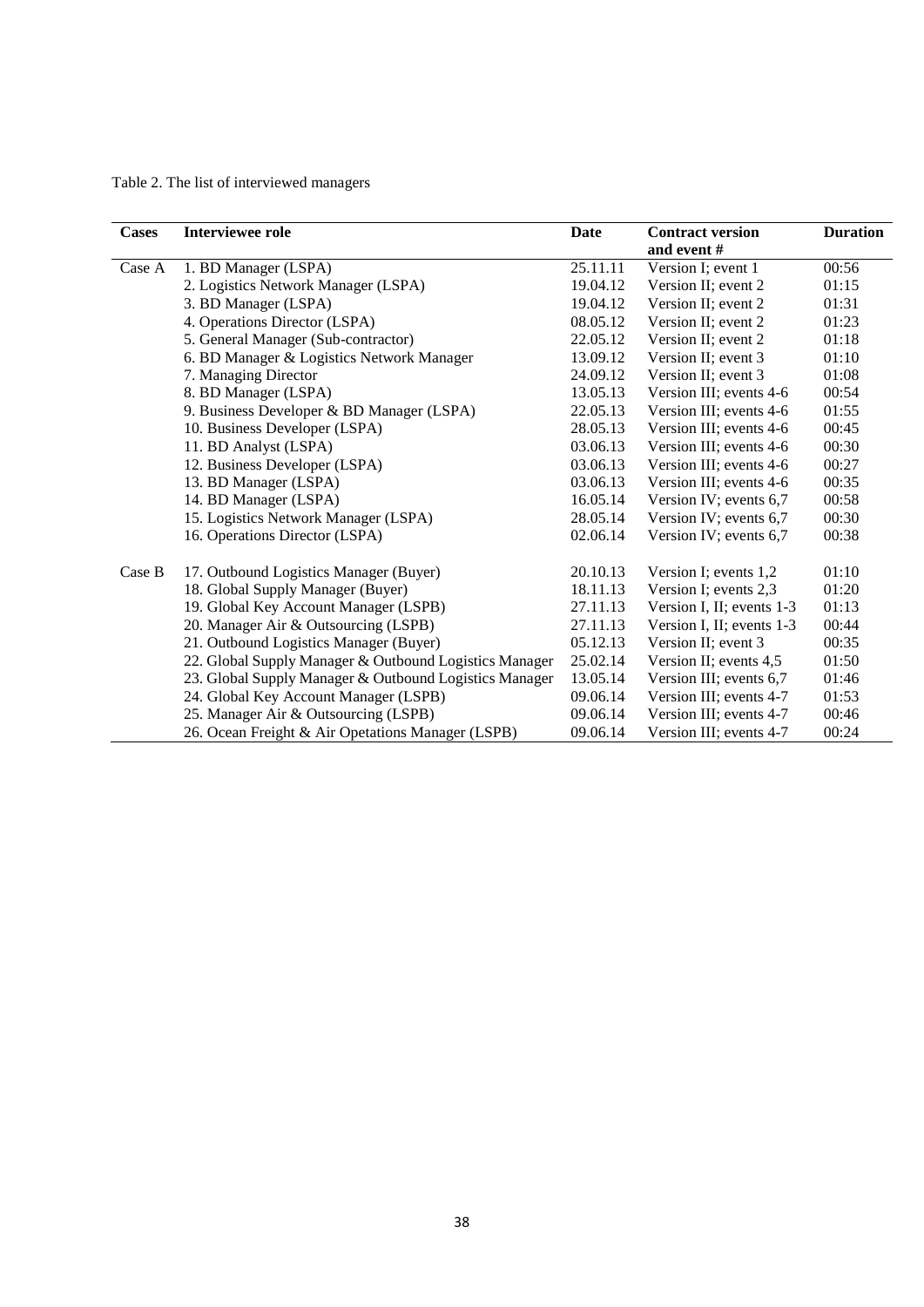|  |  | Table 3. Evolution of pay-for-performance contract provisions in Case A (Source: interviews and documents) |
|--|--|------------------------------------------------------------------------------------------------------------|
|  |  |                                                                                                            |

|                                              | <b>Version I</b>                                                                                                                                                                                                                                                                                               | <b>Version II</b>                                                                                                                                                                                 | <b>Version III</b>                                                                                                                                                                                                                                                                                                                                                                                                                                                                                                            | <b>Version IV</b>                                                                                                                                                                                                                                                                                   |
|----------------------------------------------|----------------------------------------------------------------------------------------------------------------------------------------------------------------------------------------------------------------------------------------------------------------------------------------------------------------|---------------------------------------------------------------------------------------------------------------------------------------------------------------------------------------------------|-------------------------------------------------------------------------------------------------------------------------------------------------------------------------------------------------------------------------------------------------------------------------------------------------------------------------------------------------------------------------------------------------------------------------------------------------------------------------------------------------------------------------------|-----------------------------------------------------------------------------------------------------------------------------------------------------------------------------------------------------------------------------------------------------------------------------------------------------|
| <b>Key</b><br>performance<br>indicators      | Transport delivery accuracy %<br>Picking accuracy %<br>Product damages %<br>'Perfect orders' (OTIF) %<br>Product availability % (at<br>stores and central warehouse)<br>Supply chain cost per annum<br>(including transport,<br>warehousing, export/import,<br>customs, duties and product<br>labelling costs) | Emphasis on<br>reduction of supply<br>chain cost (%) per<br>annum<br>Modification of cost<br>KPI to 'supply chain<br>cost reduction %' (as<br>compared to cost<br>baseline from<br>previous year) | Product availability % KPI as<br>a qualifier for incentive fee<br>calculation                                                                                                                                                                                                                                                                                                                                                                                                                                                 | [No changes from<br>previous version]                                                                                                                                                                                                                                                               |
| <b>Payment</b><br>mechanism                  | Cost-plus-management-fee<br>Management fee calculated as<br>% of actual costs incurred by<br>LSPA (includes supply chain<br>costs above plus LSPA admin<br>costs)                                                                                                                                              | Shift to fixed-price-<br>incentive-fee<br>Incentive fee to be.<br>linked to an agreed<br>metric of<br>'performance'                                                                               | LSPA proposal to link fixed<br>price element to an index to<br>account for service<br>complexity level and changes<br>in service parameters e.g.<br>number of markets and<br>stores, complexity of<br>markets, food supplier<br>changes                                                                                                                                                                                                                                                                                       | Agreed to set minimum<br>fixed price, which is<br>also adjusted annually<br>based on buyer's<br>growth and service<br>complexity (index<br>cancelled)<br>Agreed to cater for extra<br>fees (on hourly basis)<br>for out of scope services<br>performed by LSPA                                      |
| <b>Performance</b><br>incentives             | None; contract reference to<br>commitment of both parties to<br>continue discussions about<br>introducing a 'gain-share'<br>mechanism connected to<br>supply chain cost savings<br>targets                                                                                                                     | LSPA proposed link<br>of incentive fee to<br>'product volumes'<br>outcomes (indirect<br>link to supply chain<br>cost reduction)<br>Buyer proposed<br>inclusion of both<br>bonus and penalties     | Buyer proposed link of<br>incentive fee directly to<br>supply chain cost reduction<br>and operational performance<br>targets<br>Proposed incentive in the<br>form of 'gain-share' with<br>bonus only (no penalties).<br>Savings share to LSPA:<br>$<$ 25% saving = 0%<br>25-50% saving = 30%<br>50-75% saving $=$ 40%<br>75%-100% saving $=$ 50%<br>$>100\%$ saving = 30%<br>Buyer proposal to reduce<br>bonus if 'product availability'<br>is lower than 93% target<br>(even if supply chain cost<br>savings target is hit). | Moderate bonus agreed.<br>Bonus payment only if<br>>90% of supply chain<br>cost saving target<br>achieved. Bonus<br>increases substantially<br>only if LSPA achieves<br>> 99% of cost saving<br>target<br>No bonus payment for<br>cost savings if product<br>availability is below<br>83% threshold |
| <b>Interview</b><br>sources<br>(interview #) | Interview 1                                                                                                                                                                                                                                                                                                    | Interviews 2-7                                                                                                                                                                                    | Interviews 8-13                                                                                                                                                                                                                                                                                                                                                                                                                                                                                                               | Interviews 14-16                                                                                                                                                                                                                                                                                    |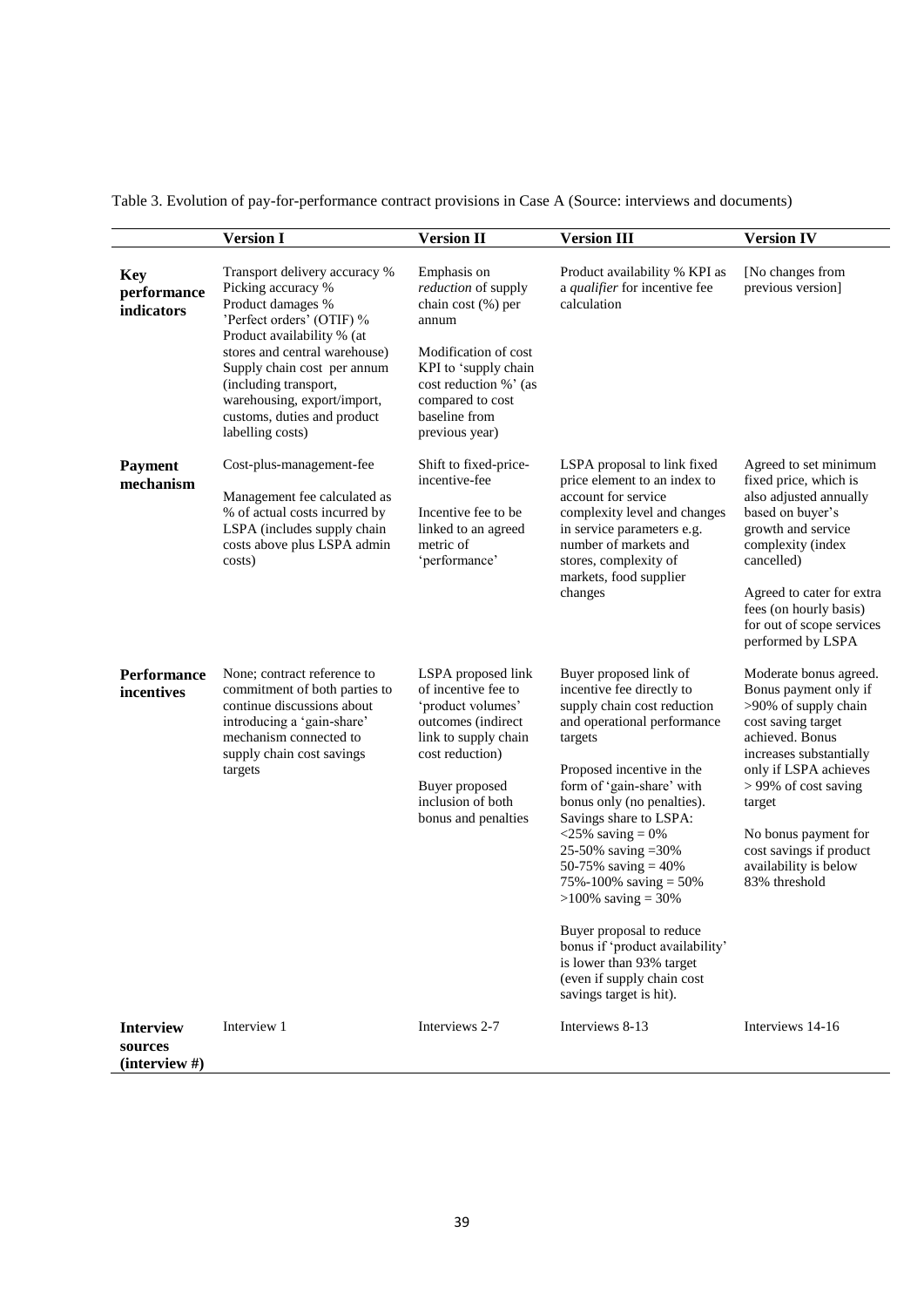| Table 4. Evolution of pay-for-performance contract provisions in Case B (Source: interviews and documents) |  |  |  |  |
|------------------------------------------------------------------------------------------------------------|--|--|--|--|
|                                                                                                            |  |  |  |  |

|                                         | <b>Version I</b>                                                                                                                                                                                                                                                                                                  | <b>Version II</b>                                                                                                                                                                                        | <b>Version III</b>                                                                                                                                                                                                                                                                                                       |  |
|-----------------------------------------|-------------------------------------------------------------------------------------------------------------------------------------------------------------------------------------------------------------------------------------------------------------------------------------------------------------------|----------------------------------------------------------------------------------------------------------------------------------------------------------------------------------------------------------|--------------------------------------------------------------------------------------------------------------------------------------------------------------------------------------------------------------------------------------------------------------------------------------------------------------------------|--|
| <b>Key</b><br>performance<br>indicators | Total freight cost reduction %<br>Ocean freight cost reduction %<br>Air freight cost reduction %<br>Deliveries Accuracy %<br>Accuracy of sailing list when using<br>multiple carriers %<br>Carbon emissions reduction %<br>End customer satisfaction survey score<br>(> specified threshold)                      | Clarified definition of<br>what counts as 'logistics<br>cost reduction' and<br>separation from 'freight<br>cost reduction' KPIs<br>Baseline for freight cost<br>reduction targets<br>calculated based on | New KPI introduced to capture end<br>customer claims and complaints for<br>product damage/loss<br>Revised definition of 'deliveries<br>accuracy' to allow for ocean carriers<br>48-hour buffer practice<br>Changes in measurement method of<br>carbon emissions to reflect                                               |  |
|                                         | Logistics cost reduction % (resulting<br>from supplier innovations)                                                                                                                                                                                                                                               | transport route by route<br>comparison (not<br>average)                                                                                                                                                  | technological updates; updated<br>conversion factors used to calculate<br>grams of carbon emissions per<br>ton*km                                                                                                                                                                                                        |  |
| <b>Payment</b><br>mechanism             | Unit-price-plus-incentive-fee<br>Unit price refers to LSPB shipment<br>administration (per shipment)<br>Incentive fee includes LSPB<br>administration, freight, handling and<br>forwarding costs                                                                                                                  | [No changes from<br>previous version]                                                                                                                                                                    | Incentive fee excludes freight,<br>handling and forwarding costs. Focus<br>on LSPB administration costs for fee<br>calculation                                                                                                                                                                                           |  |
| <b>Performance</b><br>incentives        | Bonus /malus is linked to all KPIs, except<br>for 'logistics cost reduction %'. Bonus or<br>malus is calculated based on overall<br>performance score (weighted KPIs):<br>Score $5: +3\%$<br>Score $4: +1.5\%$<br>Score 3: 0.0%;<br>Score 2: -0.5%;<br>Score 1: -1.0 %<br>Gain share model for the KPI 'logistics | [No changes from<br>previous version]                                                                                                                                                                    | Incentive fee and gain share<br>calculations to be adjusted based on<br>changes in KPI weights (e.g.<br>increased KPI weights for logistics<br>cost reduction % and carbon<br>emissions reduction %)<br>Provision to log and agreed on LSPB-<br>initiated service innovations resulting<br>in 'logistics cost reduction' |  |
|                                         | cost reduction %'. Cost savings sharing<br>mechanism introduced:<br>$<$ 5% saving= 10% share for [LSPB]<br>5-20% saving= 25% share for [LSPB]<br>$>$ 20% saving= 50% share for [LSPB]                                                                                                                             |                                                                                                                                                                                                          | Specification of buyer actions that<br>contribute to increase of air freight<br>shipments (influencing carbon<br>emissions and air freight cost<br>reduction targets). Provision to<br>exclude these from bonus/malus<br>calculation.                                                                                    |  |
| <b>Interview</b><br>sources             | Interviews 17-20                                                                                                                                                                                                                                                                                                  | Interviews 19-22                                                                                                                                                                                         | Interviews 23-26                                                                                                                                                                                                                                                                                                         |  |

**(interview #)**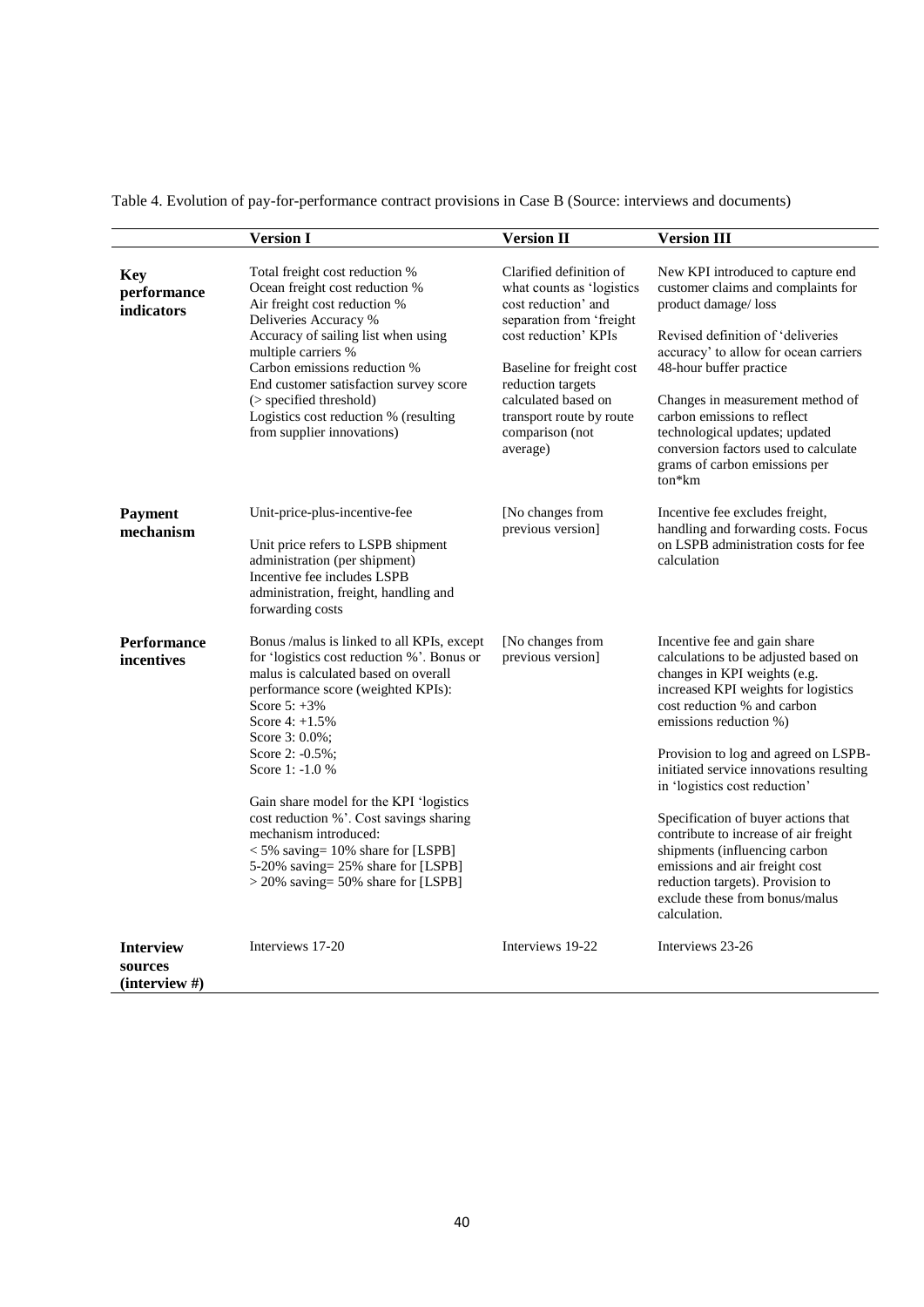



Figure 1. The process of (re)aligning performance objectives and incentives in case A and case B